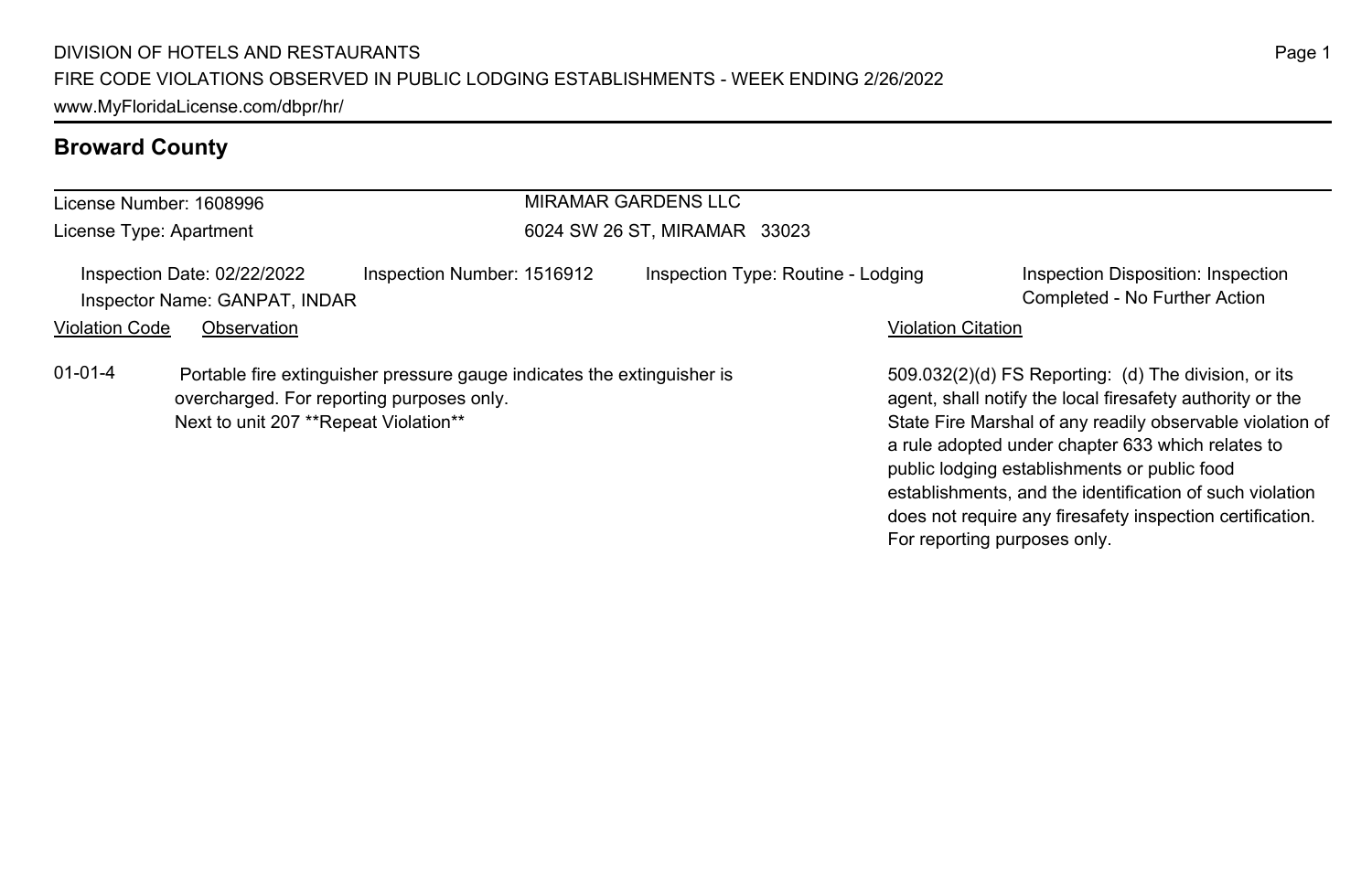| License Number: 1603577 |                                                              | <b>HARRIS MOTELS</b>                                                                                                                          |                                        |                           |                                                                                                                                                                                                                                                                                                                                                                                                                                              |  |  |
|-------------------------|--------------------------------------------------------------|-----------------------------------------------------------------------------------------------------------------------------------------------|----------------------------------------|---------------------------|----------------------------------------------------------------------------------------------------------------------------------------------------------------------------------------------------------------------------------------------------------------------------------------------------------------------------------------------------------------------------------------------------------------------------------------------|--|--|
| License Type: Motel     |                                                              |                                                                                                                                               | 5724 PEMBROKE RD, WEST PARK 33023-2338 |                           |                                                                                                                                                                                                                                                                                                                                                                                                                                              |  |  |
|                         | Inspection Date: 02/22/2022<br>Inspector Name: GANPAT, INDAR | Inspection Number: 1221085                                                                                                                    | Inspection Type: Routine - Lodging     |                           | Inspection Disposition: Inspection<br>Completed - No Further Action                                                                                                                                                                                                                                                                                                                                                                          |  |  |
| <b>Violation Code</b>   | Observation                                                  |                                                                                                                                               |                                        | <b>Violation Citation</b> |                                                                                                                                                                                                                                                                                                                                                                                                                                              |  |  |
| $01-02-4$               |                                                              | Portable fire extinguisher pressure gauge indicates the extinguisher is in need of<br>recharge. For reporting purposes only. Next to room #2. |                                        |                           | 509.032(2)(d) FS Reporting: (d) The division, or its<br>agent, shall notify the local firesafety authority or the<br>State Fire Marshal of any readily observable violation of<br>a rule adopted under chapter 633 which relates to<br>public lodging establishments or public food<br>establishments, and the identification of such violation<br>does not require any firesafety inspection certification.<br>For reporting purposes only. |  |  |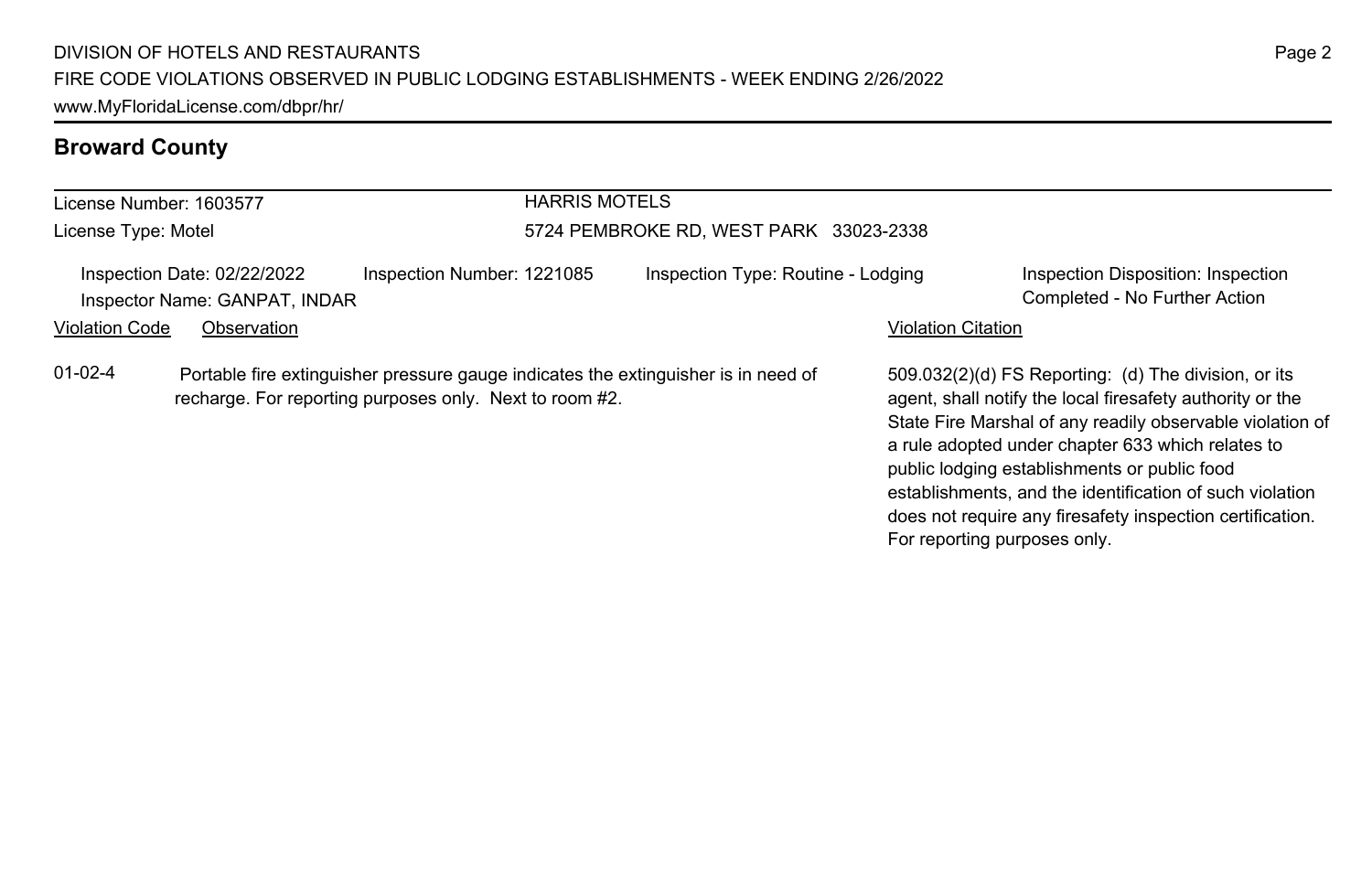#### License Number: 1620905 License Type: Hotel THE DALMAR FORT LAUDERDALE 299 N. FEDERAL HIGHWAY, FORT LAUDERDALE 33301 Inspection Date: 02/21/2022 Inspection Number: 1163872 Inspection Type: Routine - Lodging Inspection Disposition: Inspection Inspector Name: BRANN, JUSTIN Completed - No Further Action Violation Code Observation **Violation Code** Observation **Violation** Violation Citation Citation **Violation** 509.032(2)(d) FS Reporting: The division, or its agent, shall notify the local firesafety authority or the State Fire Marshal of any readily observable violation of a rule adopted under chapter 633 which relates to public lodging establishments or public food establishments, and the identification of such violation does not require any firesafety inspection certification. For reporting 04-01-4 Trouble/alarm light illuminated on the fire alarm control panel. For reporting purposes only.

purposes only.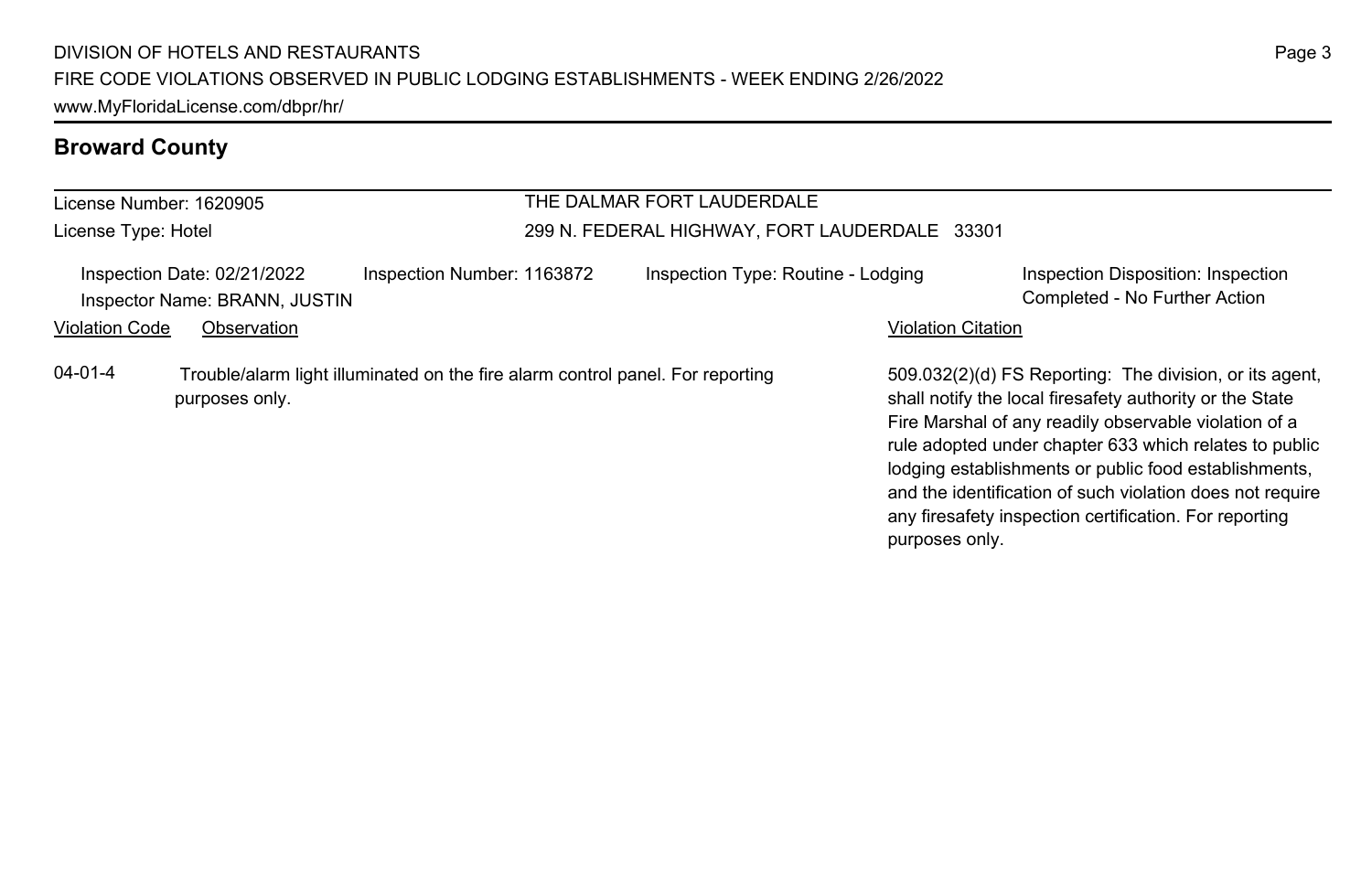#### License Number: 1620906 License Type: Hotel ELEMENT FORT LAUDERDALE 299 N FEDERAL HWY, FORT LAUDERDALE 33301 Inspection Date: 02/21/2022 Inspection Number: 1163874 Inspection Type: Routine - Lodging Inspection Disposition: Inspection Inspector Name: BRANN, JUSTIN Completed - No Further Action Violation Code Observation **Violation Code** Observation **Violation** Violation Citation Citation **Violation** 509.032(2)(d) FS Reporting: The division, or its agent, shall notify the local firesafety authority or the State Fire Marshal of any readily observable violation of a rule adopted under chapter 633 which relates to public lodging establishments or public food establishments, and the identification of such violation does not require 04-01-4 Trouble/alarm light illuminated on the fire alarm control panel. For reporting purposes only.

any firesafety inspection certification. For reporting

purposes only.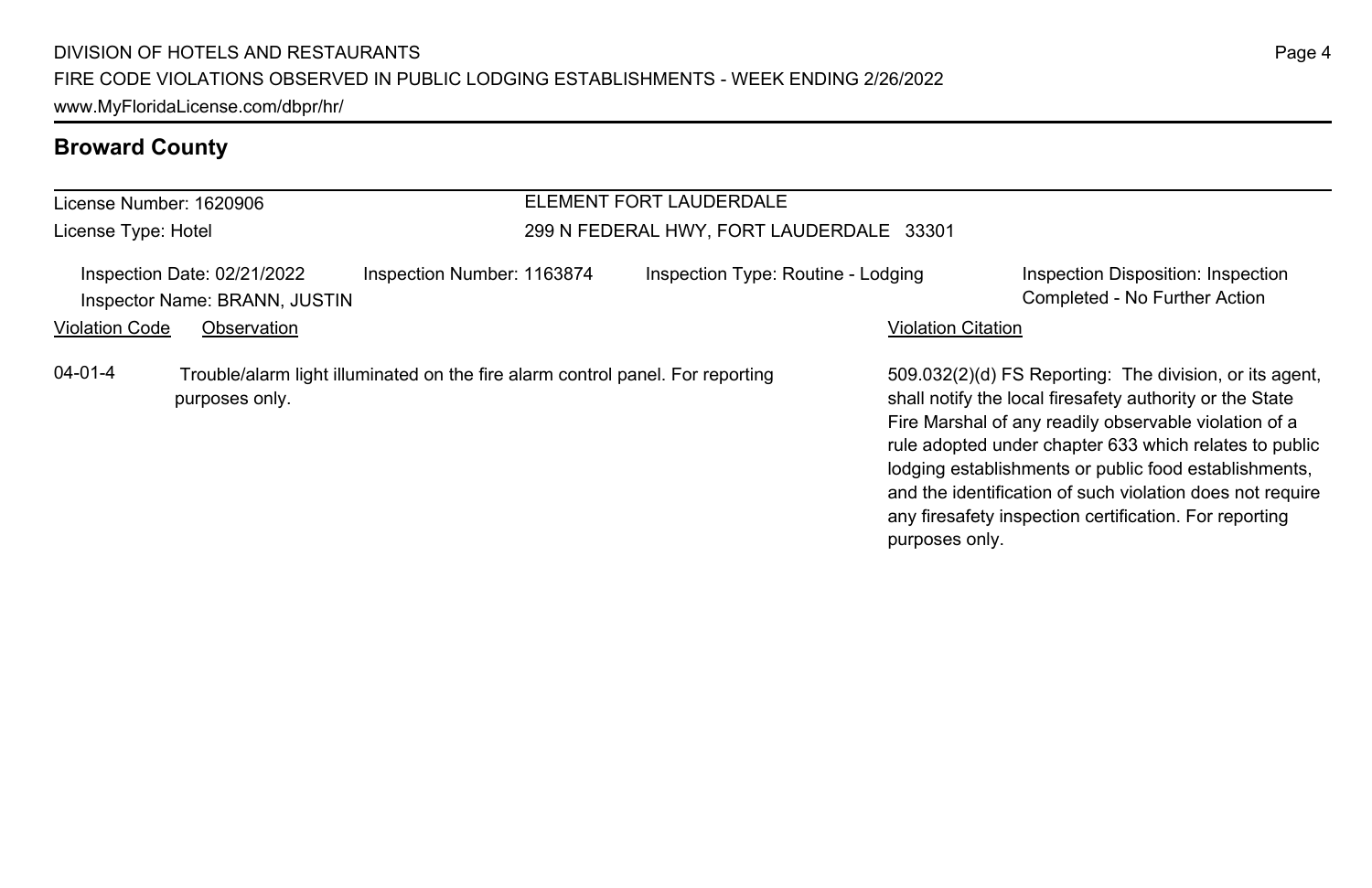License Number: 1620894 License Type: Hotel

CONRAD FORT LAUDERDALE BEACH 551 N FORT LAUDERDALE BEACH BLVD, FORT LAUDERDALE 33304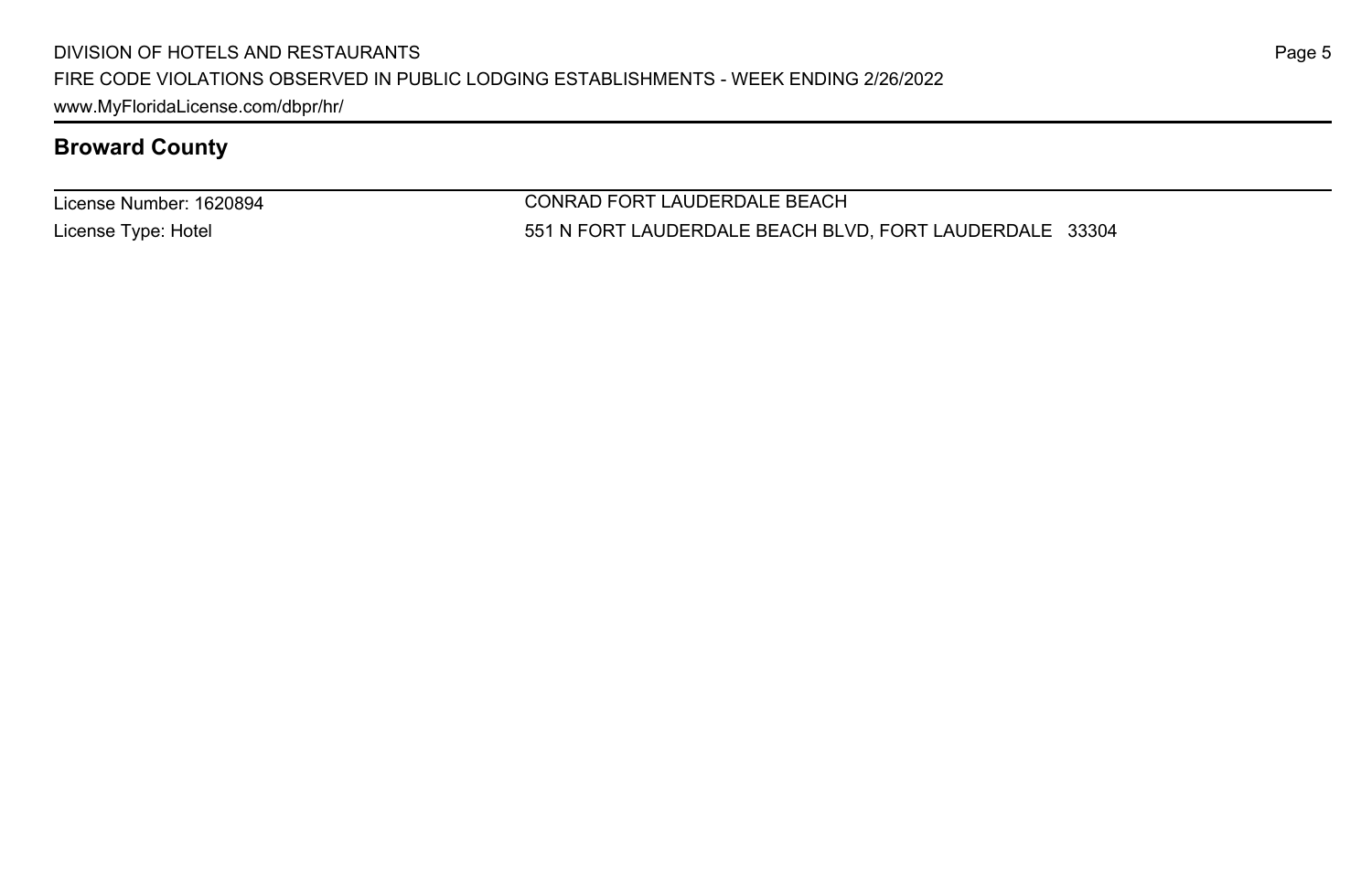Inspection Date: 02/24/2022 Inspection Number: 1162460 Inspection Type: Routine - Lodging Inspection Disposition: Inspection Inspector Name: BRANN, JUSTIN Completed - No Further Action

Violation Code Observation Violation Citation

04-01-4 Trouble/alarm light illuminated on the fire alarm control panel. For reporting purposes only. Inspector will email inspection report to Fire Marshall for review. \*\*Repeat Violation\*\*

08-01-4 Boiler certificate or insurance inspector's boiler report expired. For reporting purposes only.

509.032(2)(d) FS Reporting: The division, or its agent, shall notify the local firesafety authority or the State Fire Marshal of any readily observable violation of a rule adopted under chapter 633 which relates to public lodging establishments or public food establishments, and the identification of such violation does not require any firesafety inspection certification. For reporting purposes only.

61C-1.004(10) FAC and 509.032(2)(d) FS Reporting: 61C-1.004(10) The insurance inspector's boiler report is required annually for power boilers and high pressure/high temperature boilers and biannually for low pressure steam or vapor heating boilers. 509.032(2)(d) The division, or its agent, shall notify the local firesafety authority or the State Fire Marshal of any readily observable violation of a rule adopted under chapter 633 which relates to public lodging establishments or public food establishments, and the identification of such violation does not require any firesafety inspection certification. For reporting purposes only.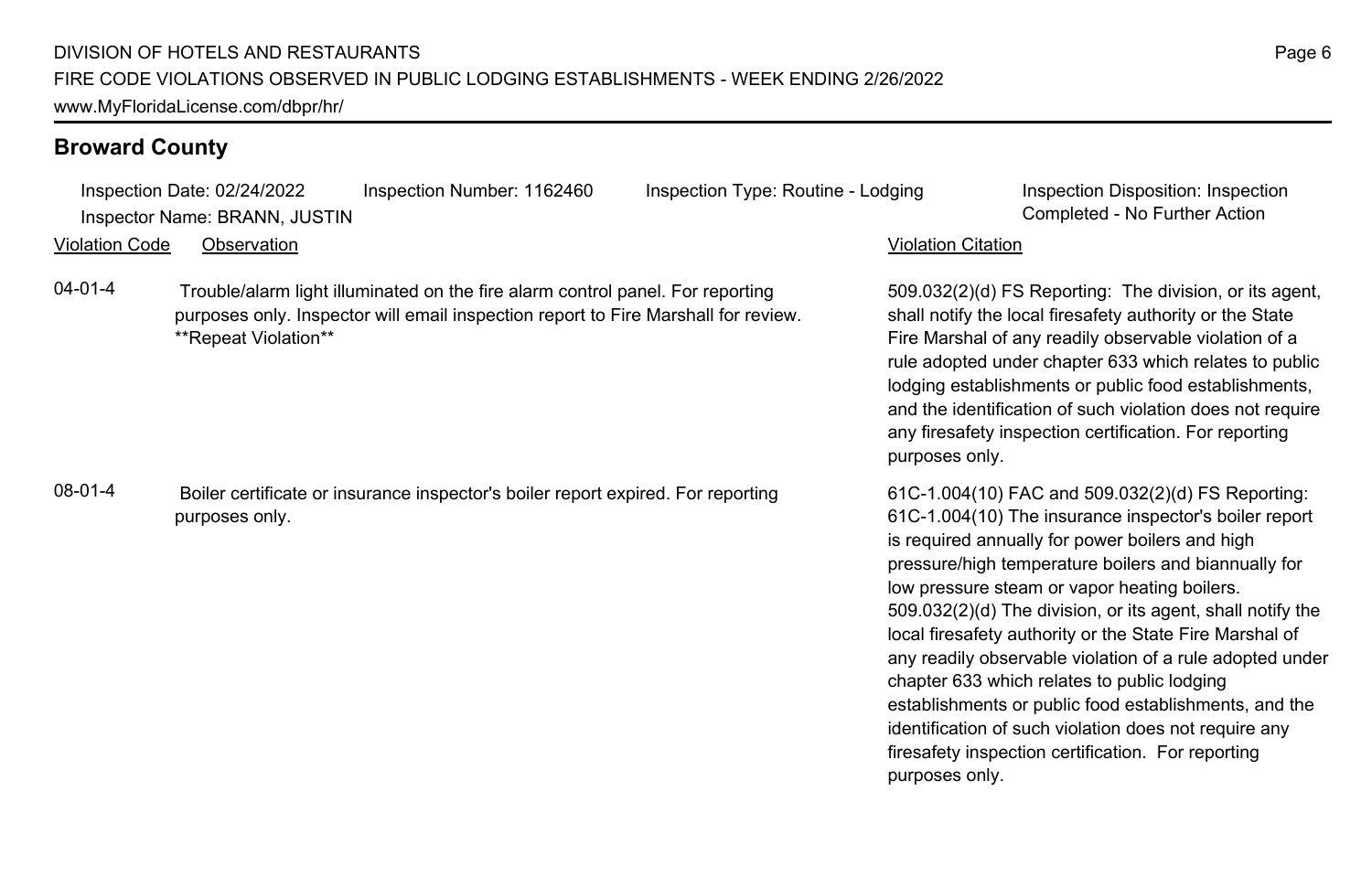#### License Number: 1613206 License Type: Hotel BEST WESTERN FT. LAUDERDALE I-95 4800 POWERLINE ROAD, FORT LAUDERDALE 33309 Inspection Date: 02/23/2022 Inspection Number: 1163461 Inspection Type: Routine - Lodging Inspection Disposition: Inspection Inspector Name: GRAY, ANTHONY Completed - No Further Action Violation Code Observation **Violation Code** Observation **Violation** Violation Citation Citation Citation Citation 61C-1.004(10) FAC and 509.032(2)(d) FS Reporting: 61C-1.004(10) The insurance inspector's boiler report is required annually for power boilers and high pressure/high temperature boilers and biannually for low pressure steam or vapor heating boilers. 509.032(2)(d) The division, or its agent, shall notify the local firesafety authority or the State Fire Marshal of any readily observable violation of a rule adopted under chapter 633 which relates to public lodging establishments or public food establishments, and the identification of such violation does not require any firesafety inspection certification. For reporting 08-01-4 Boiler certificate or insurance inspector's boiler report expired. For reporting purposes only. Observed boiler certification expired on 12/21/2017

purposes only.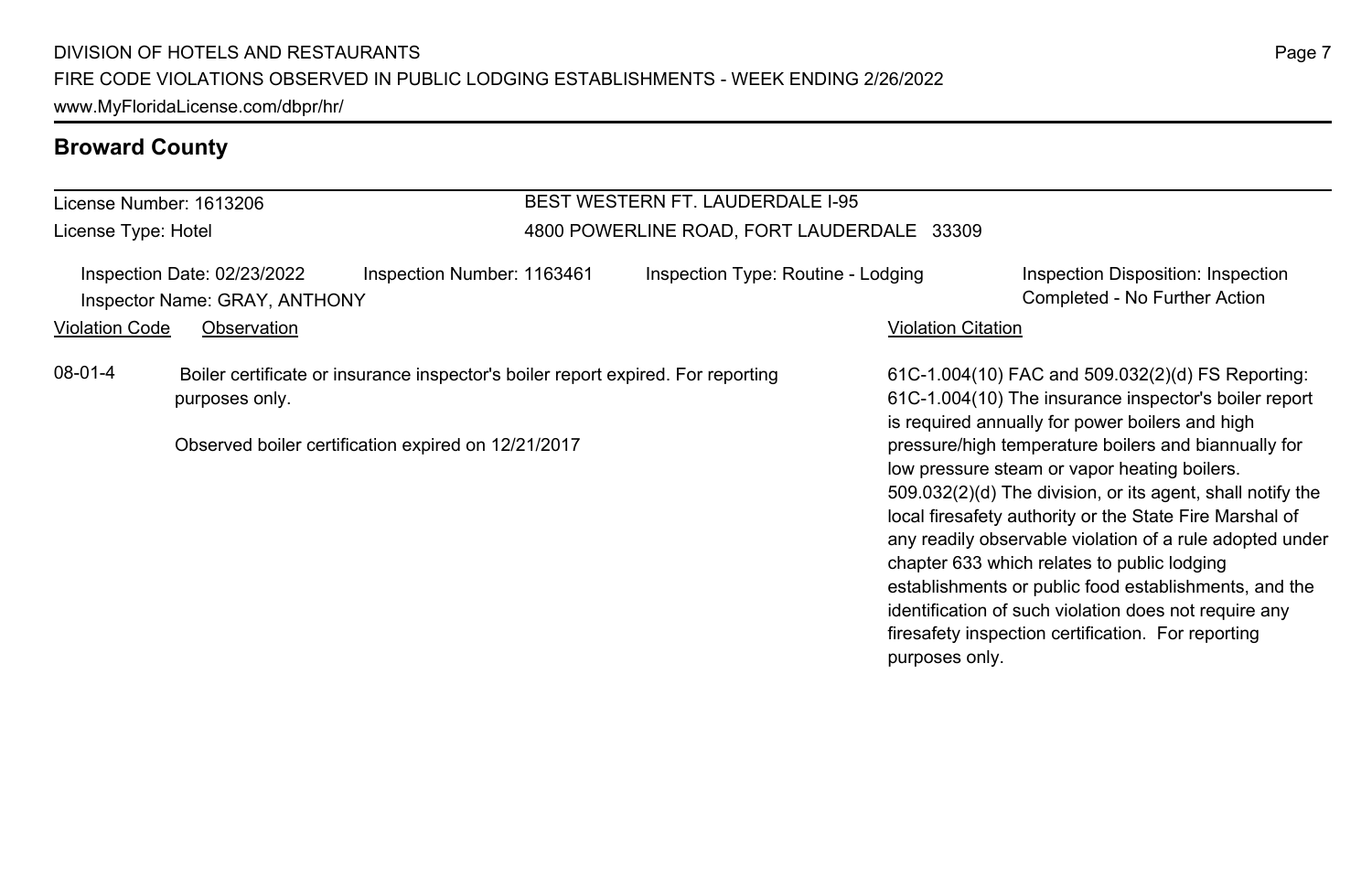#### License Number: 1607221 License Type: Hotel FORT LAUDERDALE GRAND HOTEL 4900 POWERLINE ROAD, OAKLAND PARK 33309 Inspection Date: 02/25/2022 Inspection Number: 1164187 Inspection Type: Complaint Full Inspection Disposition: Inspection Inspector Name: ROGERS, VERNEL Completed - No Further Action Violation Code Observation **Violation Code** Observation **Violation** Violation Citation Citation Citation Citation 61C-1.004(10) FAC and 509.032(2)(d) FS Reporting: 61C-1.004(10) The insurance inspector's boiler report is required annually for power boilers and high pressure/high temperature boilers and biannually for low pressure steam or vapor heating boilers. 509.032(2)(d) The division, or its agent, shall notify the local firesafety authority or the State Fire Marshal of any readily observable violation of a rule adopted under chapter 633 which relates to public lodging establishments or public food establishments, and the identification of such violation does not require any firesafety inspection certification. For reporting 08-01-4 Boiler certificate or insurance inspector's boiler report expired. For reporting purposes only.10/24/2021.

purposes only.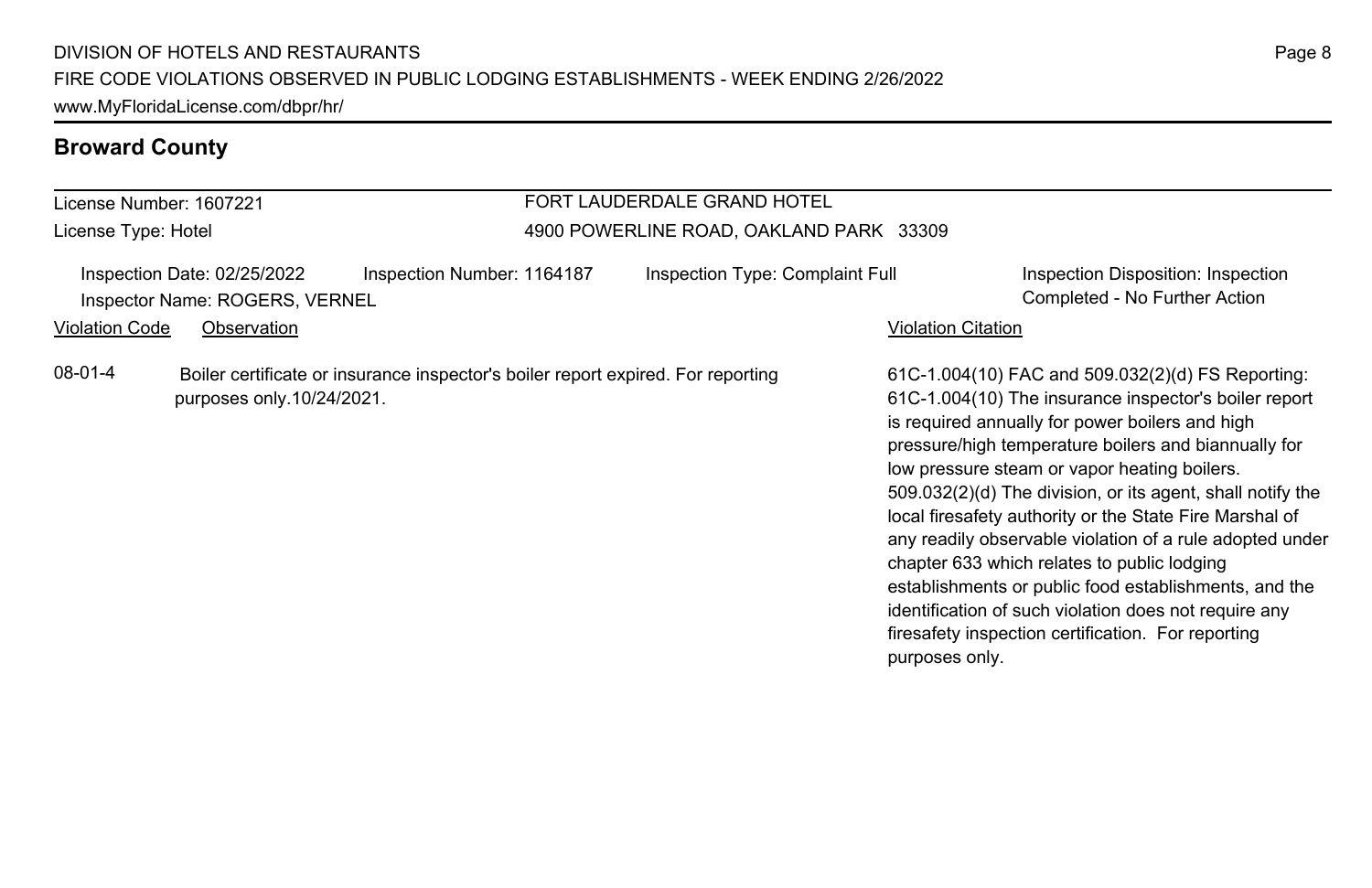| PLANTATION INN<br>License Number: 1602591 |                                                                |                                                                                                                                                                                                                                   |                                 |                           |                                                                                                                                                                             |  |
|-------------------------------------------|----------------------------------------------------------------|-----------------------------------------------------------------------------------------------------------------------------------------------------------------------------------------------------------------------------------|---------------------------------|---------------------------|-----------------------------------------------------------------------------------------------------------------------------------------------------------------------------|--|
| License Type: Motel                       |                                                                |                                                                                                                                                                                                                                   | 375 N ST RD 7. PLANTATION 33317 |                           |                                                                                                                                                                             |  |
|                                           | Inspection Date: 02/23/2022<br>Inspector Name: NEALY, VALENCIA | Inspection Number: 1222385                                                                                                                                                                                                        | Inspection Type: Complaint Full |                           | Inspection Disposition: Inspection<br>Completed - No Further Action                                                                                                         |  |
| <b>Violation Code</b>                     | Observation                                                    |                                                                                                                                                                                                                                   |                                 | <b>Violation Citation</b> |                                                                                                                                                                             |  |
| $01 - 03 - 4$                             |                                                                | Portable fire extinguisher missing from it's designated location (sign present<br>indicating designated location). For reporting purposes only.<br>-Observed Fire extinguisher removed 2nd level corridor across from maintenance |                                 |                           | 509.032(2)(d) FS Reporting: (d) The division, or its<br>agent, shall notify the local firesafety authority or the<br>State Fire Marshal of any readily observable violation |  |

erved Fire extinguisher removed, 2nd level corridor across from maintenance room and Fire extinguisher removed, 1st level corridor across from elevator room

State Fire Marshal of any readily observable violation of a rule adopted under chapter 633 which relates to public lodging establishments or public food establishments, and the identification of such violation does not require any firesafety inspection certification. For reporting purposes only.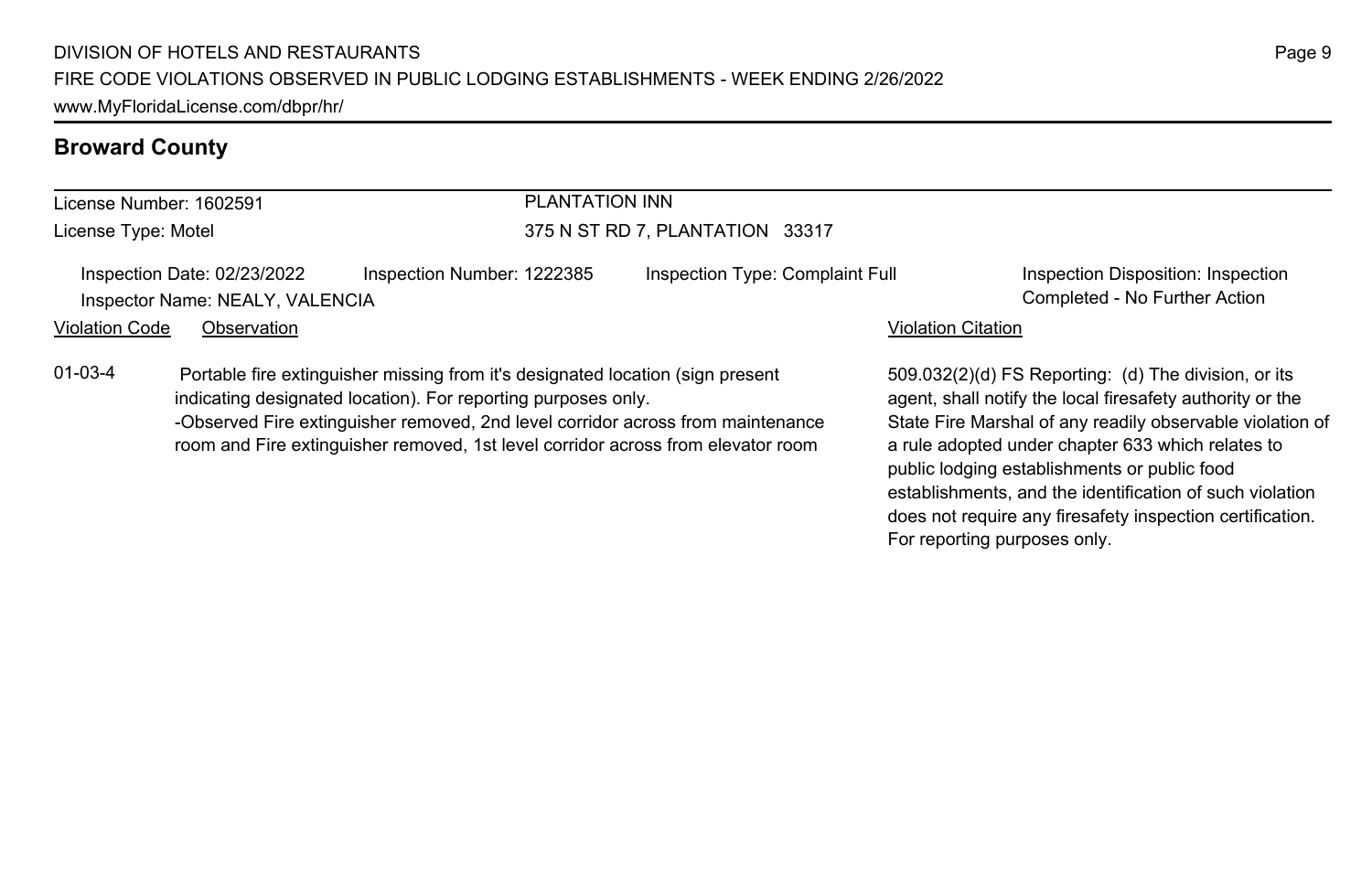# **Collier County**

| License Number: 2102695<br>License Type: Hotel                                                                                                                                                                                                          | <b>HOLIDAY INN EXPRESS &amp; SUITES NAPLES DOWNTOWN 5TH AVENUE</b><br>1785 5 AVE S, NAPLES 34102 |                                                                                                                                                                                                                                                                                                                                                                                                                                                                                                           |  |  |
|---------------------------------------------------------------------------------------------------------------------------------------------------------------------------------------------------------------------------------------------------------|--------------------------------------------------------------------------------------------------|-----------------------------------------------------------------------------------------------------------------------------------------------------------------------------------------------------------------------------------------------------------------------------------------------------------------------------------------------------------------------------------------------------------------------------------------------------------------------------------------------------------|--|--|
| Inspection Number: 1162420<br>Inspection Date: 02/21/2022<br>Inspector Name: DILLON, TIMOTHY                                                                                                                                                            | Inspection Type: Routine - Lodging                                                               | Inspection Disposition: Warning<br>Issued                                                                                                                                                                                                                                                                                                                                                                                                                                                                 |  |  |
| <b>Violation Code</b><br>Observation                                                                                                                                                                                                                    |                                                                                                  | <b>Violation Citation</b>                                                                                                                                                                                                                                                                                                                                                                                                                                                                                 |  |  |
| 08-03-4<br>No boiler certificate or insurance inspector's boiler report available. For reporting<br>purposes only. Observed no proof of boiler certificate for the hotel. Operator<br>supplied before the end of the inspection. ** Corrected On-Site** |                                                                                                  | 61C-1.004(10) FAC and 509.032(2)(d) FS Reporting:<br>61C-1.004(10) The insurance inspector's boiler report<br>is required annually for power boilers and high<br>pressure/high temperature boilers and biannually for<br>low pressure steam or vapor heating boilers.<br>509.032(2)(d) The division, or its agent, shall notify the<br>local firesafety authority or the State Fire Marshal of<br>any readily observable violation of a rule adopted under<br>chapter 633 which relates to public lodging |  |  |

establishments or public food establishments, and the identification of such violation does not require any firesafety inspection certification. For reporting

purposes only.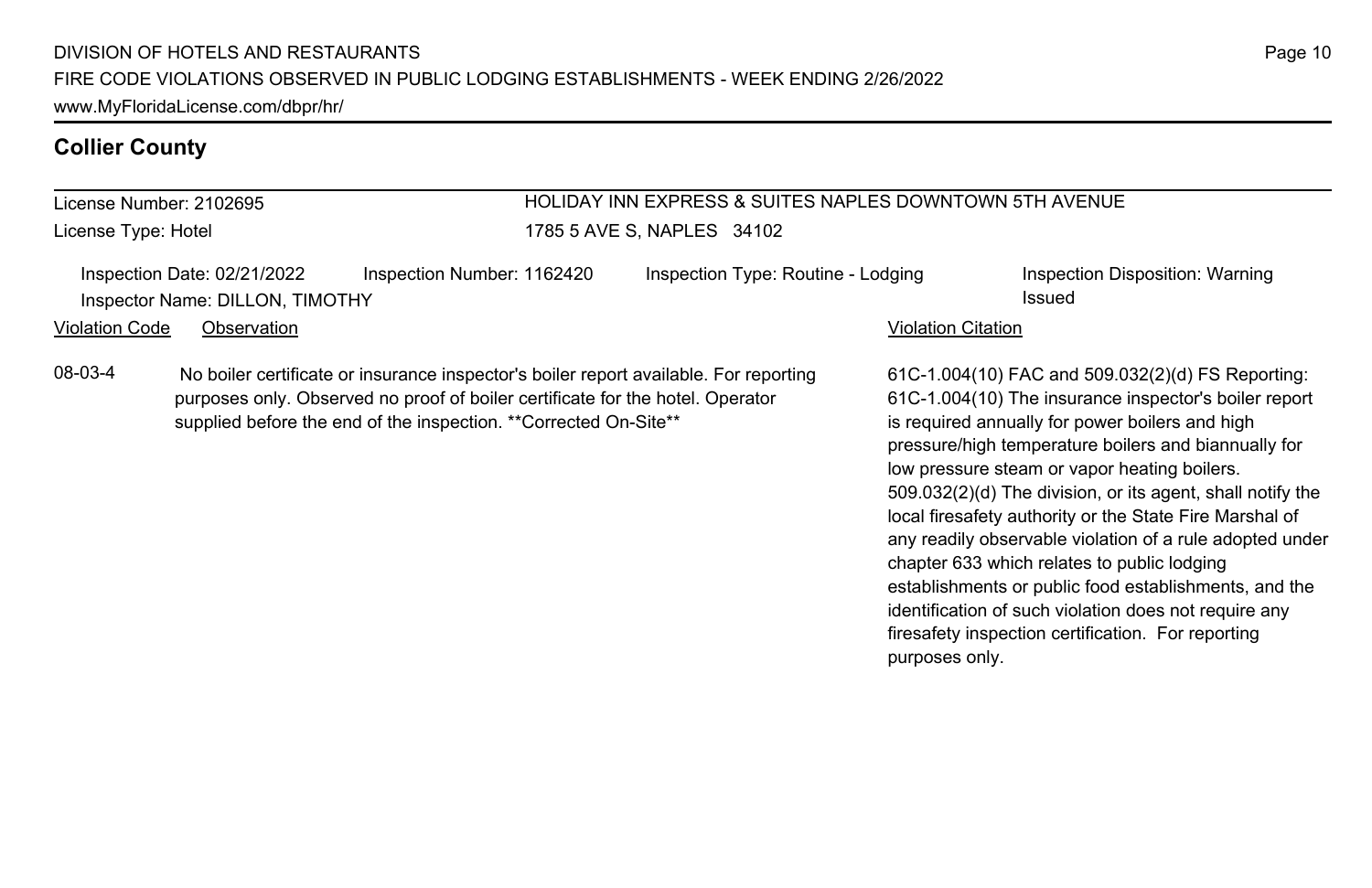## License Number: 2309610

License Type: Apartment

## 9TH STREET HOMESTEAD LLC 190 NW 9 ST, HOMESTEAD 33030

|                       | Inspection Date: 02/24/2022       | Inspection Number: 1524384 | Inspection Type: Routine - Lodging |                    | Inspection Disposition: Inspection |
|-----------------------|-----------------------------------|----------------------------|------------------------------------|--------------------|------------------------------------|
|                       | Inspector Name: LEIDECKER, EDILMA |                            |                                    |                    | Completed - No Further Action      |
| <b>Violation Code</b> | Observation                       |                            |                                    | Violation Citation |                                    |

01-03-4 Portable fire extinguisher missing from it's designated location (sign present indicating designated location). For reporting purposes only. Observed portable fire extinguisher missing at unit 180.

01-06-4 Portable fire extinguisher locked in a box with no means of access to the fire extinguisher. For reporting purposes only. Observed a portable fire extinguisher locked in a box with no means of access between 851 and 853.

509.032(2)(d) FS Reporting: (d) The division, or its agent, shall notify the local firesafety authority or the State Fire Marshal of any readily observable violation of a rule adopted under chapter 633 which relates to public lodging establishments or public food establishments, and the identification of such violation does not require any firesafety inspection certification. For reporting purposes only.

509.032(2)(d) FS Reporting: (d) The division, or its agent, shall notify the local firesafety authority or the State Fire Marshal of any readily observable violation of a rule adopted under chapter 633 which relates to public lodging establishments or public food establishments, and the identification of such violation does not require any firesafety inspection certification. For reporting purposes only.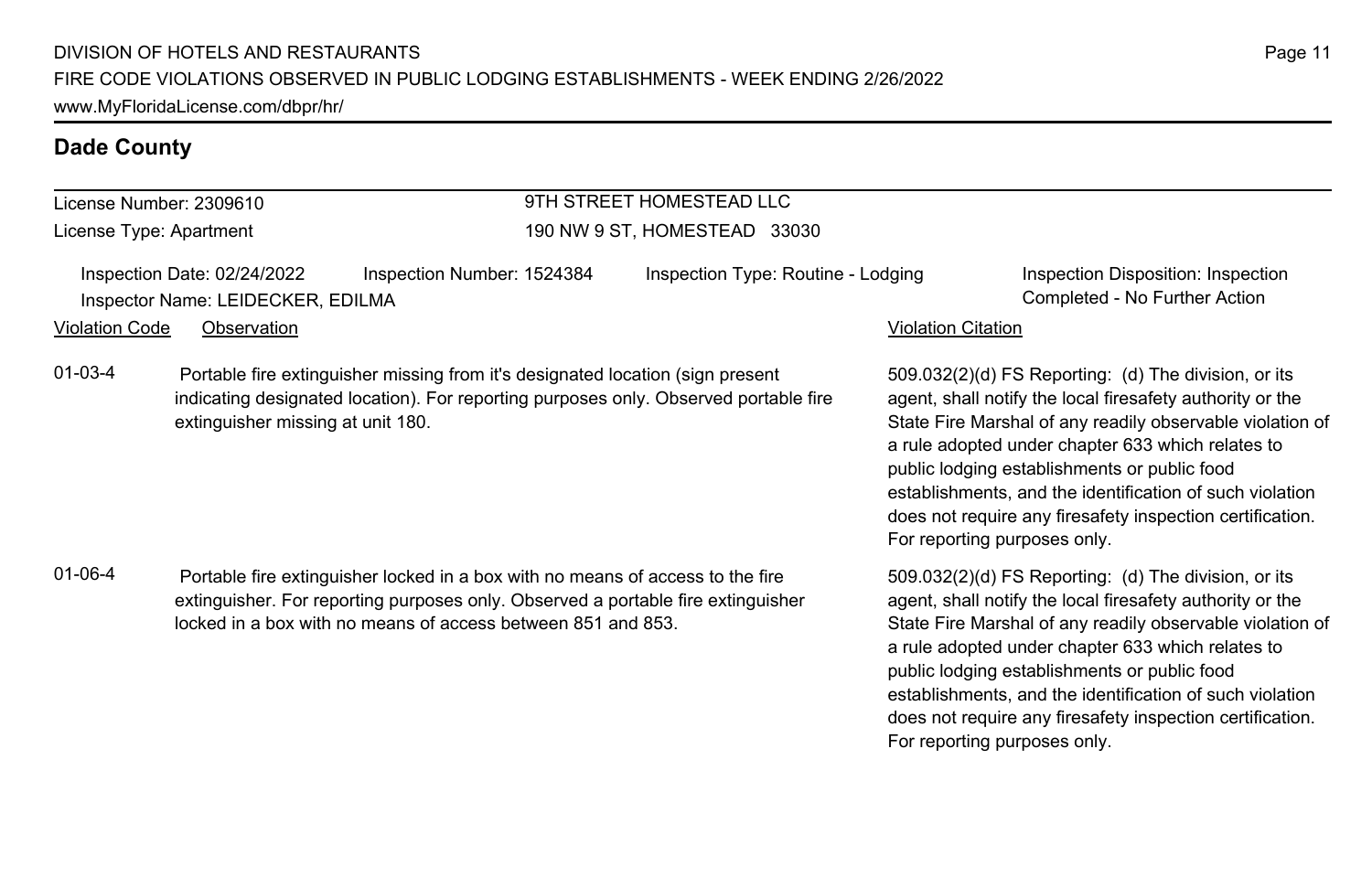| License Number: 2308769                                                                                                                                                                                 |                                                                      |                            | <b>HOLIDAY MOTEL</b>                      |                           |                                                                                                                                                                                                                                                                                     |  |
|---------------------------------------------------------------------------------------------------------------------------------------------------------------------------------------------------------|----------------------------------------------------------------------|----------------------------|-------------------------------------------|---------------------------|-------------------------------------------------------------------------------------------------------------------------------------------------------------------------------------------------------------------------------------------------------------------------------------|--|
| License Type: Motel                                                                                                                                                                                     |                                                                      |                            | 1405 N KROME AVE, FLORIDA CITY 33034-2431 |                           |                                                                                                                                                                                                                                                                                     |  |
|                                                                                                                                                                                                         | Inspection Date: 02/24/2022<br>Inspector Name: LODENQUAI, BARRINGTON | Inspection Number: 1221784 | Inspection Type: Routine - Lodging        |                           | Inspection Disposition: Inspection<br>Completed - No Further Action                                                                                                                                                                                                                 |  |
| <b>Violation Code</b>                                                                                                                                                                                   | Observation                                                          |                            |                                           | <b>Violation Citation</b> |                                                                                                                                                                                                                                                                                     |  |
| $01 - 03 - 4$<br>Portable fire extinguisher missing from it's designated location (sign present<br>indicating designated location). For reporting purposes only.<br>Observed between rooms 103 and 104. |                                                                      |                            |                                           |                           | 509.032(2)(d) FS Reporting: (d) The division, or its<br>agent, shall notify the local firesafety authority or the<br>State Fire Marshal of any readily observable violation of<br>a rule adopted under chapter 633 which relates to<br>public lodging establishments or public food |  |

establishments, and the identification of such violation does not require any firesafety inspection certification.

For reporting purposes only.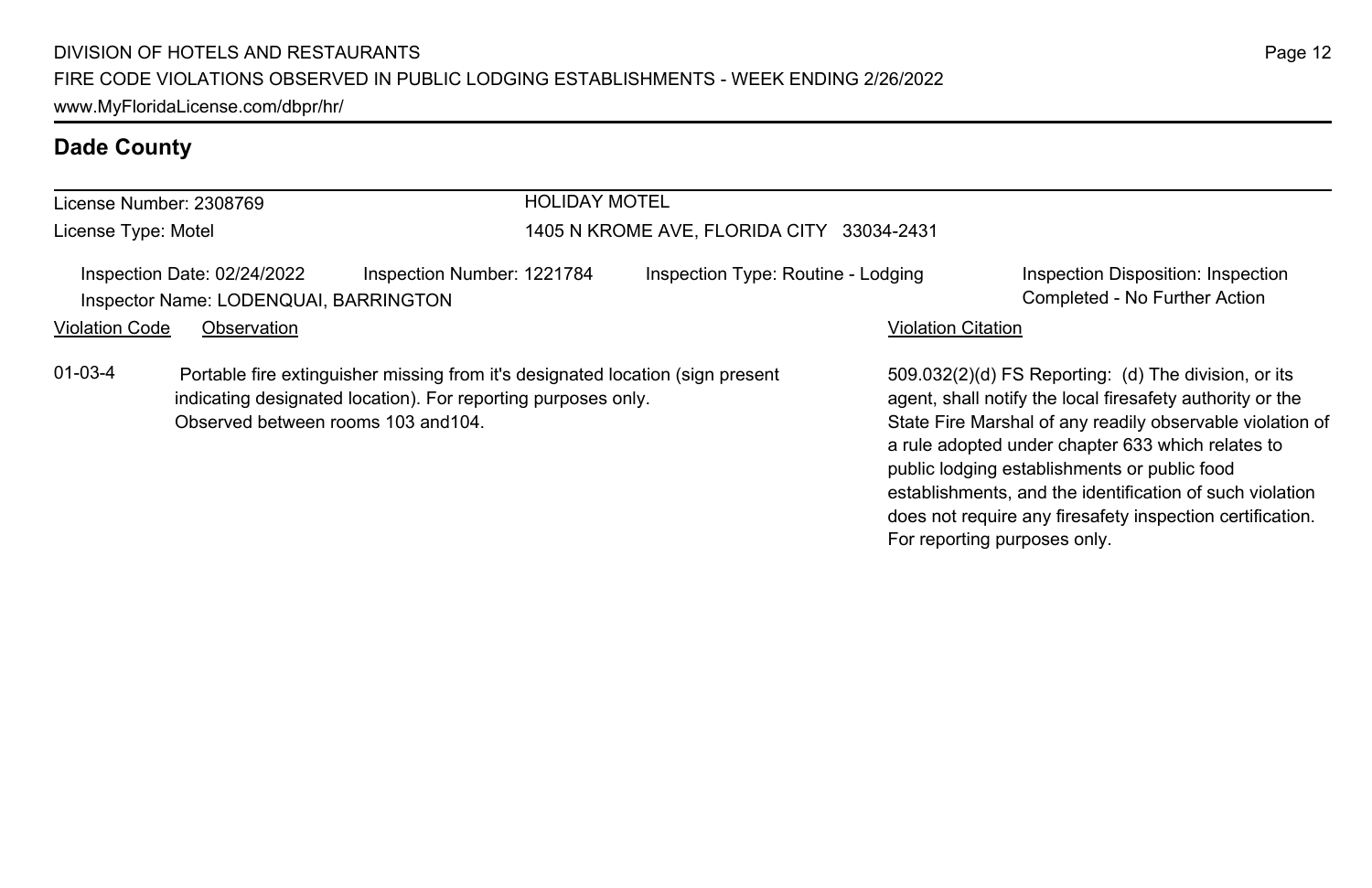| <b>COUNTRY LODGE</b><br>License Number: 2314576 |                                                                      |                                                                                |                                         |                           |                                                                                                                                                                                                                                                                                                 |  |
|-------------------------------------------------|----------------------------------------------------------------------|--------------------------------------------------------------------------------|-----------------------------------------|---------------------------|-------------------------------------------------------------------------------------------------------------------------------------------------------------------------------------------------------------------------------------------------------------------------------------------------|--|
| License Type: Motel                             |                                                                      |                                                                                | 651 N KROME AVE, FLORIDA CITY 330343419 |                           |                                                                                                                                                                                                                                                                                                 |  |
|                                                 | Inspection Date: 02/24/2022<br>Inspector Name: LODENQUAI, BARRINGTON | Inspection Number: 1221750                                                     | Inspection Type: Routine - Lodging      |                           | Inspection Disposition: Inspection<br>Completed - No Further Action                                                                                                                                                                                                                             |  |
| <b>Violation Code</b>                           | Observation                                                          |                                                                                |                                         | <b>Violation Citation</b> |                                                                                                                                                                                                                                                                                                 |  |
| $04 - 01 - 4$                                   | purposes only.<br>Observed trouble light illuminated.                | Trouble/alarm light illuminated on the fire alarm control panel. For reporting |                                         |                           | 509.032(2)(d) FS Reporting: The division, or its agent.<br>shall notify the local firesafety authority or the State<br>Fire Marshal of any readily observable violation of a<br>rule adopted under chapter 633 which relates to public<br>lodging establishments or public food establishments, |  |

Page 13

and the identification of such violation does not require any firesafety inspection certification. For reporting

purposes only.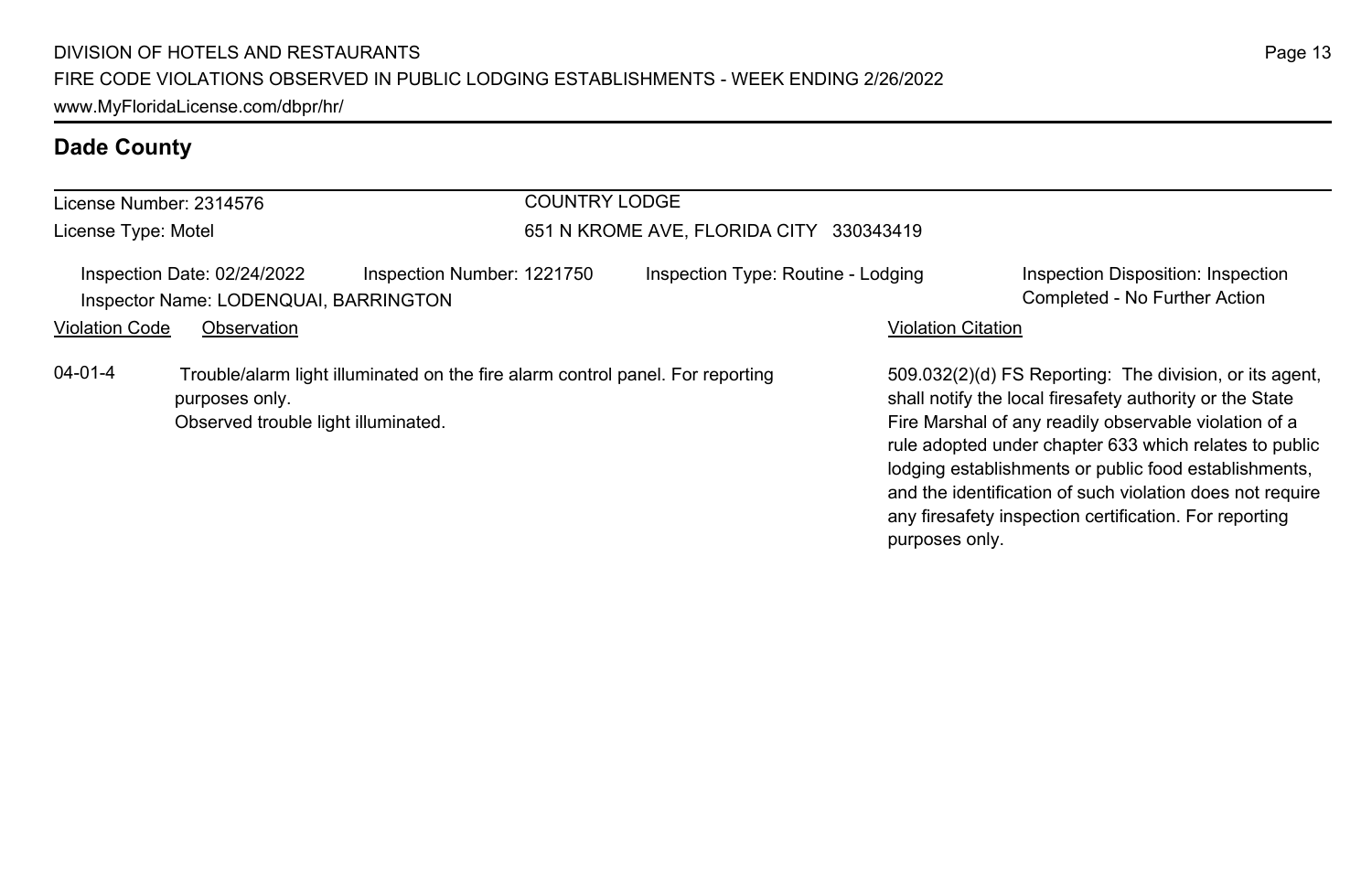|                                                                                                                                                                       | License Number: 2311964                                          |                            | <b>1421 APARTMENTS</b>             |                           |                                                                                                                                                                                                                                                                                     |  |
|-----------------------------------------------------------------------------------------------------------------------------------------------------------------------|------------------------------------------------------------------|----------------------------|------------------------------------|---------------------------|-------------------------------------------------------------------------------------------------------------------------------------------------------------------------------------------------------------------------------------------------------------------------------------|--|
| License Type: Apartment                                                                                                                                               |                                                                  |                            | 1421 NW 1 ST, MIAMI 33125          |                           |                                                                                                                                                                                                                                                                                     |  |
|                                                                                                                                                                       | Inspection Date: 02/25/2022<br>Inspector Name: ALVAREZ, MARGARET | Inspection Number: 1521708 | Inspection Type: Routine - Lodging |                           | Inspection Disposition: Inspection<br>Completed - No Further Action                                                                                                                                                                                                                 |  |
| <b>Violation Code</b>                                                                                                                                                 | Observation                                                      |                            |                                    | <b>Violation Citation</b> |                                                                                                                                                                                                                                                                                     |  |
| $01 - 06 - 4$<br>Portable fire extinguisher locked in a box with no means of access to the fire<br>extinguisher. For reporting purposes only. Observed next to unit 2 |                                                                  |                            |                                    |                           | 509.032(2)(d) FS Reporting: (d) The division, or its<br>agent, shall notify the local firesafety authority or the<br>State Fire Marshal of any readily observable violation of<br>a rule adopted under chapter 633 which relates to<br>public lodging establishments or public food |  |

establishments, and the identification of such violation does not require any firesafety inspection certification.

For reporting purposes only.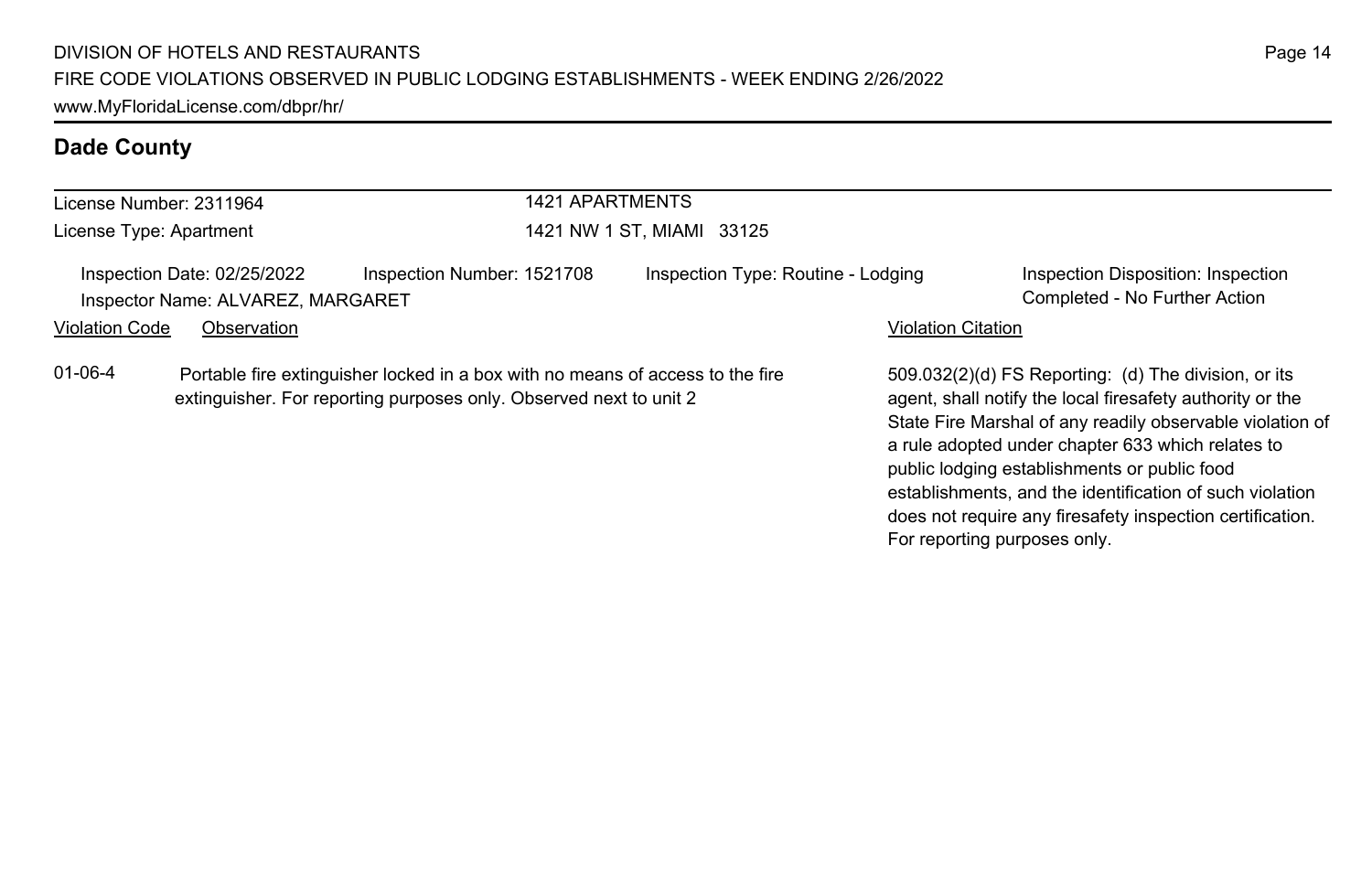| License Number: 2329374                                                                                                                                                                                                                                                                                                                                      | TOWNEPLACE SUITES MIAMI AIRPORT |                                    |                           |                                                                                                                                                                                                                                        |  |
|--------------------------------------------------------------------------------------------------------------------------------------------------------------------------------------------------------------------------------------------------------------------------------------------------------------------------------------------------------------|---------------------------------|------------------------------------|---------------------------|----------------------------------------------------------------------------------------------------------------------------------------------------------------------------------------------------------------------------------------|--|
| License Type: Hotel                                                                                                                                                                                                                                                                                                                                          |                                 | 4021 NW 11TH ST, MIAMI 33126       |                           |                                                                                                                                                                                                                                        |  |
| Inspection Number: 1161085<br>Inspection Date: 02/25/2022<br>Inspector Name: PRIETO, EDGAR                                                                                                                                                                                                                                                                   |                                 | Inspection Type: Routine - Lodging |                           | Inspection Disposition: Call Back -<br>Complied                                                                                                                                                                                        |  |
| <b>Violation Code</b><br>Observation                                                                                                                                                                                                                                                                                                                         |                                 |                                    | <b>Violation Citation</b> |                                                                                                                                                                                                                                        |  |
| $04 - 01 - 4$<br>- From initial inspection : Trouble/alarm light illuminated on the fire alarm control<br>panel. For reporting purposes only. **Repeat Violation** - From follow-up<br>inspection 2022-02-25: During the time of the callback inspection observed<br>trouble/alarm light illuminated on the fire alarm control panel. For reporting purposes |                                 |                                    |                           | 509.032(2)(d) FS Reporting: The division, or its agent.<br>shall notify the local firesafety authority or the State<br>Fire Marshal of any readily observable violation of a<br>rule adopted under chapter 633 which relates to public |  |

only. \*\*Time Extended\*\*

rule adopted under chapter 633 which relates to public lodging establishments or public food establishments, and the identification of such violation does not require any firesafety inspection certification. For reporting purposes only.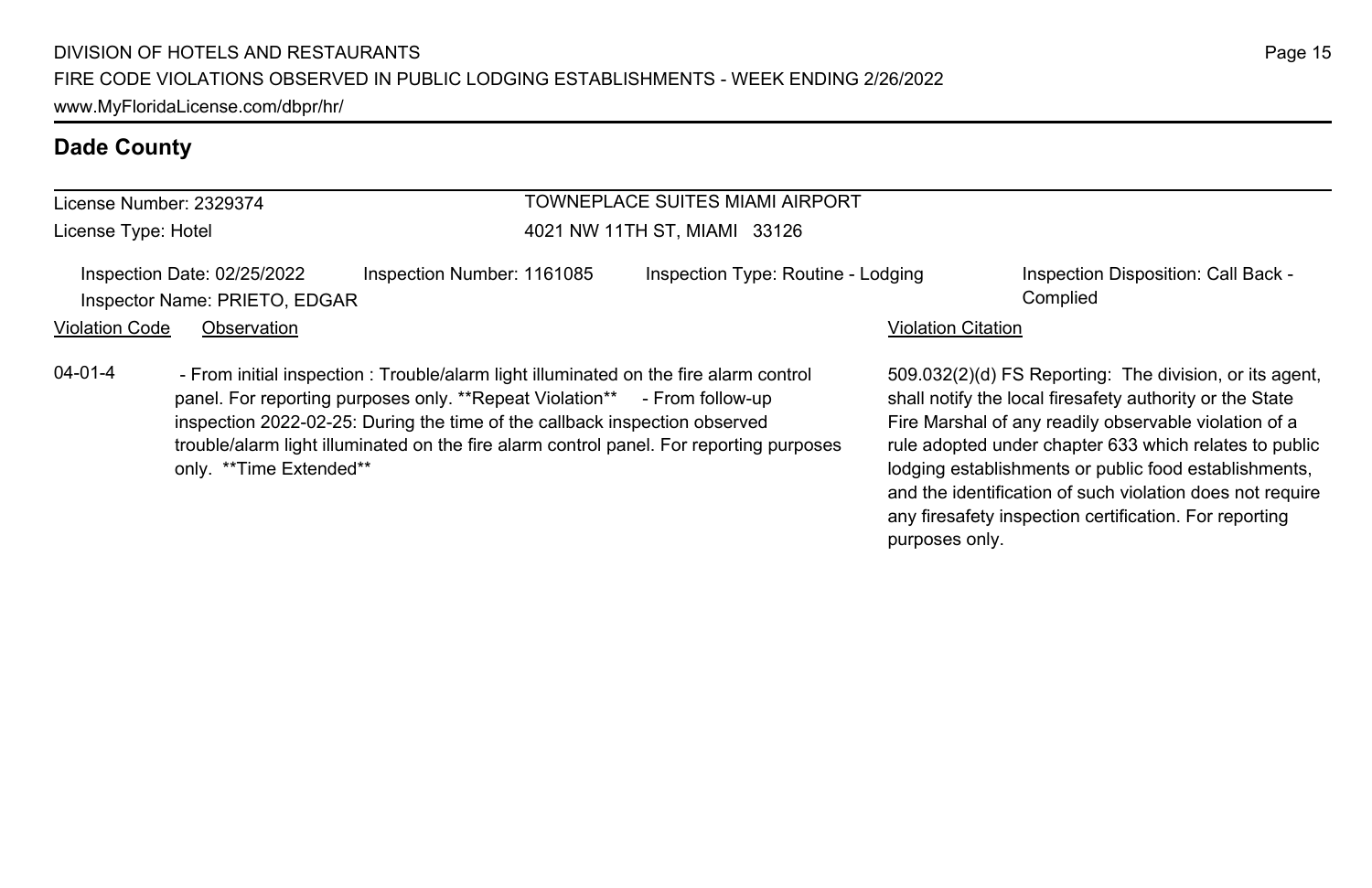| License Number: 2330237                                    |                |                                                                                | THE LUXE MIAMI                     |                                                                                                                                                                                                                                                                                                                                                                                                                                          |  |  |
|------------------------------------------------------------|----------------|--------------------------------------------------------------------------------|------------------------------------|------------------------------------------------------------------------------------------------------------------------------------------------------------------------------------------------------------------------------------------------------------------------------------------------------------------------------------------------------------------------------------------------------------------------------------------|--|--|
| License Type: Apartment                                    |                |                                                                                | 971 W FLAGLER ST, MIAMI 33130      |                                                                                                                                                                                                                                                                                                                                                                                                                                          |  |  |
| Inspection Date: 02/25/2022<br>Inspector Name: CRUZ, EDGAR |                | Inspection Number: 1526663                                                     | Inspection Type: Routine - Lodging | Inspection Disposition: Inspection<br>Completed - No Further Action                                                                                                                                                                                                                                                                                                                                                                      |  |  |
| <b>Violation Code</b>                                      | Observation    |                                                                                |                                    | <b>Violation Citation</b>                                                                                                                                                                                                                                                                                                                                                                                                                |  |  |
| $04 - 01 - 4$                                              | purposes only. | Trouble/alarm light illuminated on the fire alarm control panel. For reporting |                                    | 509.032(2)(d) FS Reporting: The division, or its agent,<br>shall notify the local firesafety authority or the State<br>Fire Marshal of any readily observable violation of a<br>rule adopted under chapter 633 which relates to public<br>lodging establishments or public food establishments,<br>and the identification of such violation does not require<br>any firesafety inspection certification. For reporting<br>purposes only. |  |  |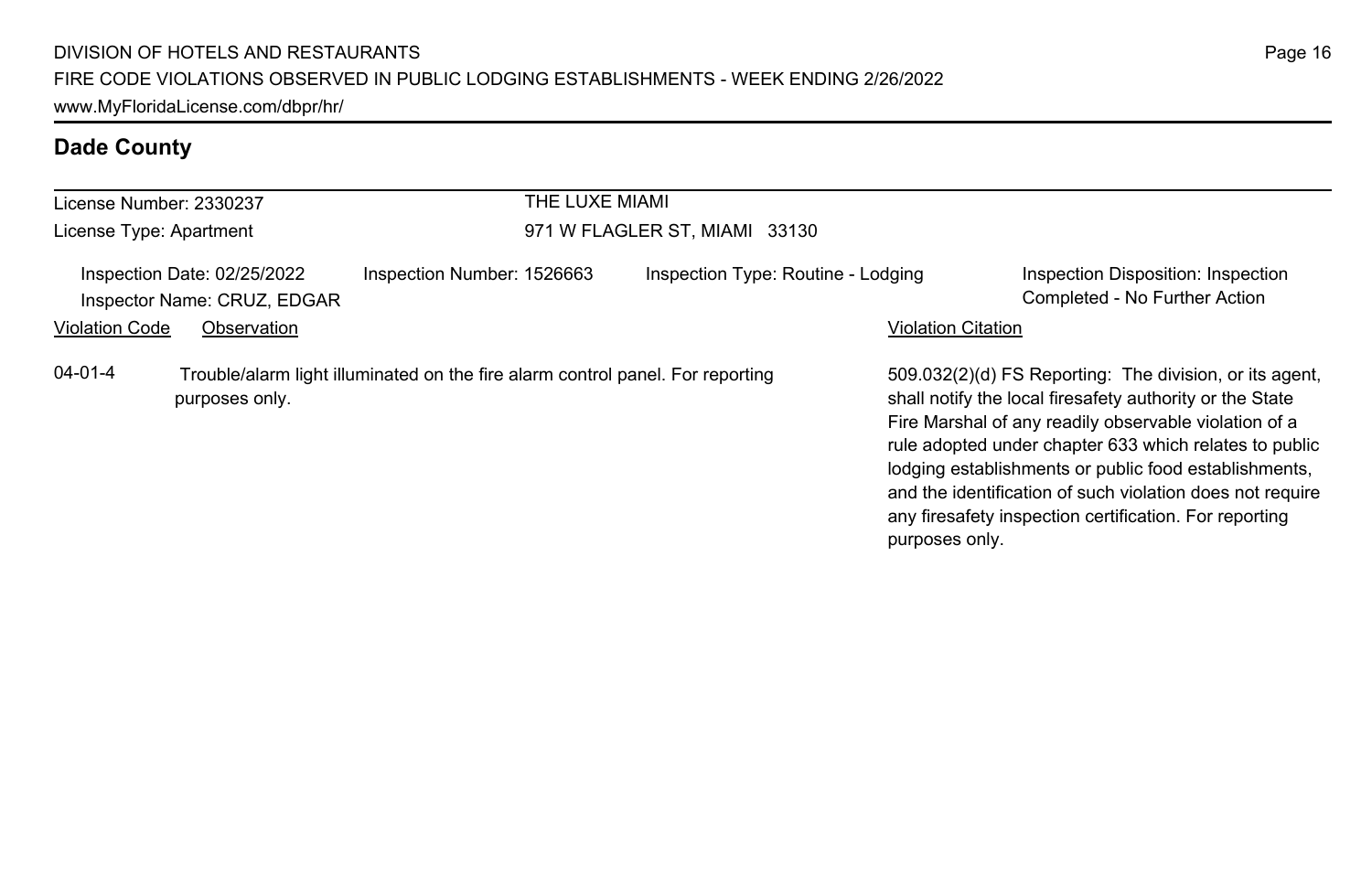| License Number: 2329386 |                                                                                   |                                                                                  | ALOFT CORAL GABLES                   |                    |                                                                                                                                                                                                                                                                                                                                                                                                                                                                                                                                                                                                                                                                                   |  |
|-------------------------|-----------------------------------------------------------------------------------|----------------------------------------------------------------------------------|--------------------------------------|--------------------|-----------------------------------------------------------------------------------------------------------------------------------------------------------------------------------------------------------------------------------------------------------------------------------------------------------------------------------------------------------------------------------------------------------------------------------------------------------------------------------------------------------------------------------------------------------------------------------------------------------------------------------------------------------------------------------|--|
| License Type: Hotel     |                                                                                   |                                                                                  | 2524 LE JEUNE RD, CORAL GABLES 33134 |                    |                                                                                                                                                                                                                                                                                                                                                                                                                                                                                                                                                                                                                                                                                   |  |
| <b>Violation Code</b>   | Inspection Date: 02/23/2022<br>Inspector Name: GONZALEZ, ALEJANDRO<br>Observation | Inspection Number: 1162295                                                       | Inspection Type: Routine - Lodging   | Violation Citation | Inspection Disposition: Warning<br>Issued                                                                                                                                                                                                                                                                                                                                                                                                                                                                                                                                                                                                                                         |  |
| 08-01-4                 | purposes only.                                                                    | Boiler certificate or insurance inspector's boiler report expired. For reporting |                                      | purposes only.     | 61C-1.004(10) FAC and 509.032(2)(d) FS Reporting:<br>61C-1.004(10) The insurance inspector's boiler report<br>is required annually for power boilers and high<br>pressure/high temperature boilers and biannually for<br>low pressure steam or vapor heating boilers.<br>509.032(2)(d) The division, or its agent, shall notify the<br>local firesafety authority or the State Fire Marshal of<br>any readily observable violation of a rule adopted under<br>chapter 633 which relates to public lodging<br>establishments or public food establishments, and the<br>identification of such violation does not require any<br>firesafety inspection certification. For reporting |  |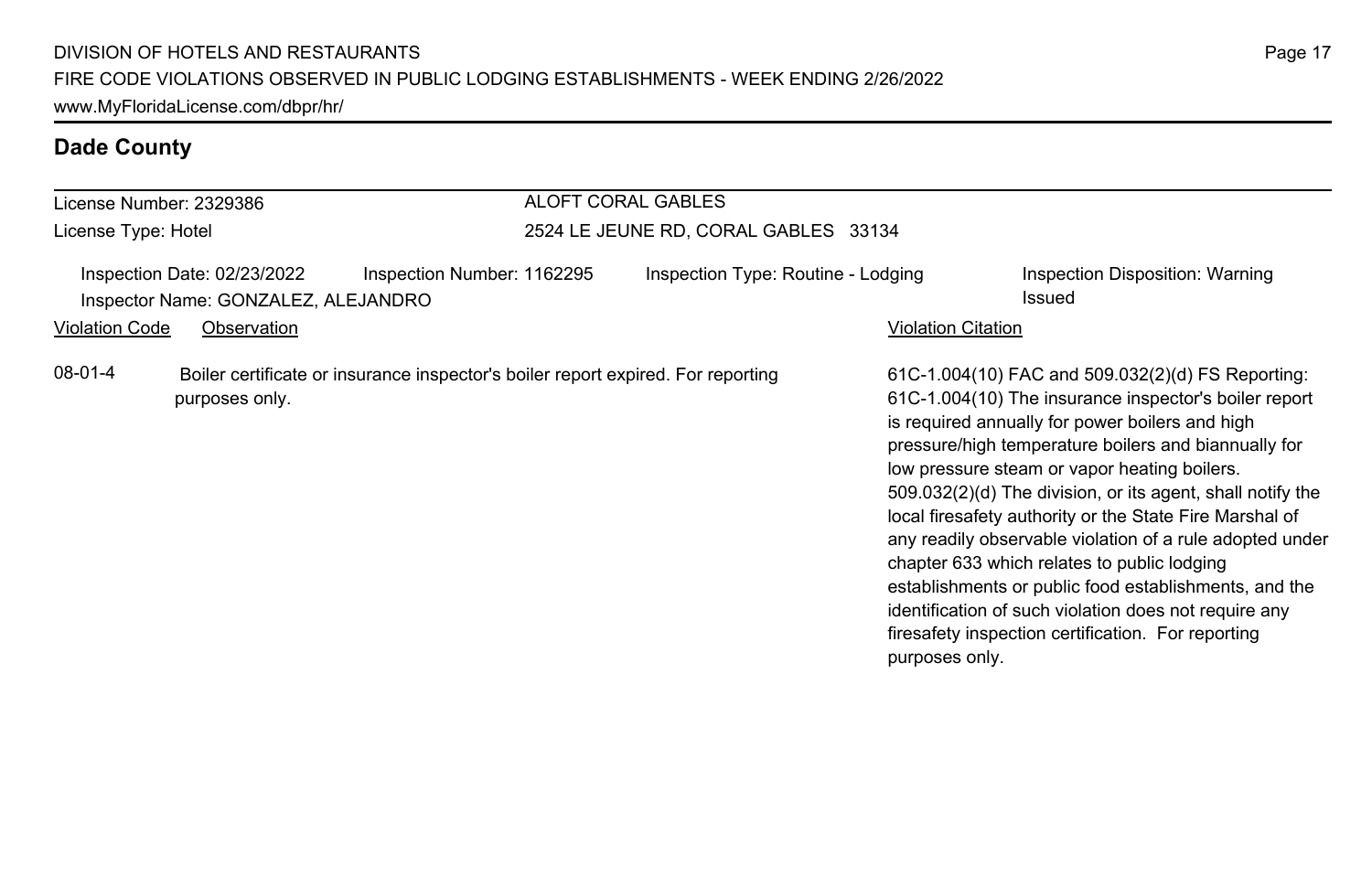# License Number: 2301749

License Type: Apartment

### LITTLE HAVANA - 1444 SW 5TH ST LLC 1444 SW 5TH STREET, MIAMI 33135

Inspection Date: 02/25/2022 Inspection Number: 1527894 Inspection Type: Routine - Lodging Inspection Disposition: Inspection Inspector Name: ORDONEZ, CATALINA Completed - No Further Action

#### Violation Code Observation **Violation Code** Observation **Violation** Violation Citation Citation Citation Citation

01-04-4 No portable fire extinguisher present on the premises. For reporting purposes only. At the time of the inspection did not observed visible fire extinguishers on premises. Observed a sign at the entrance of the building stating that the fire extinguishers are inside the apts.

509.032(2)(d) FS Reporting: (d) The division, or its agent, shall notify the local firesafety authority or the State Fire Marshal of any readily observable violation of a rule adopted under chapter 633 which relates to public lodging establishments or public food establishments, and the identification of such violation does not require any firesafety inspection certification. For reporting purposes only.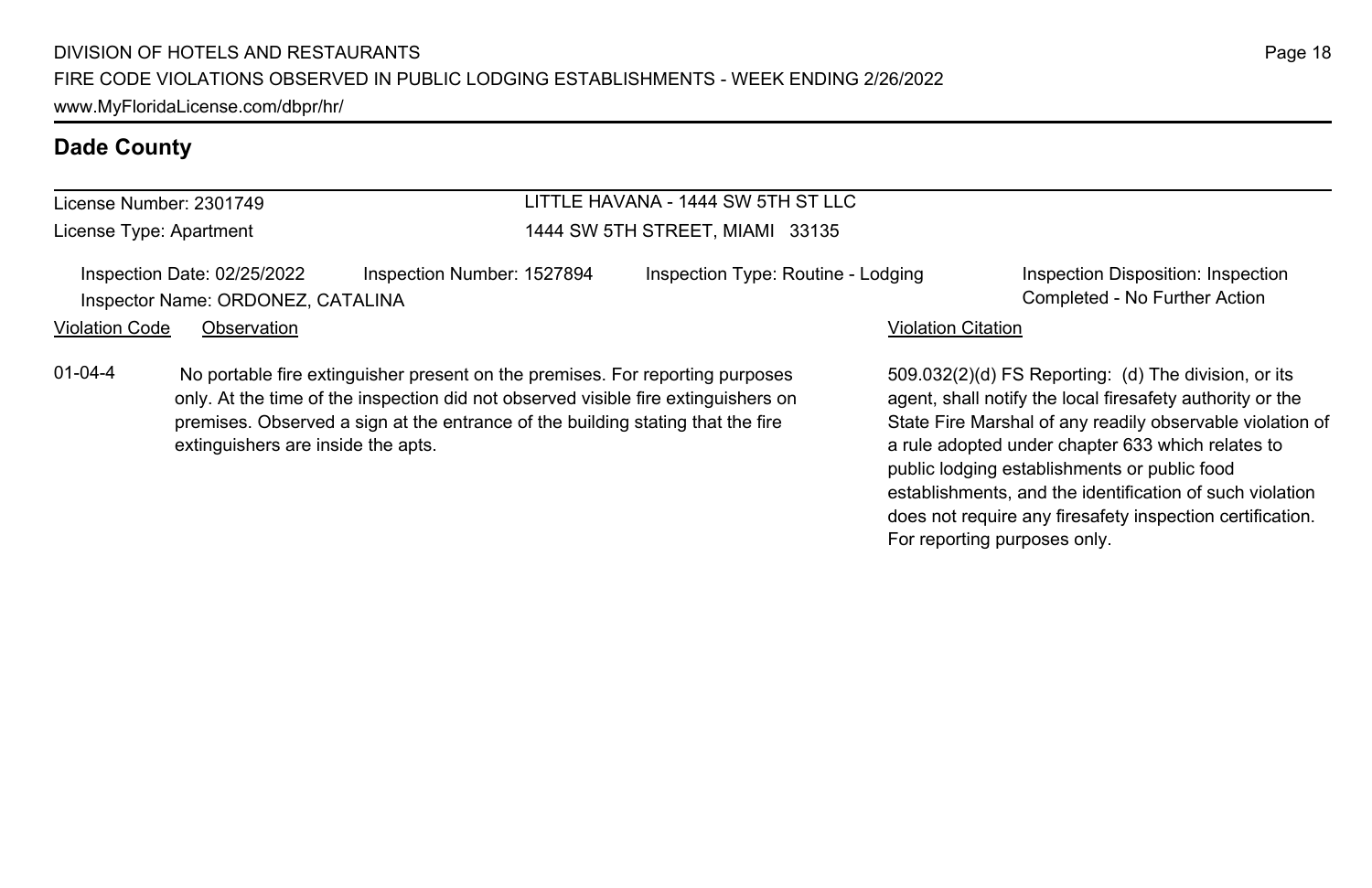|                                                                                                                                                                 | License Number: 2328473                                          | <b>SILVA APTS</b>          |                                    |                                                                                                                                                                                                                                                                                                                                                                                                              |                                                                     |  |
|-----------------------------------------------------------------------------------------------------------------------------------------------------------------|------------------------------------------------------------------|----------------------------|------------------------------------|--------------------------------------------------------------------------------------------------------------------------------------------------------------------------------------------------------------------------------------------------------------------------------------------------------------------------------------------------------------------------------------------------------------|---------------------------------------------------------------------|--|
| License Type: Apartment                                                                                                                                         |                                                                  |                            | 1434 SW 2 ST, MIAMI 33135          |                                                                                                                                                                                                                                                                                                                                                                                                              |                                                                     |  |
|                                                                                                                                                                 | Inspection Date: 02/23/2022<br>Inspector Name: ORDONEZ, CATALINA | Inspection Number: 1515834 | Inspection Type: Routine - Lodging |                                                                                                                                                                                                                                                                                                                                                                                                              | Inspection Disposition: Inspection<br>Completed - No Further Action |  |
| <b>Violation Code</b>                                                                                                                                           | Observation                                                      |                            |                                    | <b>Violation Citation</b>                                                                                                                                                                                                                                                                                                                                                                                    |                                                                     |  |
| $01 - 04 - 4$<br>No portable fire extinguisher present on the premises. For reporting purposes<br>only. Observed 2 fire extinguishers removed by units 2 and 5. |                                                                  |                            |                                    | 509.032(2)(d) FS Reporting: (d) The division, or its<br>agent, shall notify the local firesafety authority or the<br>State Fire Marshal of any readily observable violation of<br>a rule adopted under chapter 633 which relates to<br>public lodging establishments or public food<br>establishments, and the identification of such violation<br>does not require any firesafety inspection certification. |                                                                     |  |

For reporting purposes only.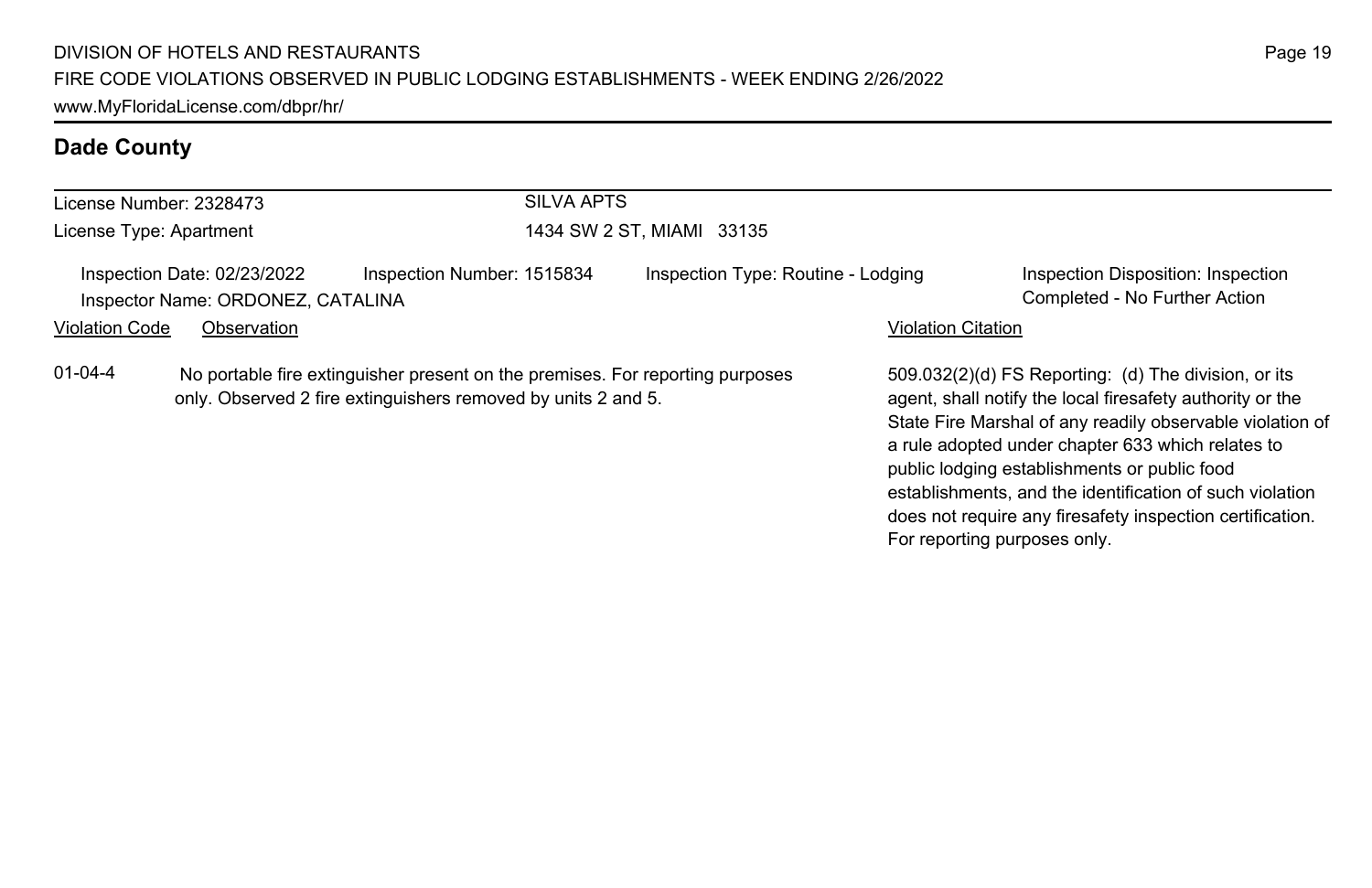| License Number: 2307109 |                                                              |                                                                                                                                         | <b>WEST GATE APARTMENTS</b>        |                           |                                                                                                                                                                                                                                                                                                                                                                                                              |
|-------------------------|--------------------------------------------------------------|-----------------------------------------------------------------------------------------------------------------------------------------|------------------------------------|---------------------------|--------------------------------------------------------------------------------------------------------------------------------------------------------------------------------------------------------------------------------------------------------------------------------------------------------------------------------------------------------------------------------------------------------------|
| License Type: Apartment |                                                              |                                                                                                                                         | 1445 WEST AVE, MIAMI BEACH 33139   |                           |                                                                                                                                                                                                                                                                                                                                                                                                              |
|                         | Inspection Date: 02/25/2022<br>Inspector Name: ELDER, AUDREY | Inspection Number: 1528487                                                                                                              | Inspection Type: Routine - Lodging |                           | Inspection Disposition: Inspection<br>Completed - No Further Action                                                                                                                                                                                                                                                                                                                                          |
| <b>Violation Code</b>   | Observation                                                  |                                                                                                                                         |                                    | <b>Violation Citation</b> |                                                                                                                                                                                                                                                                                                                                                                                                              |
| $01 - 05 - 4$           |                                                              | Portable fire extinguisher obstructed/not accessible. For reporting purposes only.<br>Observed no breaking device provided near unit 6. |                                    |                           | 509.032(2)(d) FS Reporting: (d) The division, or its<br>agent, shall notify the local firesafety authority or the<br>State Fire Marshal of any readily observable violation of<br>a rule adopted under chapter 633 which relates to<br>public lodging establishments or public food<br>establishments, and the identification of such violation<br>does not require any firesafety inspection certification. |

For reporting purposes only.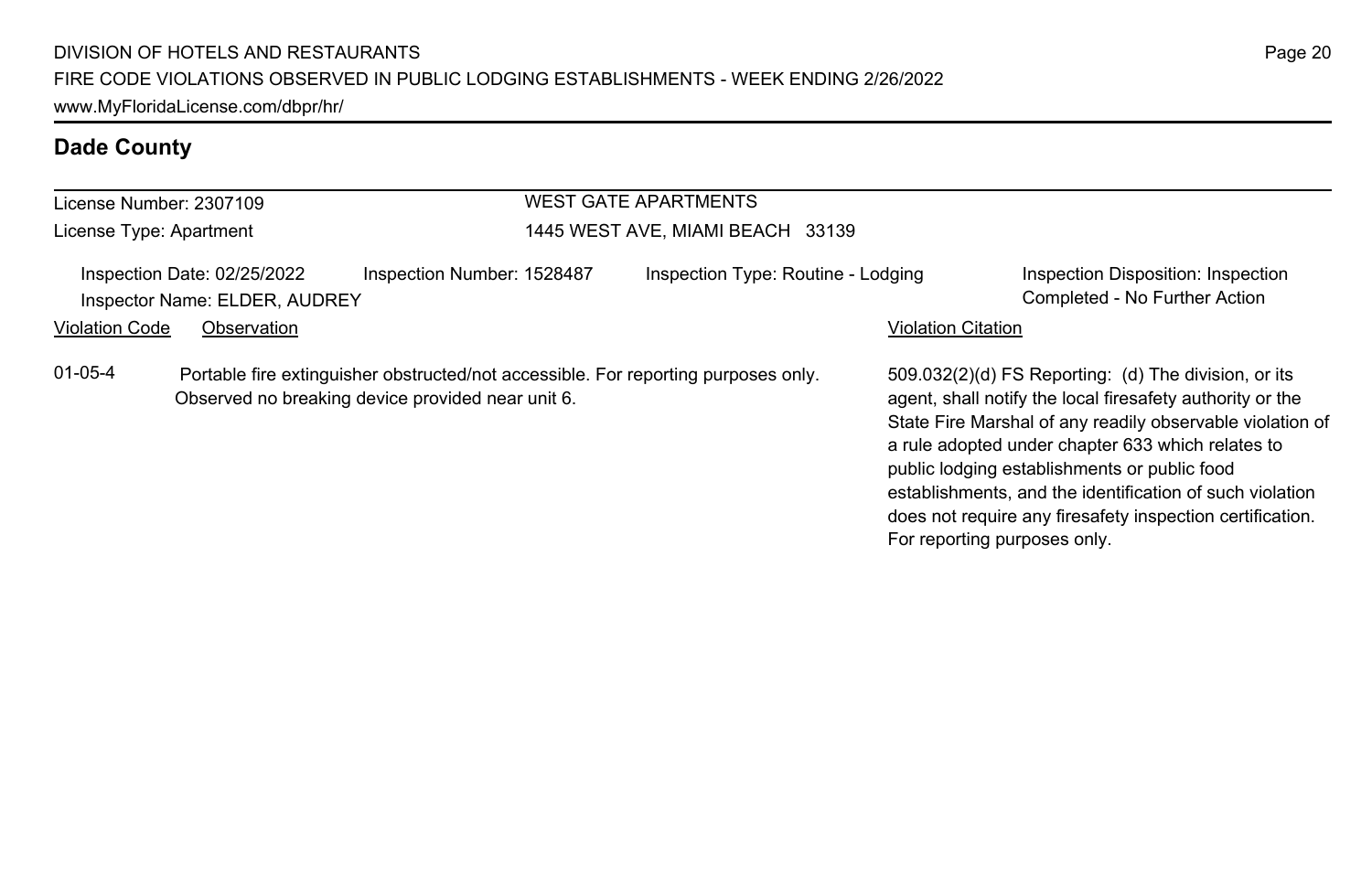| License Number: 2328176 |                                                              |                                                                                | <b>TOWNHOUSE HOTEL</b> |                                    |                           |                                                                                                                                                                                                                                                                                                                                                                                                                        |  |
|-------------------------|--------------------------------------------------------------|--------------------------------------------------------------------------------|------------------------|------------------------------------|---------------------------|------------------------------------------------------------------------------------------------------------------------------------------------------------------------------------------------------------------------------------------------------------------------------------------------------------------------------------------------------------------------------------------------------------------------|--|
| License Type: Hotel     |                                                              |                                                                                |                        | 150 20 ST, MIAMI BEACH 33139       |                           |                                                                                                                                                                                                                                                                                                                                                                                                                        |  |
|                         | Inspection Date: 02/25/2022<br>Inspector Name: ELDER, AUDREY | Inspection Number: 1159892                                                     |                        | Inspection Type: Routine - Lodging |                           | Inspection Disposition: Inspection<br>Completed - No Further Action                                                                                                                                                                                                                                                                                                                                                    |  |
| <b>Violation Code</b>   | Observation                                                  |                                                                                |                        |                                    | <b>Violation Citation</b> |                                                                                                                                                                                                                                                                                                                                                                                                                        |  |
| $04 - 01 - 4$           | purposes only. **Repeat Violation**                          | Trouble/alarm light illuminated on the fire alarm control panel. For reporting |                        |                                    |                           | 509.032(2)(d) FS Reporting: The division, or its agent,<br>shall notify the local firesafety authority or the State<br>Fire Marshal of any readily observable violation of a<br>rule adopted under chapter 633 which relates to public<br>lodging establishments or public food establishments,<br>and the identification of such violation does not require<br>any firesafety inspection certification. For reporting |  |

purposes only.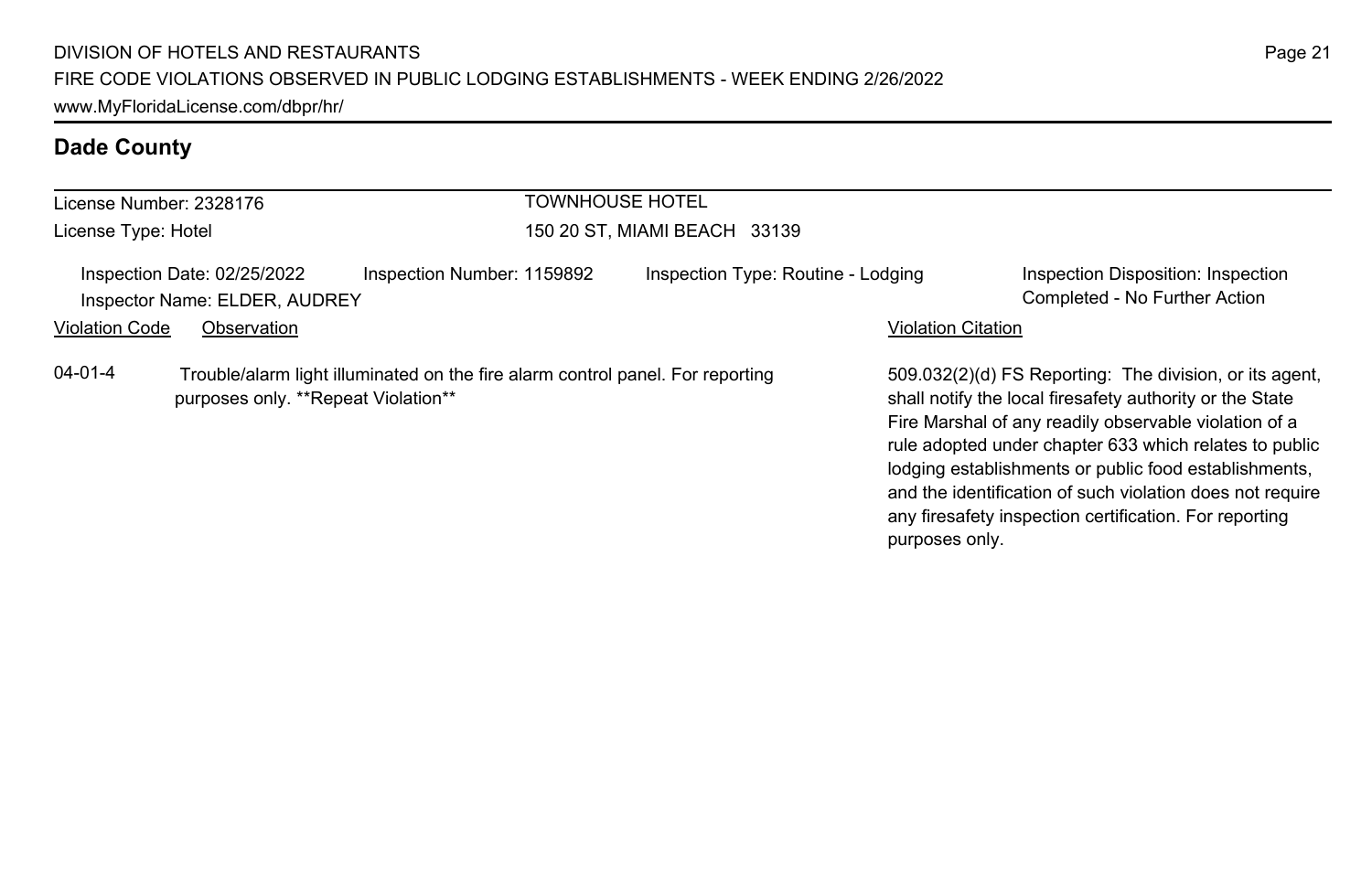License Number: 2329100 License Type: Hotel

THE SETAI HOTEL 2001 COLLINS AVE, MIAMI BEACH 33139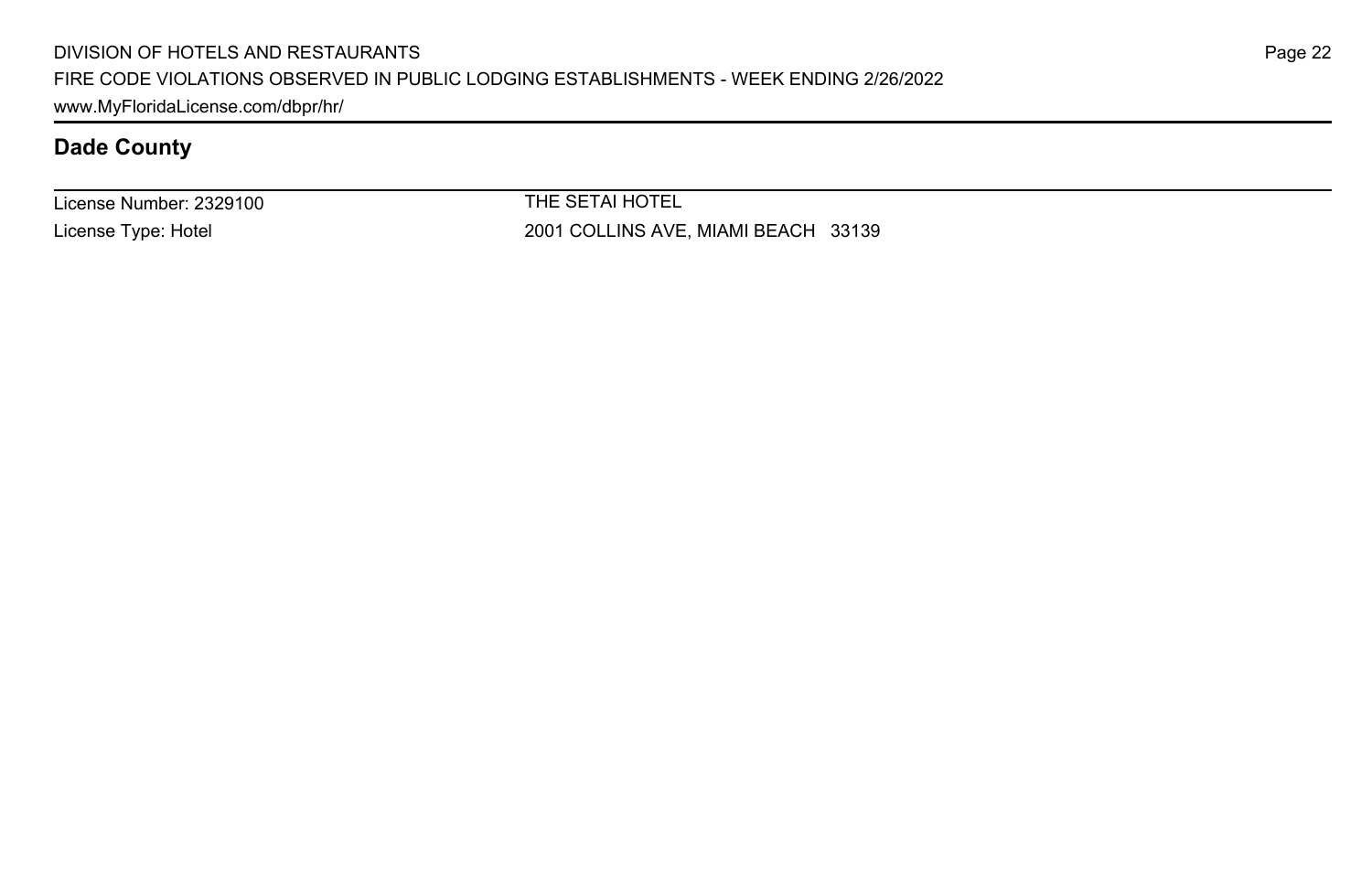Inspection Date: 02/21/2022 Inspection Number: 1162662 Inspection Type: Routine - Lodging Inspection Disposition: Warning Inspector Name: ELDER, AUDREY **Issued** 

Violation Code Observation Violation Citation

04-01-4 Trouble/alarm light illuminated on the fire alarm control panel. For reporting purposes only. \*\*Repeat Violation\*\*

08-01-4 Boiler certificate or insurance inspector's boiler report expired. For reporting purposes only. Observed 4 boiler certificates FL096428; FL096429; FL096429; FL096430; FL131411 all expired on 03-01-2019.

509.032(2)(d) FS Reporting: The division, or its agent, shall notify the local firesafety authority or the State Fire Marshal of any readily observable violation of a rule adopted under chapter 633 which relates to public lodging establishments or public food establishments, and the identification of such violation does not require any firesafety inspection certification. For reporting purposes only.

61C-1.004(10) FAC and 509.032(2)(d) FS Reporting: 61C-1.004(10) The insurance inspector's boiler report is required annually for power boilers and high pressure/high temperature boilers and biannually for low pressure steam or vapor heating boilers. 509.032(2)(d) The division, or its agent, shall notify the local firesafety authority or the State Fire Marshal of any readily observable violation of a rule adopted under chapter 633 which relates to public lodging establishments or public food establishments, and the identification of such violation does not require any firesafety inspection certification. For reporting purposes only.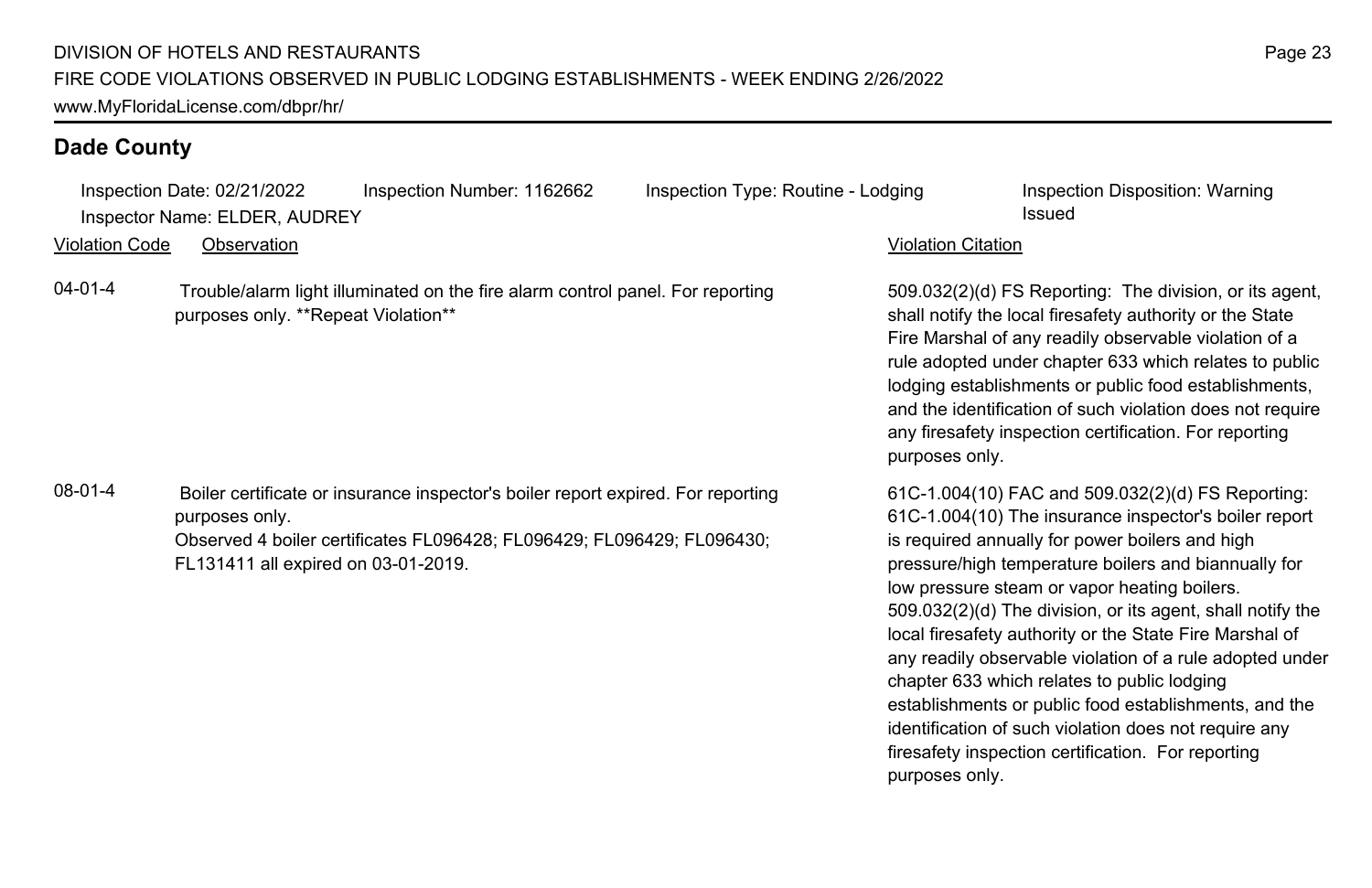| License Number: 2307463 |                                                                | <b>MARSAE APTS</b>                                                                                                                                                 |                                           |                           |                                                                                                                                                                                                                                                                                     |  |  |
|-------------------------|----------------------------------------------------------------|--------------------------------------------------------------------------------------------------------------------------------------------------------------------|-------------------------------------------|---------------------------|-------------------------------------------------------------------------------------------------------------------------------------------------------------------------------------------------------------------------------------------------------------------------------------|--|--|
| License Type: Apartment |                                                                |                                                                                                                                                                    | 1750 MARSAILLES DR, MIAMI BEACH 331413526 |                           |                                                                                                                                                                                                                                                                                     |  |  |
|                         | Inspection Date: 02/22/2022<br>Inspector Name: PRIETO, VICENTE | Inspection Number: 1518080                                                                                                                                         | Inspection Type: Routine - Lodging        |                           | Inspection Disposition: Inspection<br>Completed - No Further Action                                                                                                                                                                                                                 |  |  |
| <b>Violation Code</b>   | Observation                                                    |                                                                                                                                                                    |                                           | <b>Violation Citation</b> |                                                                                                                                                                                                                                                                                     |  |  |
| $01-02-4$               |                                                                | Portable fire extinguisher pressure gauge indicates the extinguisher is in need of<br>recharge. For reporting purposes only. Observed fire extinguisher by unit 2. |                                           |                           | 509.032(2)(d) FS Reporting: (d) The division, or its<br>agent, shall notify the local firesafety authority or the<br>State Fire Marshal of any readily observable violation of<br>a rule adopted under chapter 633 which relates to<br>public lodging establishments or public food |  |  |

establishments, and the identification of such violation does not require any firesafety inspection certification.

For reporting purposes only.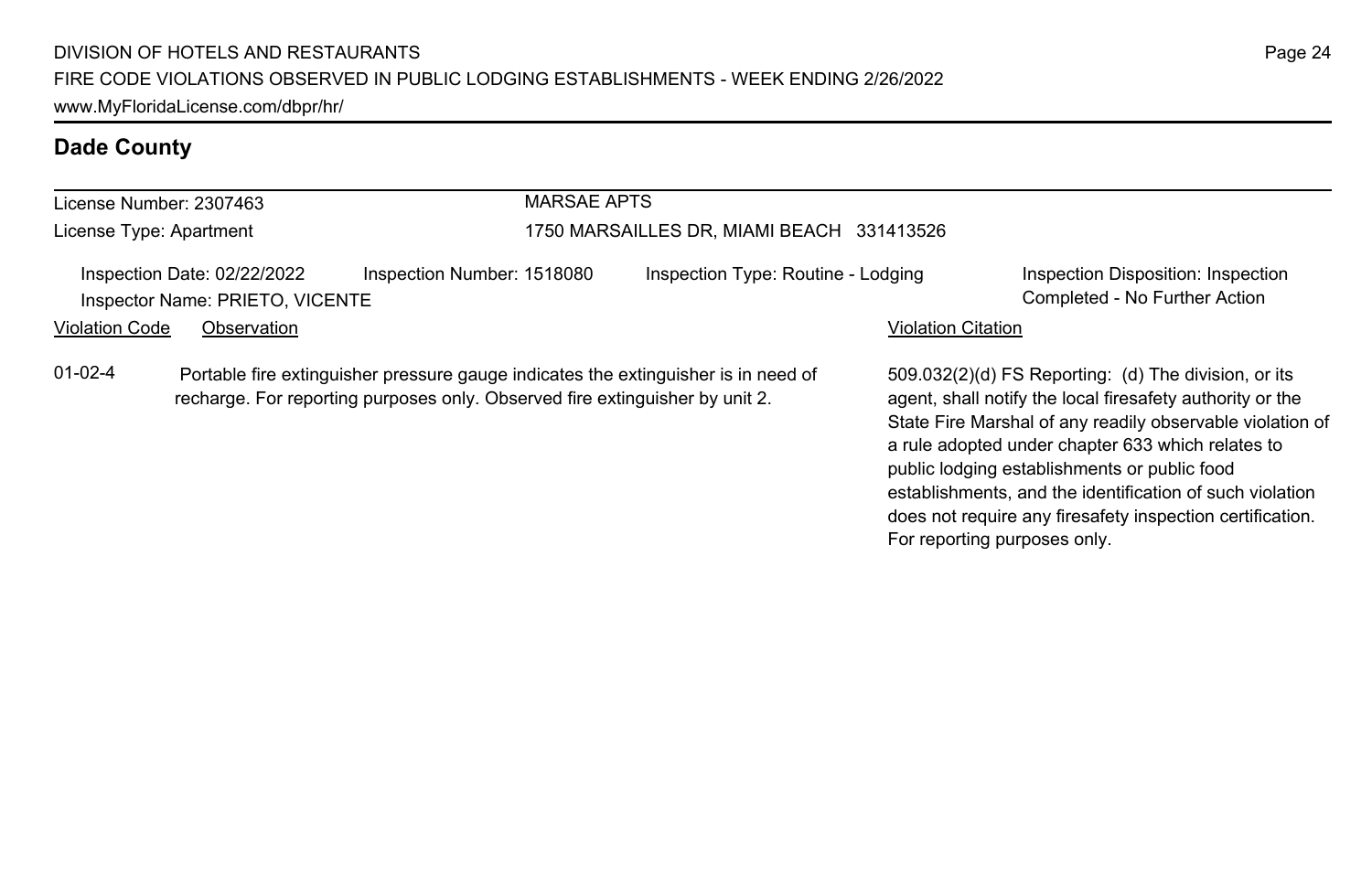#### License Number: 2307644 License Type: Apartment NORMANDY ISLE APTS 145 N SHORE DR APT 6, MIAMI BEACH 331413923 Inspection Date: 02/24/2022 Inspection Number: 1522745 Inspection Type: Routine - Lodging Inspection Disposition: Inspection Inspector Name: PRIETO, VICENTE Completed - No Further Action Violation Code Observation **Violation Code** Observation **Violation** Violation Citation Citation **Violation** 509.032(2)(d) FS Reporting: (d) The division, or its 01-06-4 Portable fire extinguisher locked in a box with no means of access to the fire extinguisher. For reporting purposes only. Observed no breaking device in fire extinguisher box, building left alley

agent, shall notify the local firesafety authority or the State Fire Marshal of any readily observable violation of a rule adopted under chapter 633 which relates to public lodging establishments or public food establishments, and the identification of such violation does not require any firesafety inspection certification. For reporting purposes only.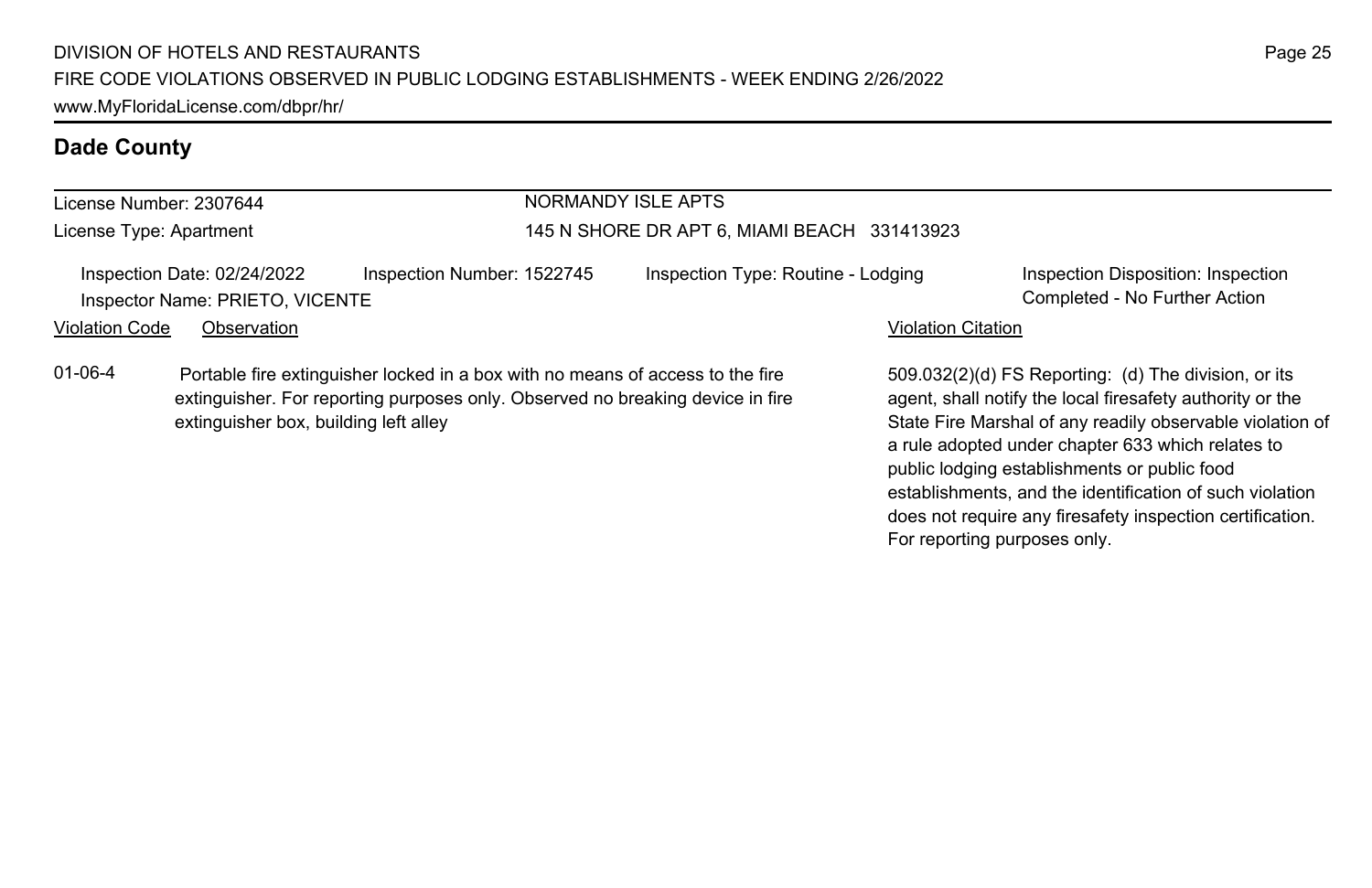## License Number: 2329358

License Type: Apartment

#### PROFESSIONAL MANAGEMENT INC 3650 NW 36TH STREET, MIAMI 33142

Inspection Date: 02/25/2022 Inspection Number: 1513845 Inspection Type: Routine - Lodging Inspection Disposition: Inspection Inspector Name: UNZAGA, MILADYS Completed - No Further Action

#### Violation Code Observation **Violation Code** Observation **Violation** Violation Citation Citation **Violation**

01-02-4 Portable fire extinguisher pressure gauge indicates the extinguisher is in need of recharge. For reporting purposes only. Extinguisher located on the parking lot , on the right side.

509.032(2)(d) FS Reporting: (d) The division, or its agent, shall notify the local firesafety authority or the State Fire Marshal of any readily observable violation of a rule adopted under chapter 633 which relates to public lodging establishments or public food establishments, and the identification of such violation does not require any firesafety inspection certification. For reporting purposes only.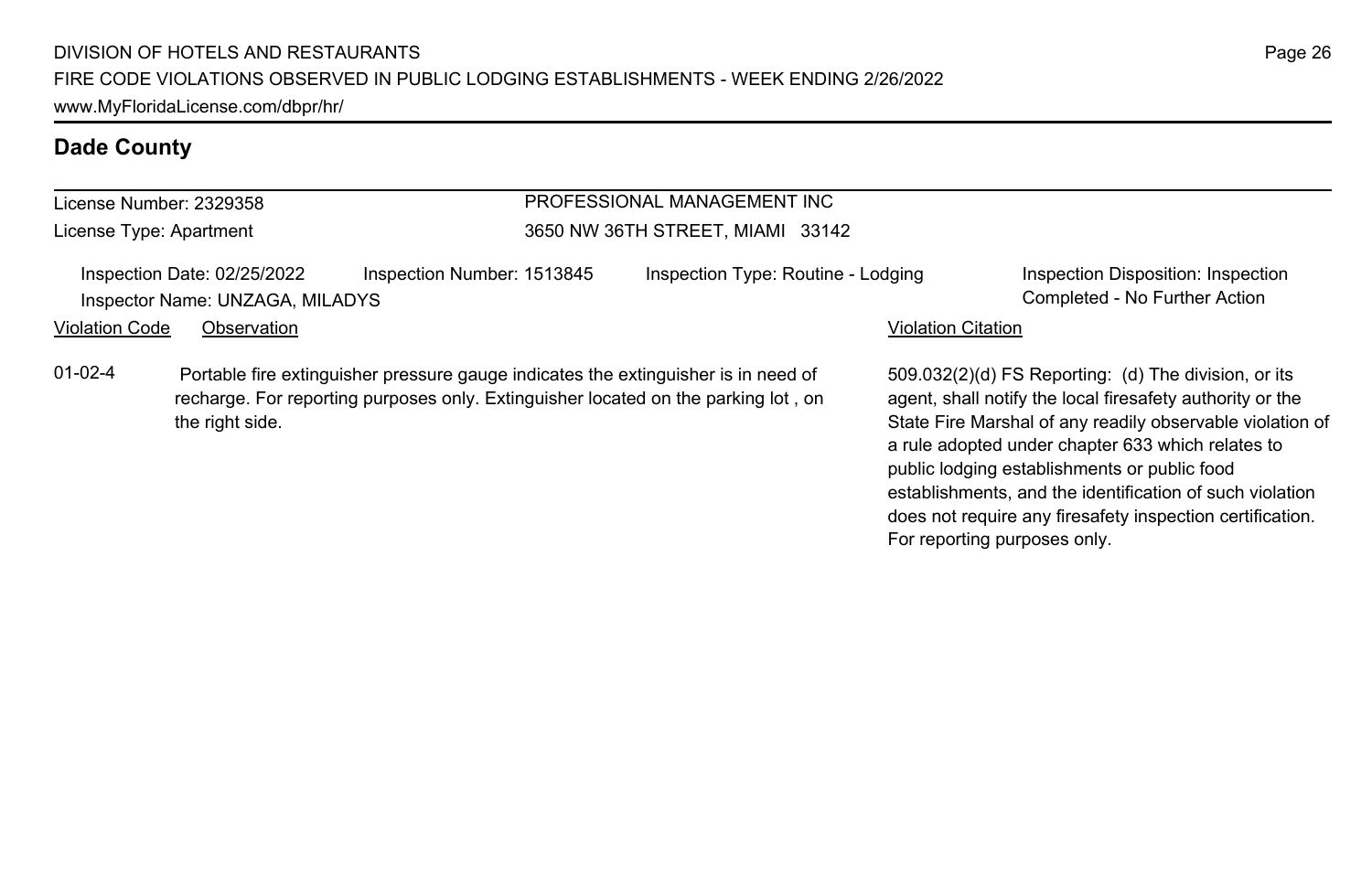|                         | License Number: 2330650                                     | <b>1575 LIBERTY CITY</b>                                                                                                                               |                                    |                           |                                                                                                                                                                                                                                                                                                                                                                                                                                              |
|-------------------------|-------------------------------------------------------------|--------------------------------------------------------------------------------------------------------------------------------------------------------|------------------------------------|---------------------------|----------------------------------------------------------------------------------------------------------------------------------------------------------------------------------------------------------------------------------------------------------------------------------------------------------------------------------------------------------------------------------------------------------------------------------------------|
| License Type: Apartment |                                                             |                                                                                                                                                        | 1575 NW 59 ST. MIAMI 33142         |                           |                                                                                                                                                                                                                                                                                                                                                                                                                                              |
|                         | Inspection Date: 02/24/2022<br>Inspector Name: BROWN, JARON | Inspection Number: 1532633                                                                                                                             | Inspection Type: Routine - Lodging |                           | Inspection Disposition: Inspection<br>Completed - No Further Action                                                                                                                                                                                                                                                                                                                                                                          |
| <b>Violation Code</b>   | Observation                                                 |                                                                                                                                                        |                                    | <b>Violation Citation</b> |                                                                                                                                                                                                                                                                                                                                                                                                                                              |
| $01-02-4$               | recharge. For reporting purposes only.                      | Portable fire extinguisher pressure gauge indicates the extinguisher is in need of<br>Observed fire extinguisher next to unit 4 in need of a recharge. |                                    |                           | 509.032(2)(d) FS Reporting: (d) The division, or its<br>agent, shall notify the local firesafety authority or the<br>State Fire Marshal of any readily observable violation of<br>a rule adopted under chapter 633 which relates to<br>public lodging establishments or public food<br>establishments, and the identification of such violation<br>does not require any firesafety inspection certification.<br>For reporting purposes only. |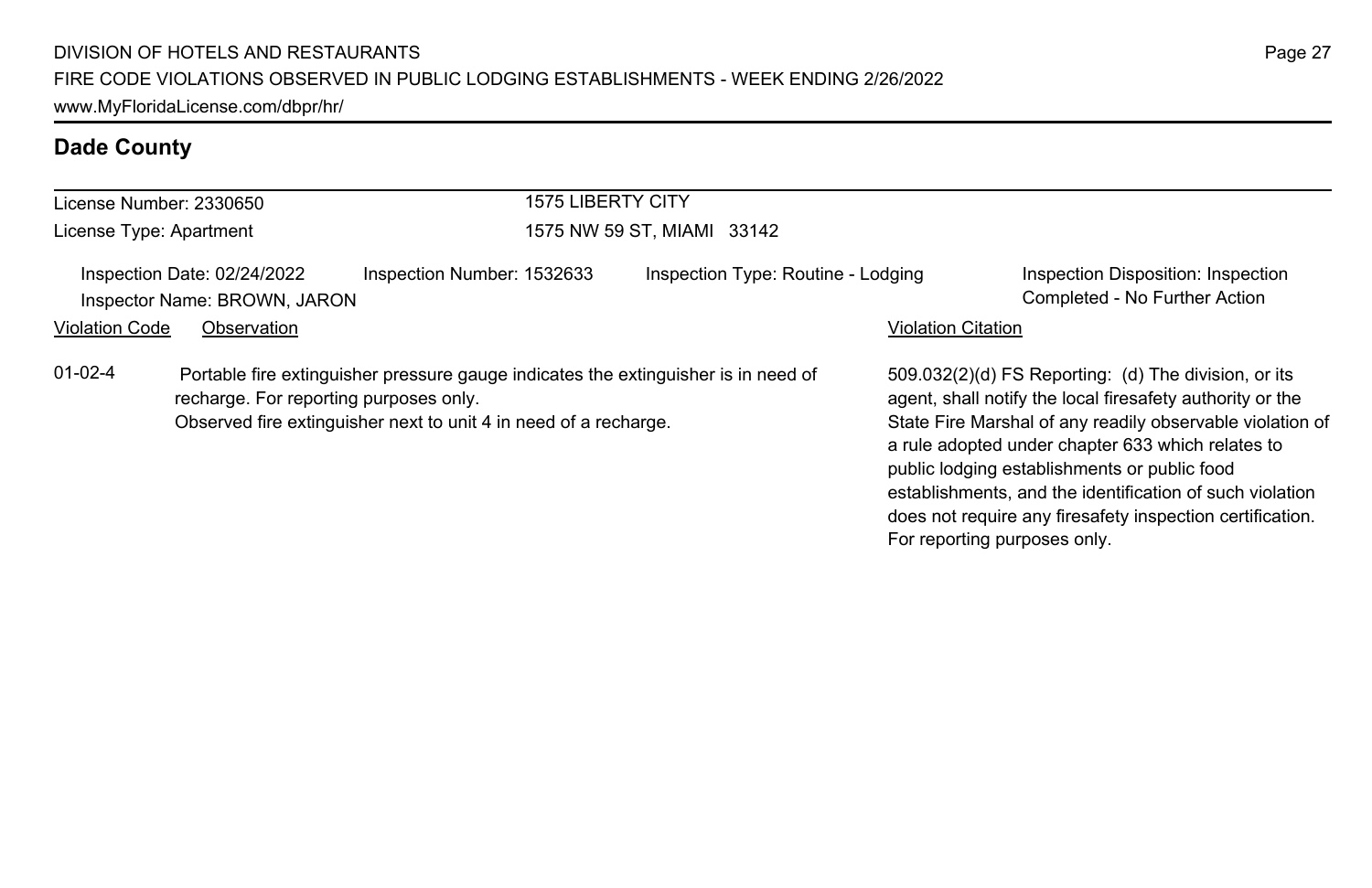| 8067 APARTMENTS LLC<br>License Number: 2302168 |                                                                |                                                                                                                                                                            |                                    |                           |                                                                                                                                                                                                                                                                                                                                                                                                                                              |  |  |
|------------------------------------------------|----------------------------------------------------------------|----------------------------------------------------------------------------------------------------------------------------------------------------------------------------|------------------------------------|---------------------------|----------------------------------------------------------------------------------------------------------------------------------------------------------------------------------------------------------------------------------------------------------------------------------------------------------------------------------------------------------------------------------------------------------------------------------------------|--|--|
| License Type: Apartment                        |                                                                |                                                                                                                                                                            | 8067 SW 73 AVE, MIAMI 33143        |                           |                                                                                                                                                                                                                                                                                                                                                                                                                                              |  |  |
|                                                | Inspection Date: 12/29/2021<br>Inspector Name: PICO, JORGE     | Inspection Number: 1519196                                                                                                                                                 | Inspection Type: Routine - Lodging |                           | Inspection Disposition: Inspection<br>Completed - No Further Action                                                                                                                                                                                                                                                                                                                                                                          |  |  |
| <b>Violation Code</b>                          | Observation                                                    |                                                                                                                                                                            |                                    | <b>Violation Citation</b> |                                                                                                                                                                                                                                                                                                                                                                                                                                              |  |  |
| $01 - 02 - 4$                                  | recharge. For reporting purposes only.<br>in need of recharge. | Portable fire extinguisher pressure gauge indicates the extinguisher is in need of<br>Observed the fire extinguisher located on the third floor, in front of Apartment #26 |                                    |                           | 509.032(2)(d) FS Reporting: (d) The division, or its<br>agent, shall notify the local firesafety authority or the<br>State Fire Marshal of any readily observable violation of<br>a rule adopted under chapter 633 which relates to<br>public lodging establishments or public food<br>establishments, and the identification of such violation<br>does not require any firesafety inspection certification.<br>For reporting purposes only. |  |  |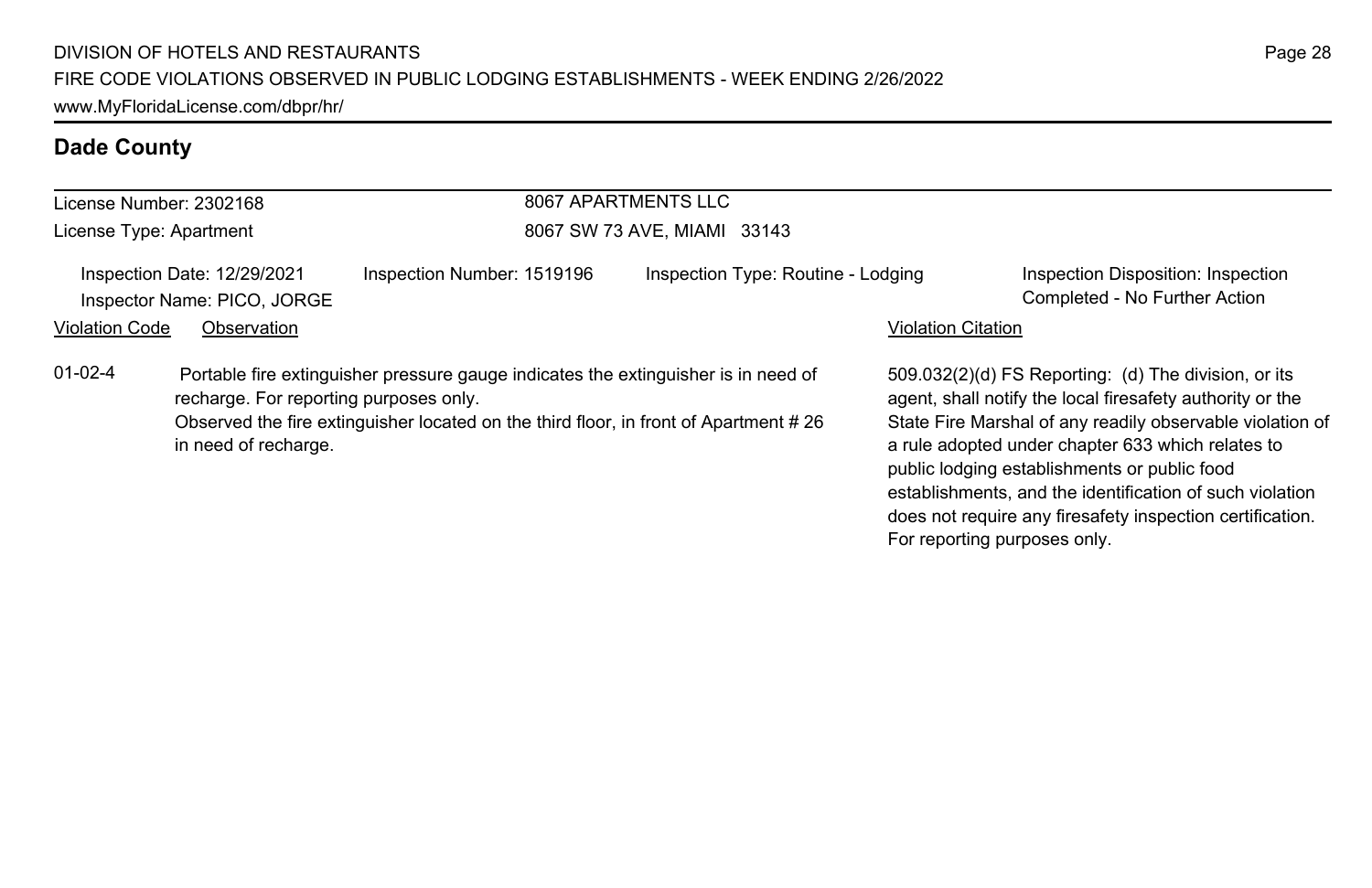| License Number: 2310421 |                                                                                                  |                            | <b>IGAL MIAMI LLC</b> |                                         |                           |                                                                                                                                                                                                                                                                                                                                                                                                                        |
|-------------------------|--------------------------------------------------------------------------------------------------|----------------------------|-----------------------|-----------------------------------------|---------------------------|------------------------------------------------------------------------------------------------------------------------------------------------------------------------------------------------------------------------------------------------------------------------------------------------------------------------------------------------------------------------------------------------------------------------|
| License Type: Apartment |                                                                                                  |                            |                       | 2285 NE 172 ST, NORTH MIAMI BEACH 33160 |                           |                                                                                                                                                                                                                                                                                                                                                                                                                        |
|                         | Inspection Date: 02/22/2022<br>Inspector Name: TAYLOR, JOHN                                      | Inspection Number: 1534352 |                       | Inspection Type: Complaint Full         |                           | Inspection Disposition: Inspection<br>Completed - No Further Action                                                                                                                                                                                                                                                                                                                                                    |
| <b>Violation Code</b>   | Observation                                                                                      |                            |                       |                                         | <b>Violation Citation</b> |                                                                                                                                                                                                                                                                                                                                                                                                                        |
| $04 - 01 - 4$           | Trouble/alarm light illuminated on the fire alarm control panel. For reporting<br>purposes only. |                            |                       |                                         | purposes only.            | 509.032(2)(d) FS Reporting: The division, or its agent,<br>shall notify the local firesafety authority or the State<br>Fire Marshal of any readily observable violation of a<br>rule adopted under chapter 633 which relates to public<br>lodging establishments or public food establishments,<br>and the identification of such violation does not require<br>any firesafety inspection certification. For reporting |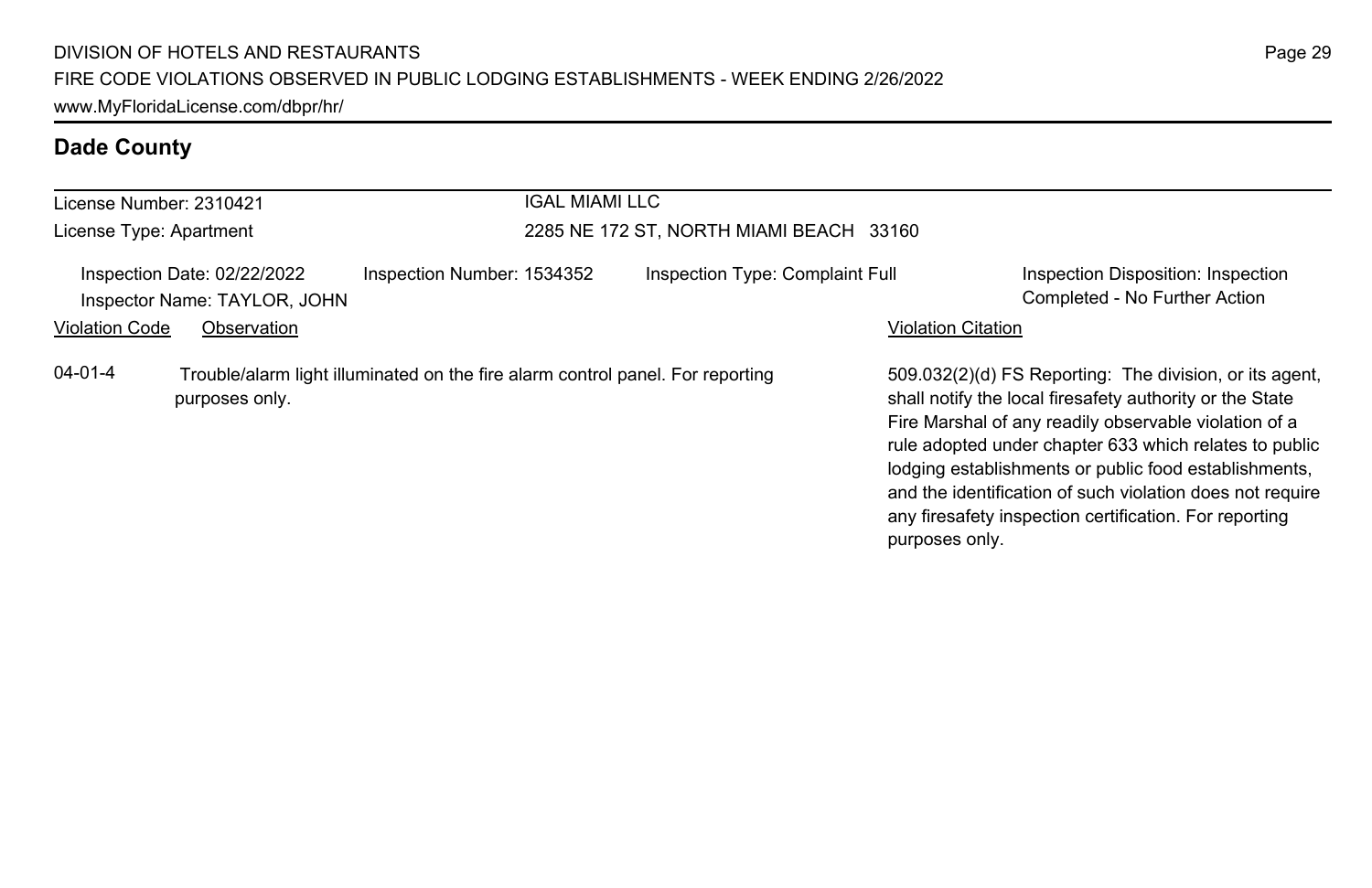# License Number: 2304103

License Type: Apartment

#### WELLINGTON MANOR APARTMENTS LLC 10805 KENDALL DR, MIAMI 33176

Inspection Date: 02/22/2022 Inspection Number: 1525578 Inspection Type: Routine - Lodging Inspection Disposition: Call Back -Inspector Name: ORDONEZ, CATALINA Complied

Violation Code Observation **Violation Code** Observation **Violation** Violation Citation Citation Citation Citation

08-01-4 - From initial inspection : Boiler certificate or insurance inspector's boiler report expired. For reporting purposes only. - From follow-up inspection 2022-02-22: Boiler certificate or insurance inspector's boiler report expired. For reporting purposes only. \*\*Time Extended\*\*

61C-1.004(10) FAC and 509.032(2)(d) FS Reporting: 61C-1.004(10) The insurance inspector's boiler report is required annually for power boilers and high pressure/high temperature boilers and biannually for low pressure steam or vapor heating boilers. 509.032(2)(d) The division, or its agent, shall notify the local firesafety authority or the State Fire Marshal of any readily observable violation of a rule adopted under chapter 633 which relates to public lodging establishments or public food establishments, and the identification of such violation does not require any firesafety inspection certification. For reporting purposes only.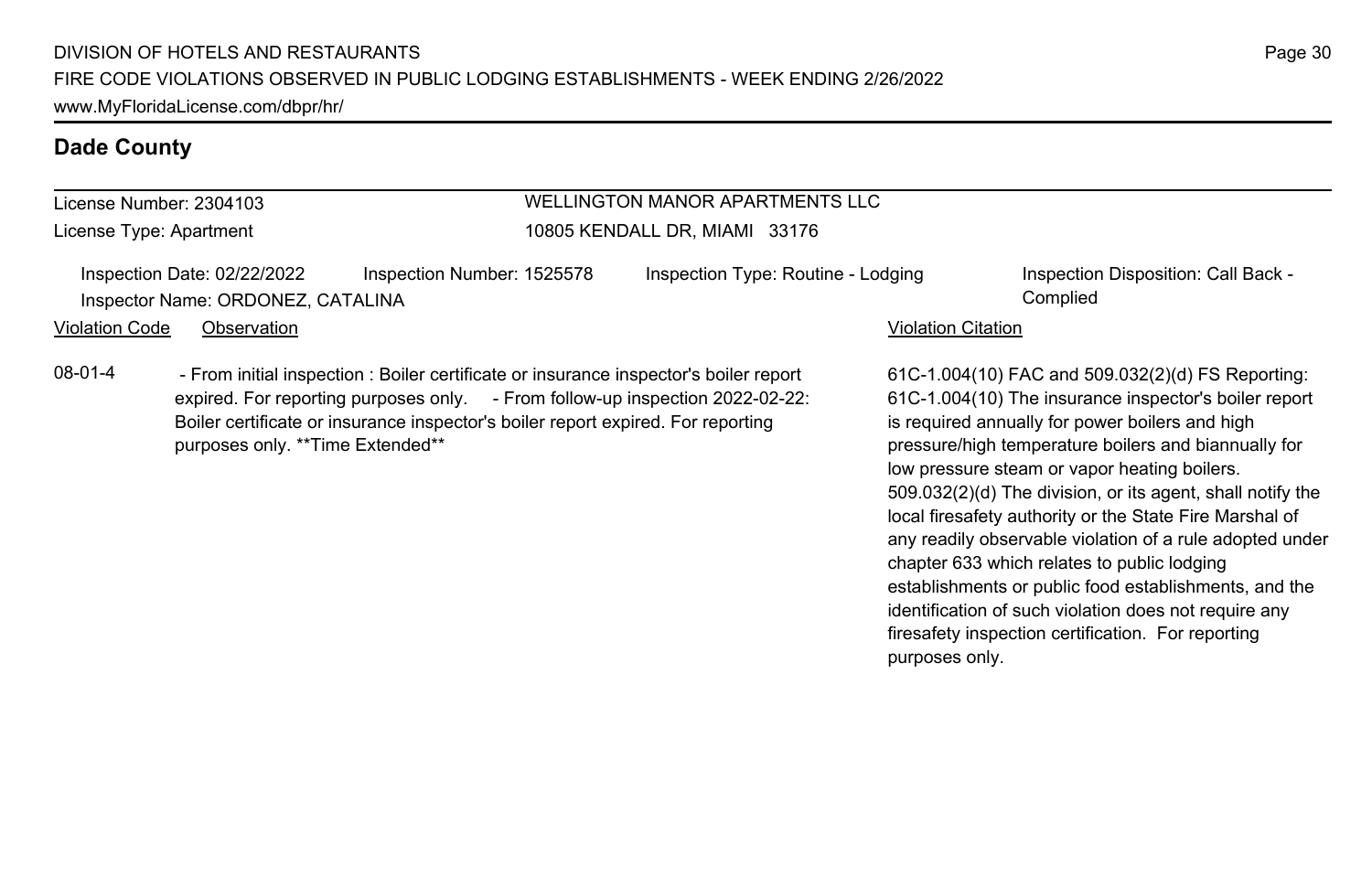# **Duval County**

| License Number: 2613239                                                                                | <b>REDDY RENTAL</b>                                                                                                                                                                                   |                                            |                                                                                                                                                                                                                                                                                                                                                                                                                                              |                                        |
|--------------------------------------------------------------------------------------------------------|-------------------------------------------------------------------------------------------------------------------------------------------------------------------------------------------------------|--------------------------------------------|----------------------------------------------------------------------------------------------------------------------------------------------------------------------------------------------------------------------------------------------------------------------------------------------------------------------------------------------------------------------------------------------------------------------------------------------|----------------------------------------|
| License Type: Apartment                                                                                |                                                                                                                                                                                                       | 201 & 211 N 9 ST, JACKSONVILLE BEACH 32250 |                                                                                                                                                                                                                                                                                                                                                                                                                                              |                                        |
| Inspection Date: 02/21/2022<br>Inspector Name: GONZALEZ, MAYRA<br><b>Violation Code</b><br>Observation | Inspection Number: 1530770                                                                                                                                                                            | Inspection Type: Routine - Lodging         | complaint recommended<br><b>Violation Citation</b>                                                                                                                                                                                                                                                                                                                                                                                           | Inspection Disposition: Administrative |
| $02 - 08 - 4$                                                                                          | Propane (LP gas) tank having a water capacity greater than 2.7 lbs. stored under<br>a stairwell. For reporting purposes only.<br>15 lbs propane tanks stored under stairwell across from apartment #2 |                                            | 509.032(2)(d) FS Reporting: (d) The division, or its<br>agent, shall notify the local firesafety authority or the<br>State Fire Marshal of any readily observable violation of<br>a rule adopted under chapter 633 which relates to<br>public lodging establishments or public food<br>establishments, and the identification of such violation<br>does not require any firesafety inspection certification.<br>For reporting purposes only. |                                        |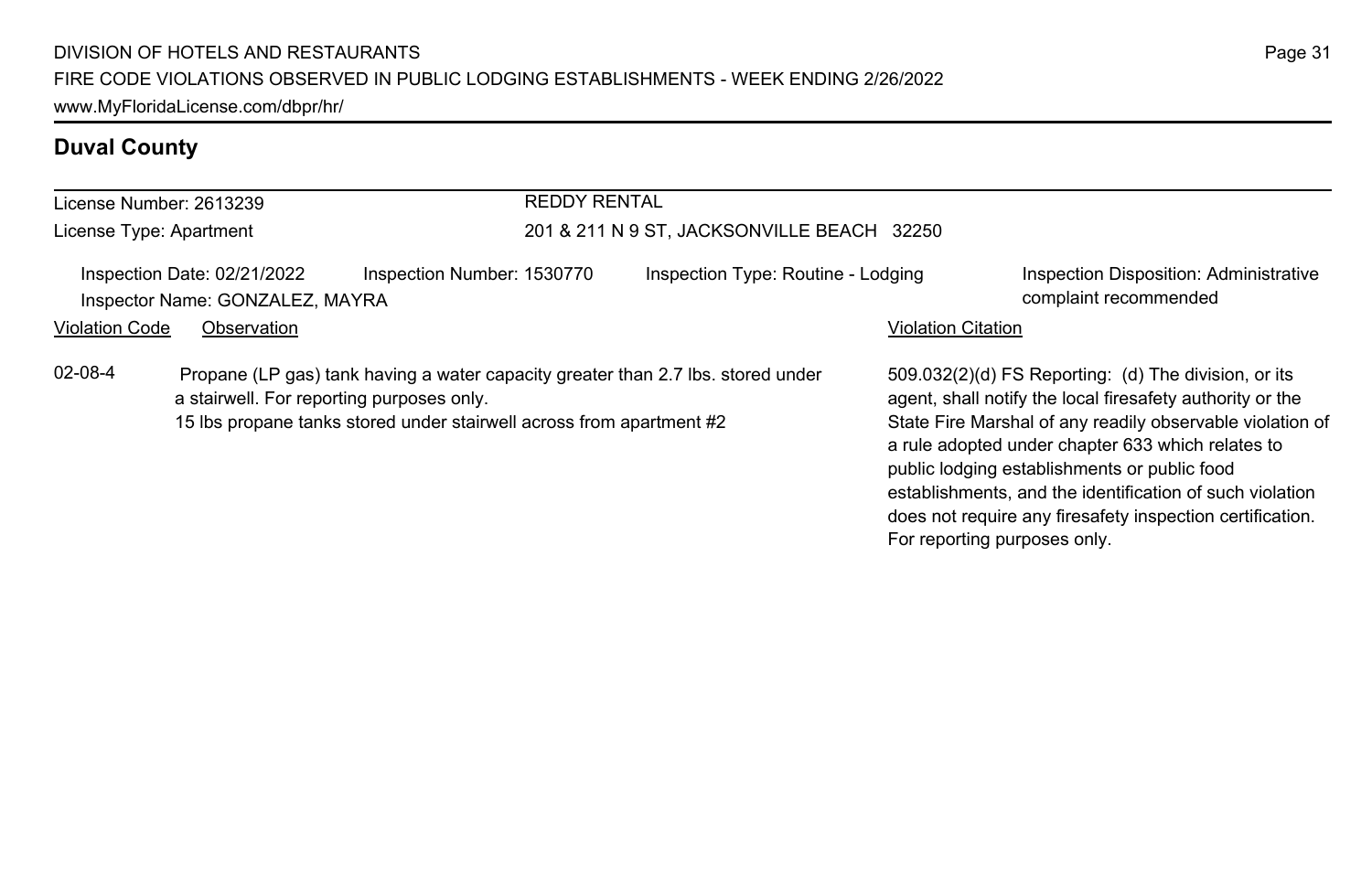#### **Escambia County**

#### License Number: 2702303 License Type: Motel CLARION INN 6919 PENSACOLA BLVD, PENSACOLA 32505 Inspection Date: 02/21/2022 Inspection Number: 1222312 Inspection Type: Complaint Partial Inspection Disposition: Inspection Inspector Name: HATLER, MATTHEW Completed - No Further Action Violation Code Observation Violation Citation 509.215(1) and (2) and 509.032(2)(d) FS Reporting: 509.215(1) Each guest room shall be equipped with an approved listed single-station smoke detector meeting the minimum requirements of NFPA-74 Standards for the Installation, Maintenance and Use of Household Fire Warning Equipment. (2) The building has smoke detectors in each guest room individually annunciating 04-02-4 No smoke detector provided in guest room/unit. For reporting purposes only. Room 211 no smoke alarm.

to a panel at a supervised location. 509.032(2)(d) The division, or its agent, shall notify the local firesafety authority or the State Fire Marshal of any readily observable violation of a rule adopted under chapter 633 which relates to public lodging establishments or public food establishments, and the identification of such violation does not require any firesafety inspection certification. For reporting purposes only.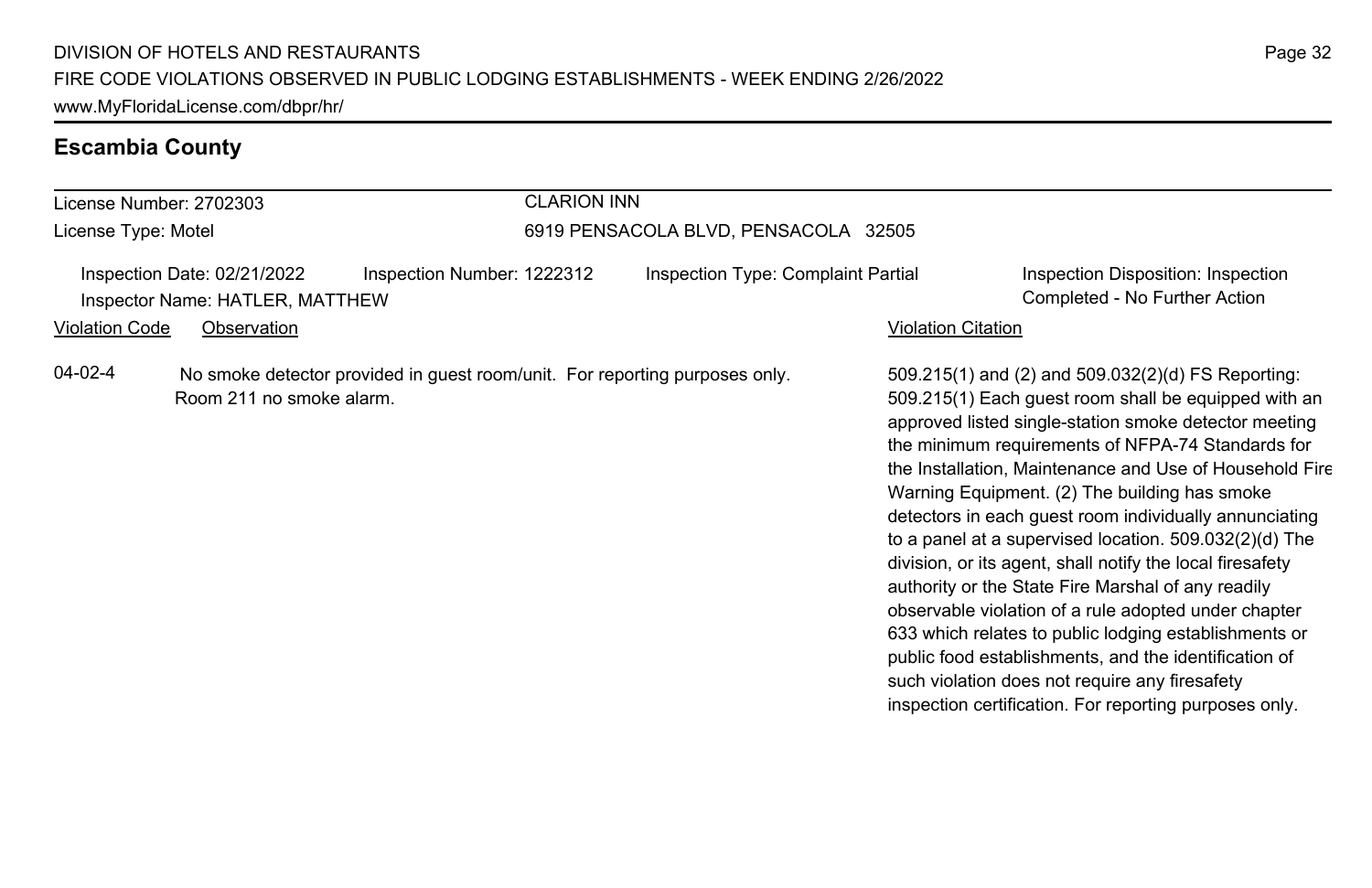| License Number: 3910982<br>License Type: Hotel |                                                               |                                                                                  | RAMADA WESTSHORE TAMPA AIRPORT/ROYAL ORCHID RESTAURANT & LOUNGE<br>1200 N WESTSHORE BLVD, TAMPA 33607 |                           |                                                                                                                                                                                                                                                                                                                                                                                                                                                                                                                                                                                                                                                                                   |  |  |
|------------------------------------------------|---------------------------------------------------------------|----------------------------------------------------------------------------------|-------------------------------------------------------------------------------------------------------|---------------------------|-----------------------------------------------------------------------------------------------------------------------------------------------------------------------------------------------------------------------------------------------------------------------------------------------------------------------------------------------------------------------------------------------------------------------------------------------------------------------------------------------------------------------------------------------------------------------------------------------------------------------------------------------------------------------------------|--|--|
|                                                | Inspection Date: 02/23/2022<br>Inspector Name: CANNELLA, MARK | Inspection Number: 1164177                                                       | Inspection Type: Lodging-Licensing<br>Inspection                                                      |                           | Inspection Disposition: Inspection<br>Completed - No Further Action                                                                                                                                                                                                                                                                                                                                                                                                                                                                                                                                                                                                               |  |  |
| <b>Violation Code</b>                          | Observation                                                   |                                                                                  |                                                                                                       | <b>Violation Citation</b> |                                                                                                                                                                                                                                                                                                                                                                                                                                                                                                                                                                                                                                                                                   |  |  |
| 08-01-4                                        | purposes only.                                                | Boiler certificate or insurance inspector's boiler report expired. For reporting |                                                                                                       | purposes only.            | 61C-1.004(10) FAC and 509.032(2)(d) FS Reporting:<br>61C-1.004(10) The insurance inspector's boiler report<br>is required annually for power boilers and high<br>pressure/high temperature boilers and biannually for<br>low pressure steam or vapor heating boilers.<br>509.032(2)(d) The division, or its agent, shall notify the<br>local firesafety authority or the State Fire Marshal of<br>any readily observable violation of a rule adopted under<br>chapter 633 which relates to public lodging<br>establishments or public food establishments, and the<br>identification of such violation does not require any<br>firesafety inspection certification. For reporting |  |  |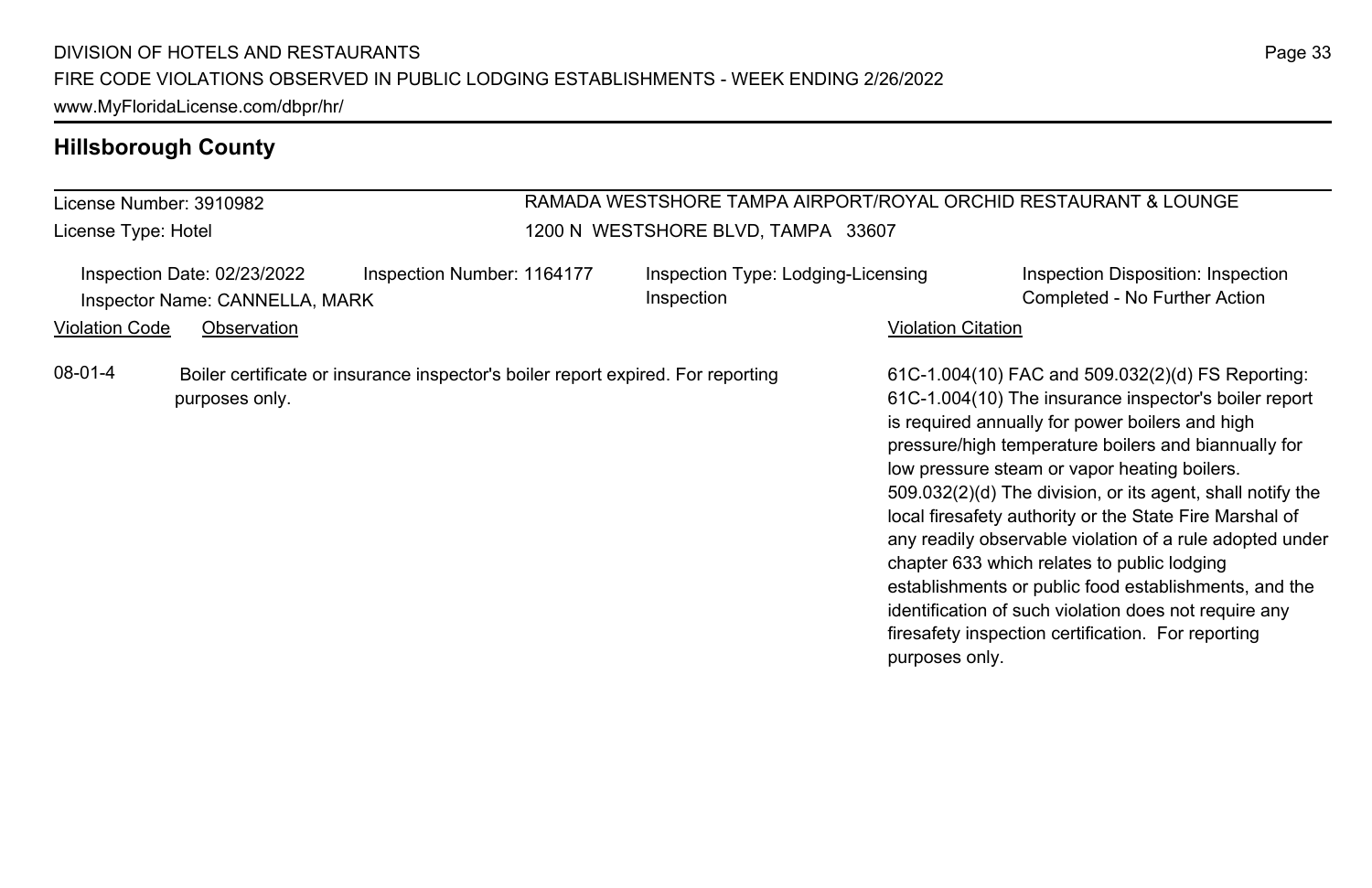License Number: 3905535 License Type: Motel

AMERICANA INN 321 E FLETCHER AVE, TAMPA 336123408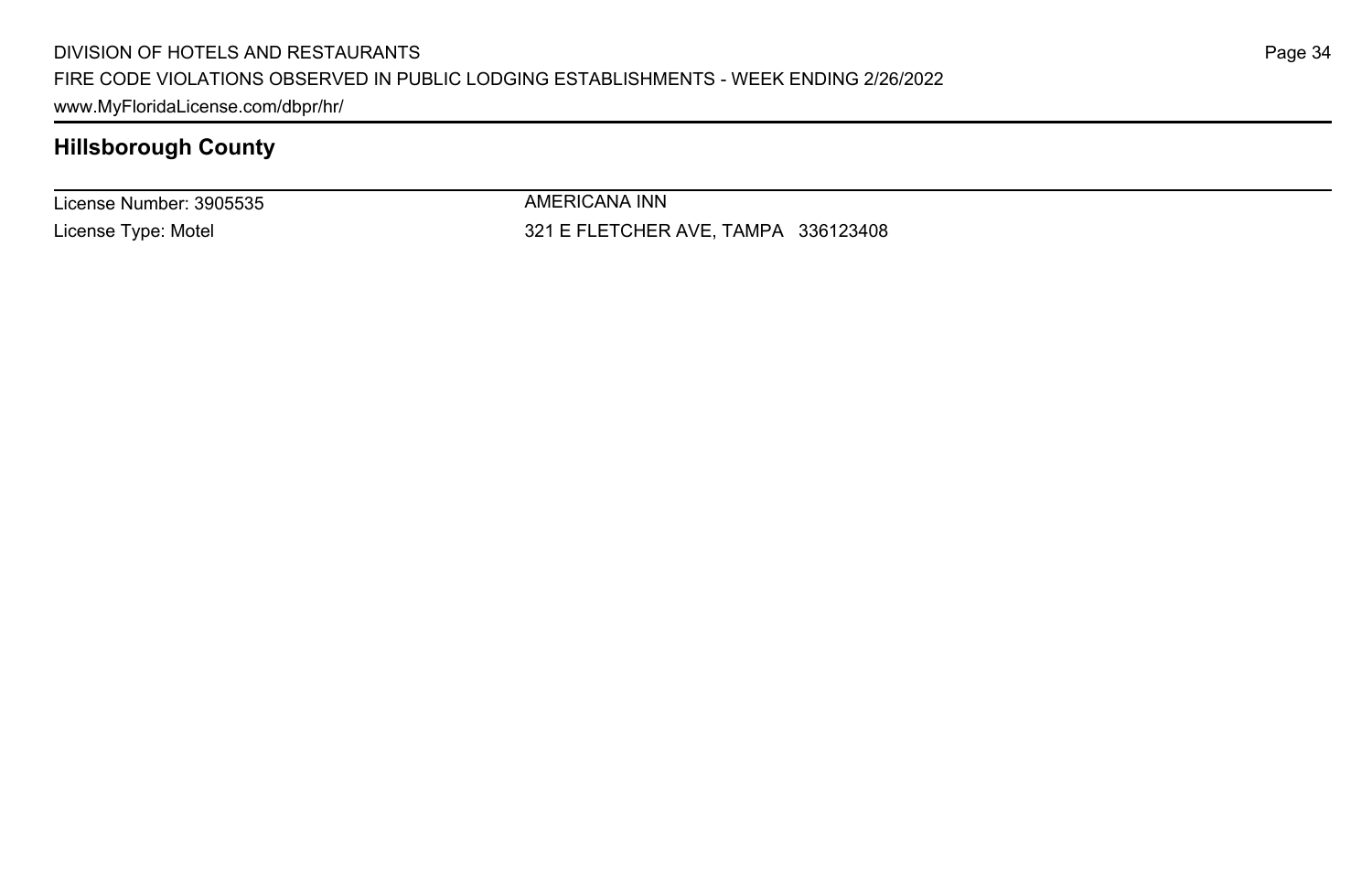Inspection Date: 02/24/2022 Inspection Number: 1222384 Inspection Type: Complaint Full Inspection Disposition: Call Back - Inspector Name: SINGER, ROBERT **Extension given, pending** Violation Code Observation Violation Citation 509.032(2)(d) FS Reporting: (d) The division, or its agent, shall notify the local firesafety authority or the State Fire Marshal of any readily observable violation of a rule adopted under chapter 633 which relates to public lodging establishments or public food establishments, and the identification of such violation does not require any firesafety inspection certification. For reporting purposes only. 01-02-4 - From initial inspection : Portable fire extinguisher pressure gauge indicates the extinguisher is in need of recharge. For reporting purposes only. Room 102 -From follow-up inspection 2022-02-24: \*\*Time Extended\*\* 509.032(2)(d) FS Reporting: (d) The division, or its agent, shall notify the local firesafety authority or the State Fire Marshal of any readily observable violation of a rule adopted under chapter 633 which relates to public lodging establishments or public food establishments, and the identification of such violation does not require any firesafety inspection certification. For reporting purposes only. 01-02-4 Portable fire extinguisher pressure gauge indicates the extinguisher is in need of recharge. For reporting purposes only. Room 102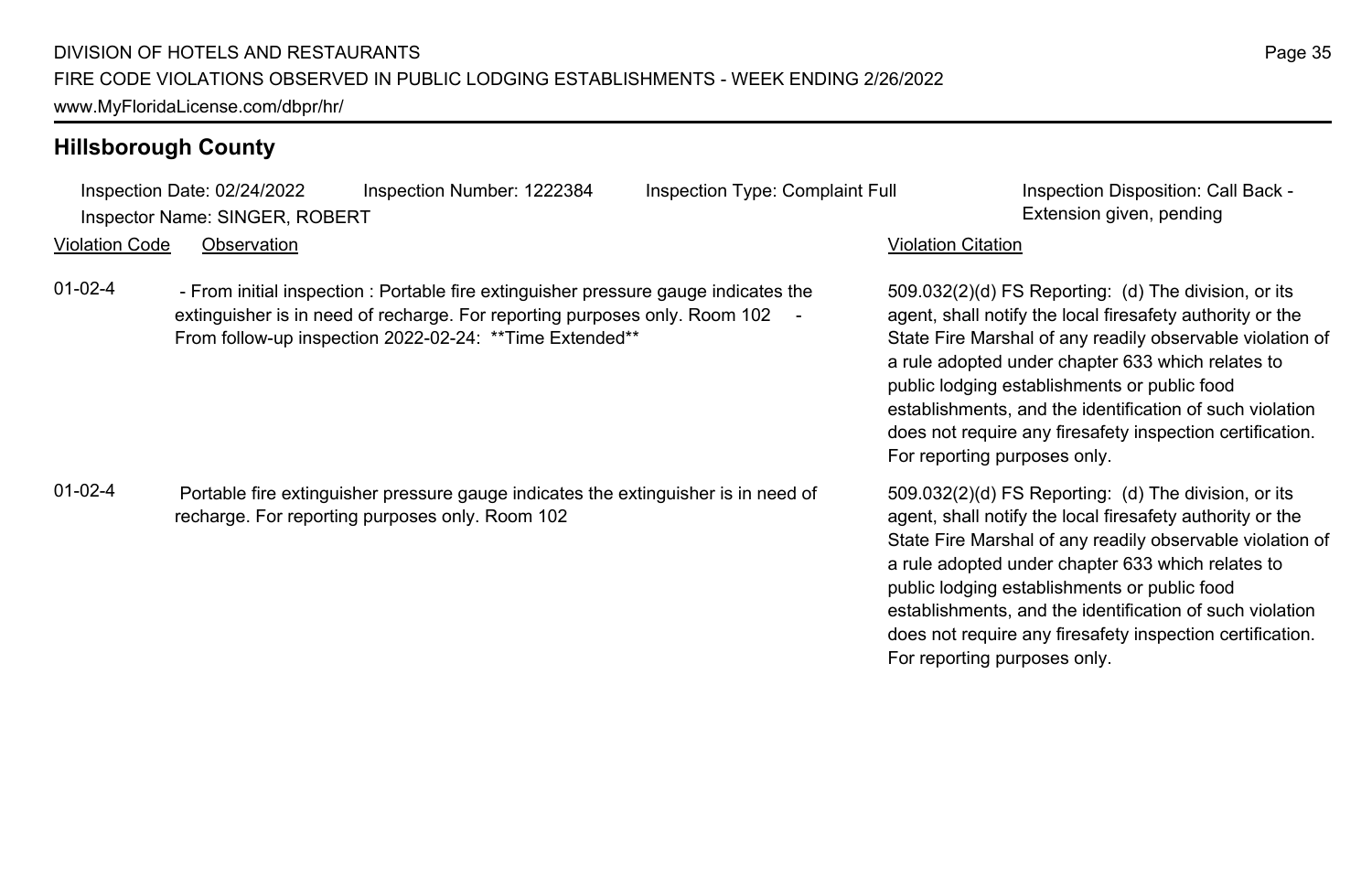01-06-4 Portable fire extinguisher locked in a box with no means of access to the fire extinguisher. For reporting purposes only. By room 238 no striker. No striker room 151.

01-06-4 - From initial inspection : Portable fire extinguisher locked in a box with no means of access to the fire extinguisher. For reporting purposes only. By room 238 no striker. No striker room 151. - From follow-up inspection 2022-02-24: \*\*Time Extended\*\*

509.032(2)(d) FS Reporting: (d) The division, or its agent, shall notify the local firesafety authority or the State Fire Marshal of any readily observable violation of a rule adopted under chapter 633 which relates to public lodging establishments or public food establishments, and the identification of such violation does not require any firesafety inspection certification. For reporting purposes only.

509.032(2)(d) FS Reporting: (d) The division, or its agent, shall notify the local firesafety authority or the State Fire Marshal of any readily observable violation of a rule adopted under chapter 633 which relates to public lodging establishments or public food establishments, and the identification of such violation does not require any firesafety inspection certification. For reporting purposes only.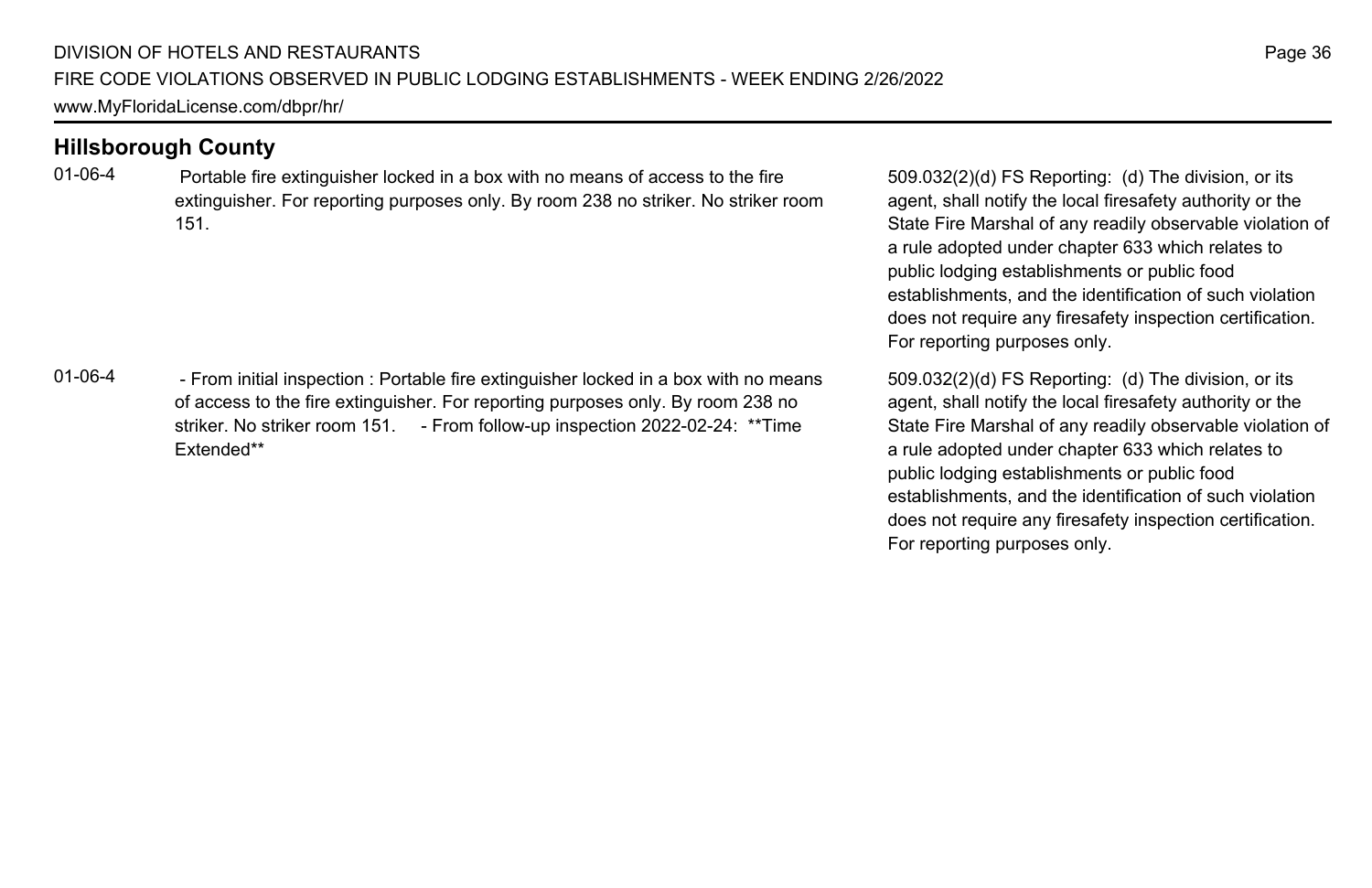# **Indian River County**

| License Number: 4101330 |                                                                |                                                                                                                                                                      | STUDIO 6                           |                                 |                           |                                                                                                                                                                                                                                     |  |
|-------------------------|----------------------------------------------------------------|----------------------------------------------------------------------------------------------------------------------------------------------------------------------|------------------------------------|---------------------------------|---------------------------|-------------------------------------------------------------------------------------------------------------------------------------------------------------------------------------------------------------------------------------|--|
| License Type: Motel     |                                                                |                                                                                                                                                                      | 8800 20 ST STE C, VERO BEACH 32966 |                                 |                           |                                                                                                                                                                                                                                     |  |
|                         | Inspection Date: 02/24/2022<br>Inspector Name: SCHUCK, GREGORY | Inspection Number: 1222390                                                                                                                                           |                                    | Inspection Type: Complaint Full |                           | Inspection Disposition: Inspection<br>Completed - No Further Action                                                                                                                                                                 |  |
| <b>Violation Code</b>   | Observation                                                    |                                                                                                                                                                      |                                    |                                 | <b>Violation Citation</b> |                                                                                                                                                                                                                                     |  |
| $01 - 03 - 4$           | between room 317 and 315                                       | Portable fire extinguisher missing from it's designated location (sign present<br>indicating designated location). For reporting purposes only. Missing extinguisher |                                    |                                 |                           | 509.032(2)(d) FS Reporting: (d) The division, or its<br>agent, shall notify the local firesafety authority or the<br>State Fire Marshal of any readily observable violation of<br>a rule adopted under chapter 633 which relates to |  |

a rule adopted under chapter 633 which relates to public lodging establishments or public food establishments, and the identification of such violation does not require any firesafety inspection certification. For reporting purposes only.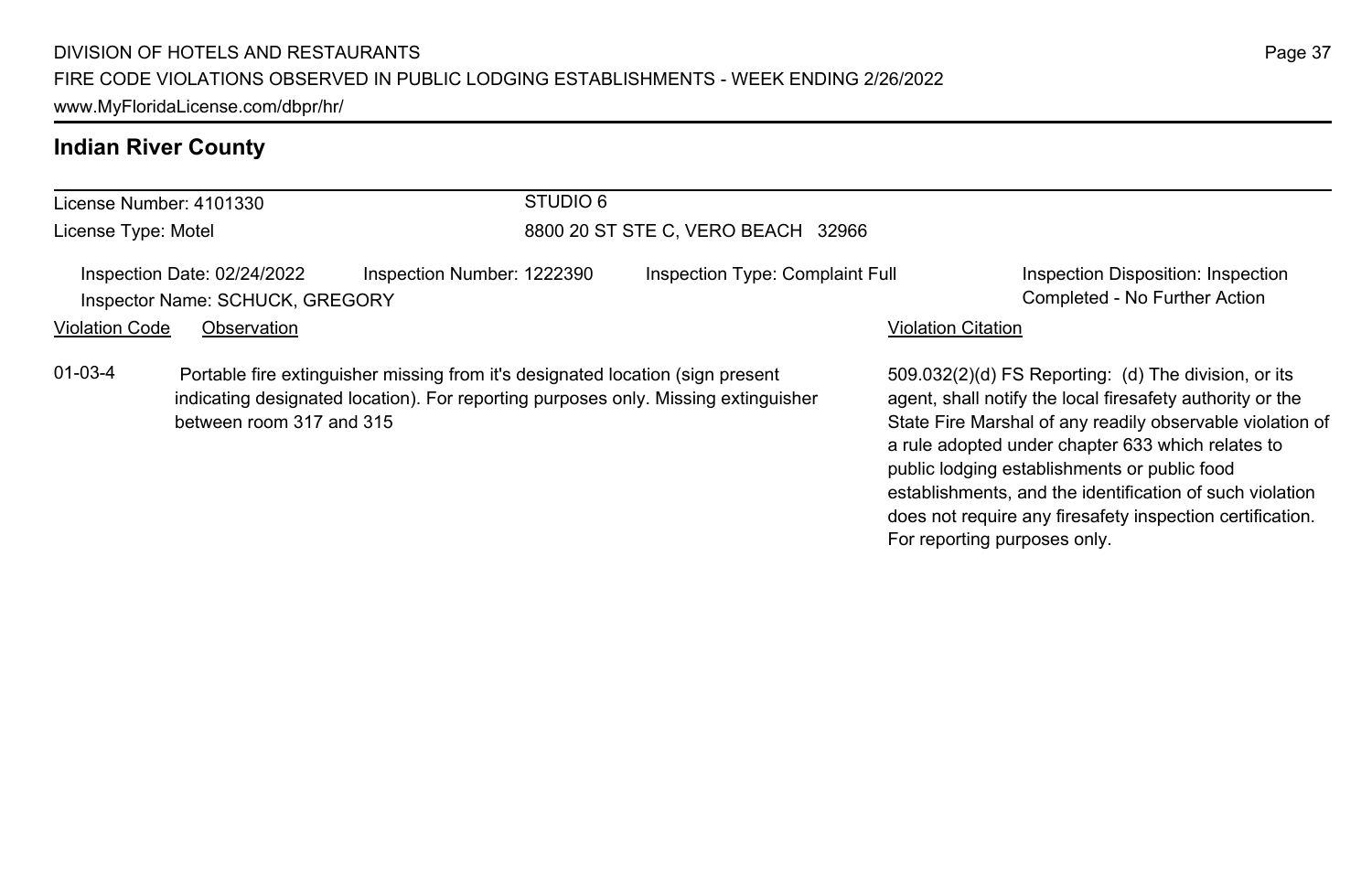# **Manatee County**

| License Number: 5102928 |                                                                 |                                                                                | <b>M*STAR BRADENTON</b> |                                    |                           |                                                                                                                                                                                                                                                                                                                                                                                                                        |
|-------------------------|-----------------------------------------------------------------|--------------------------------------------------------------------------------|-------------------------|------------------------------------|---------------------------|------------------------------------------------------------------------------------------------------------------------------------------------------------------------------------------------------------------------------------------------------------------------------------------------------------------------------------------------------------------------------------------------------------------------|
| License Type: Motel     |                                                                 |                                                                                |                         | 6511 14 ST W, BRADENTON 34207      |                           |                                                                                                                                                                                                                                                                                                                                                                                                                        |
|                         | Inspection Date: 02/23/2022<br>Inspector Name: CATTLEY, RAYMOND | Inspection Number: 1217261                                                     |                         | Inspection Type: Routine - Lodging |                           | Inspection Disposition: Warning<br>Issued                                                                                                                                                                                                                                                                                                                                                                              |
| <b>Violation Code</b>   | Observation                                                     |                                                                                |                         |                                    | <b>Violation Citation</b> |                                                                                                                                                                                                                                                                                                                                                                                                                        |
| 04-01-4                 | purposes only.                                                  | Trouble/alarm light illuminated on the fire alarm control panel. For reporting |                         |                                    | purposes only.            | 509.032(2)(d) FS Reporting: The division, or its agent,<br>shall notify the local firesafety authority or the State<br>Fire Marshal of any readily observable violation of a<br>rule adopted under chapter 633 which relates to public<br>lodging establishments or public food establishments,<br>and the identification of such violation does not require<br>any firesafety inspection certification. For reporting |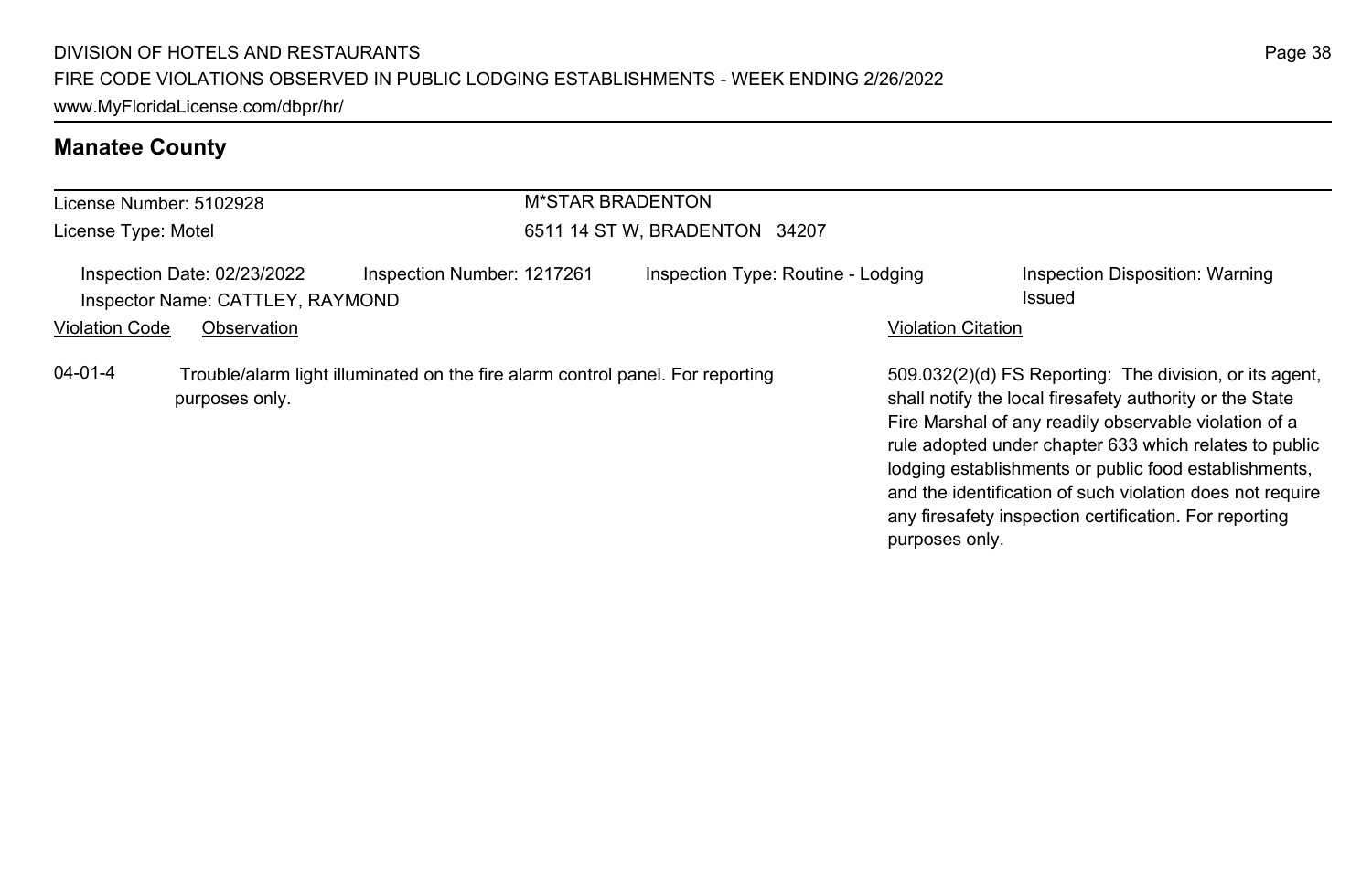### **Martin County**

#### License Number: 5300993 License Type: Hotel PIRATE'S COVE RESORT & MARINA 4307 SE BAYVIEW ST, STUART 34997 Inspection Date: 02/25/2022 Inspection Number: 1162989 Inspection Type: Routine - Lodging Inspection Disposition: Inspection Inspector Name: ROTONDI, VICTOR Completed - No Further Action Violation Code Observation **Violation Code** Observation **Violation** Violation Citation Citation Citation Citation 61C-1.004(10) FAC and 509.032(2)(d) FS Reporting: 61C-1.004(10) The insurance inspector's boiler report is required annually for power boilers and high pressure/high temperature boilers and biannually for low pressure steam or vapor heating boilers. 509.032(2)(d) The division, or its agent, shall notify the local firesafety authority or the State Fire Marshal of any readily observable violation of a rule adopted under chapter 633 which relates to public lodging establishments or public food establishments, and the identification of such violation does not require any firesafety inspection certification. For reporting purposes only. 08-01-4 Boiler certificate or insurance inspector's boiler report expired. For reporting purposes only.8/26/2021#123323.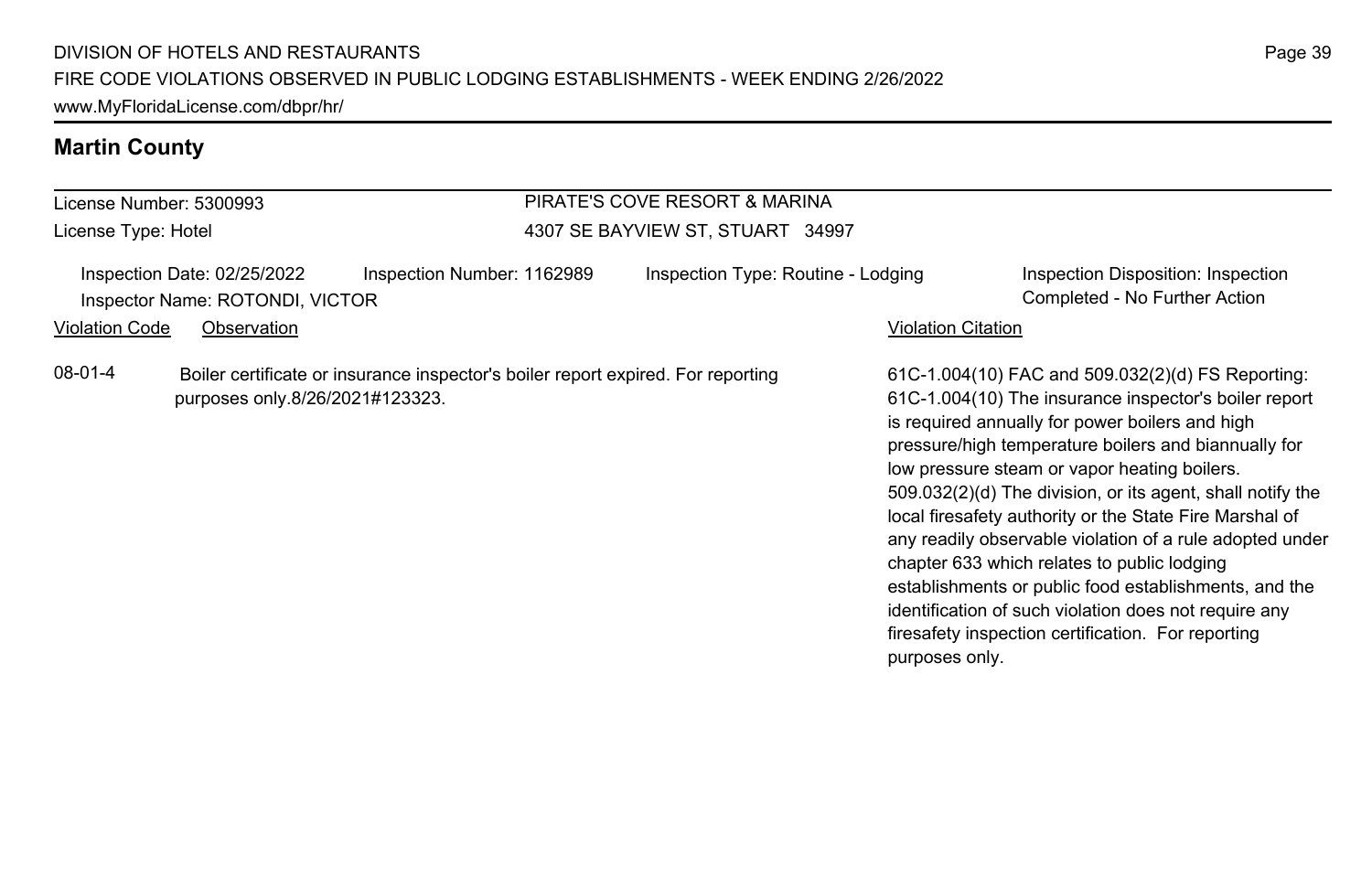## **Monroe County**

License Number: 5403191 License Type: Hotel

#### CASA MARINA A WALDORF ASTORIA RESORT 1500 REYNOLDS ST, KEY WEST 33040

Inspection Date: 02/25/2022 Inspection Number: 1164154 Inspection Type: Complaint Full Inspection Disposition: Inspection Inspector Name: WHITEHURST, SCOTT Completed - No Further Action

Violation Code Observation **Violation Code** Observation **Violation** Violation Citation Citation **Violation** 

04-01-4 Trouble/alarm light illuminated on the fire alarm control panel. For reporting purposes only. \*\*Repeat Violation\*\*

509.032(2)(d) FS Reporting: The division, or its agent, shall notify the local firesafety authority or the State Fire Marshal of any readily observable violation of a rule adopted under chapter 633 which relates to public lodging establishments or public food establishments, and the identification of such violation does not require any firesafety inspection certification. For reporting purposes only.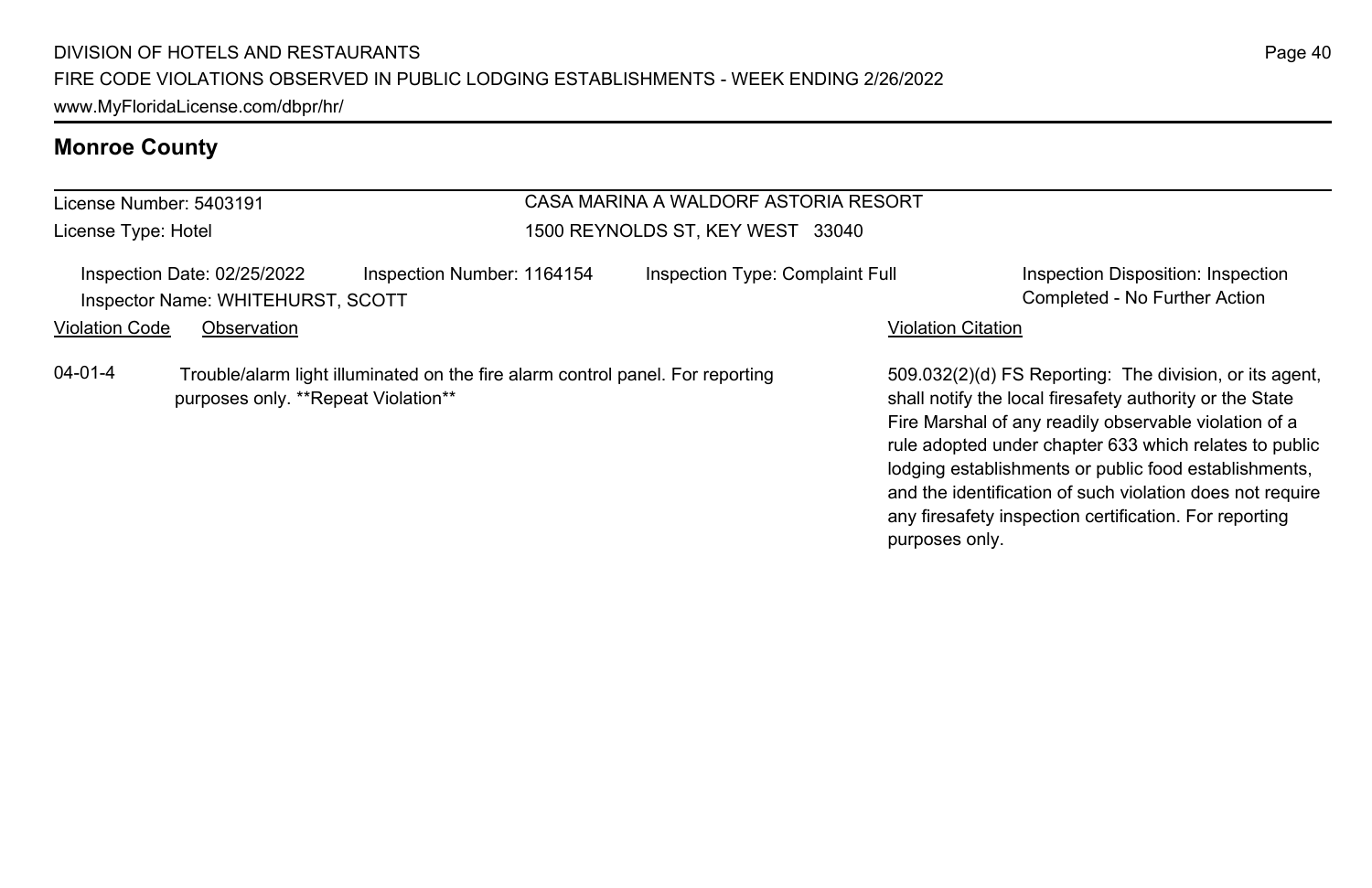## **Orange County**

#### License Number: 5800833 License Type: Hotel HOLIDAY INN AND SUITES ACROSS FROM UNIVERSAL 5905 KIRKMAN RD, ORLANDO 32819 Inspection Date: 02/24/2022 Inspection Number: 1162678 Inspection Type: Routine - Lodging Inspection Disposition: Inspection Inspector Name: KOSTELNY, ROGER Completed - No Further Action Violation Code Observation **Violation Code** Observation **Violation** Violation Citation Citation Citation Citation 61C-1.004(10) FAC and 509.032(2)(d) FS Reporting: 61C-1.004(10) The insurance inspector's boiler report is required annually for power boilers and high pressure/high temperature boilers and biannually for low pressure steam or vapor heating boilers. 509.032(2)(d) The division, or its agent, shall notify the local firesafety authority or the State Fire Marshal of any readily observable violation of a rule adopted under chapter 633 which relates to public lodging establishments or public food establishments, and the identification of such violation does not require any firesafety inspection certification. For reporting purposes only. 08-01-4 Boiler certificate or insurance inspector's boiler report expired. For reporting purposes only. FL239134 exp 11/7/2020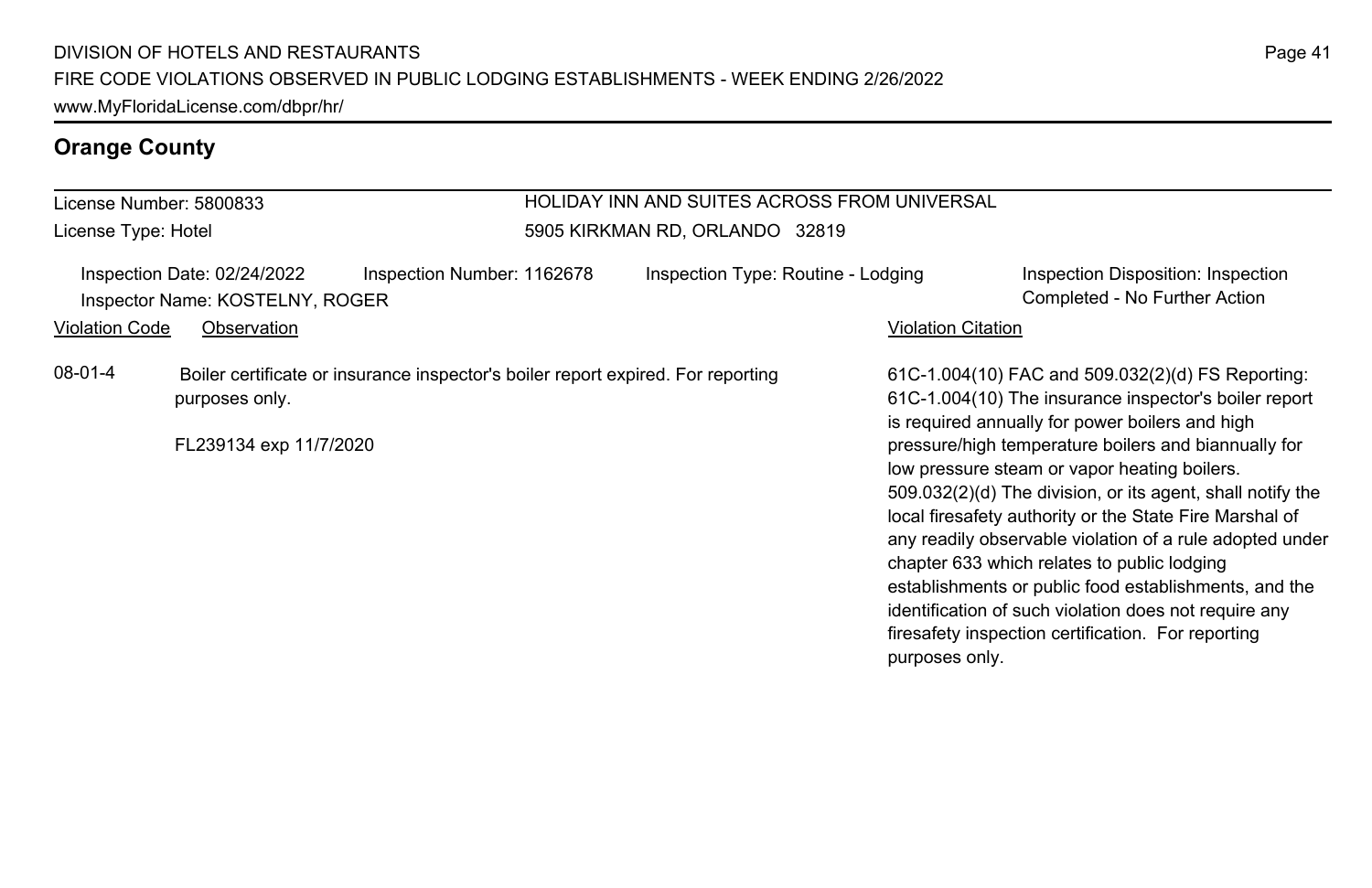## **Orange County**

#### License Number: 5809339 License Type: Motel COMFORT INN INTERNATIONAL DRIVE 8134 INTERNATIONAL DR, ORLANDO 32819 Inspection Date: 02/22/2022 Inspection Number: 1222169 Inspection Type: Complaint Full Inspection Disposition: Call Back -Inspector Name: BACHOO, SAVITRI Complied Violation Code Observation **Violation Code** Observation **Violation** Violation Citation Citation **Violation** 509.032(2)(d) FS Reporting: The division, or its agent, shall notify the local firesafety authority or the State Fire Marshal of any readily observable violation of a 05-02-5 - From initial inspection : Hearing-impaired smoke detector is not functioning when tested. For reporting purposes only. Room 115. - From follow-up inspection 2022-02-22: Room 115 is occupied. \*\*Time Extended\*\*

rule adopted under chapter 633 which relates to public lodging establishments or public food establishments, and the identification of such violation does not require any firesafety inspection certification. For reporting

purposes only.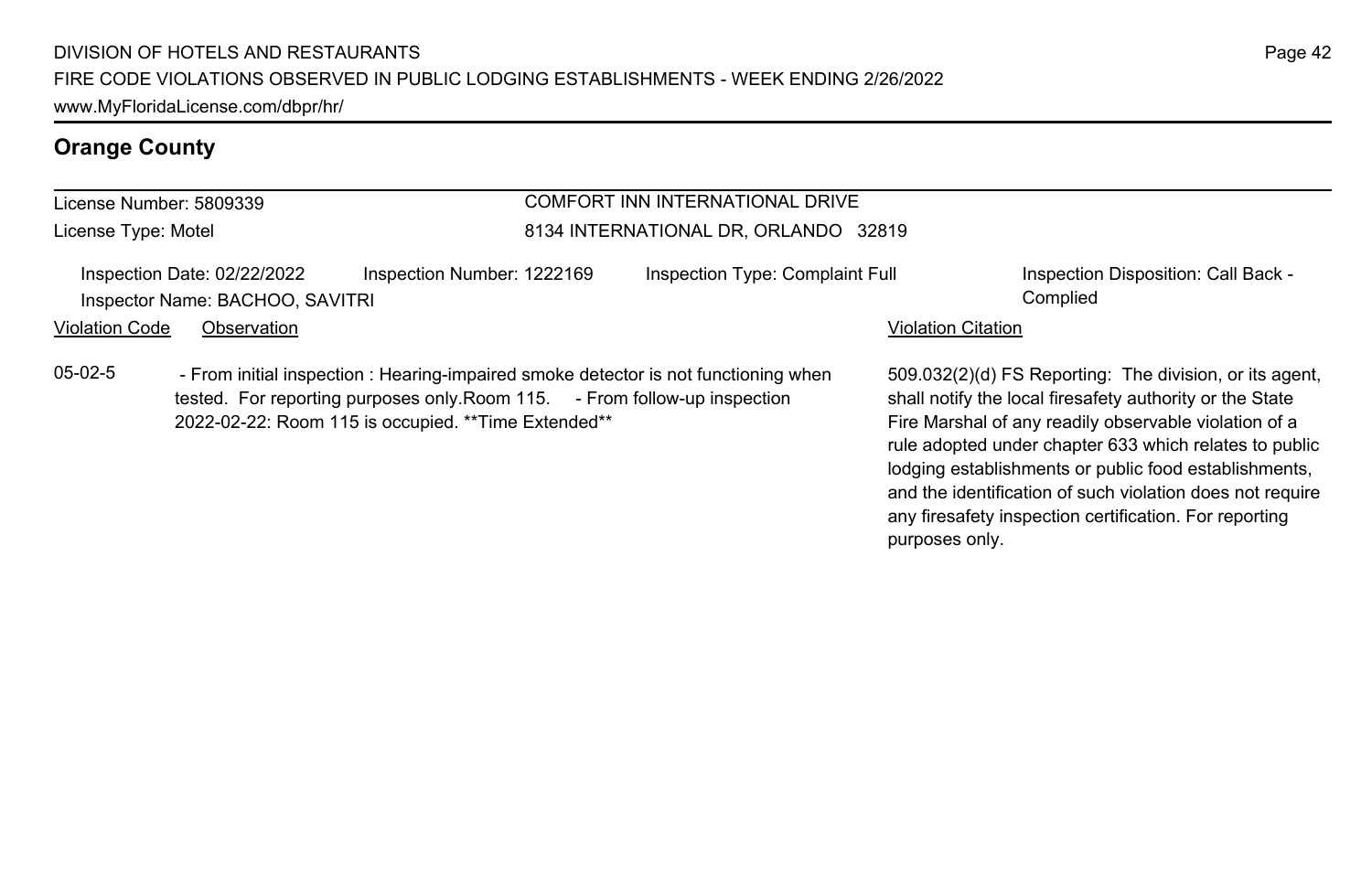## **Orange County**

#### License Number: 5811213 License Type: Hotel LAKE NONA WAVE HOTEL 6100 WAVE HOTEL DR, ORLANDO 32827 Inspection Date: 02/25/2022 Inspection Number: 1163851 Inspection Type: Routine - Lodging Inspection Disposition: Inspection Inspector Name: ALVIS, DAVID Completed - No Further Action Violation Code Observation **Violation Code** Observation **Violation** Violation Citation Citation **Violation** 509.032(2)(d) FS Reporting: The division, or its agent, shall notify the local firesafety authority or the State Fire Marshal of any readily observable violation of a rule adopted under chapter 633 which relates to public lodging establishments or public food establishments, and the identification of such violation does not require any firesafety inspection certification. For reporting purposes only. 04-01-4 Trouble/alarm light illuminated on the fire alarm control panel. For reporting purposes only.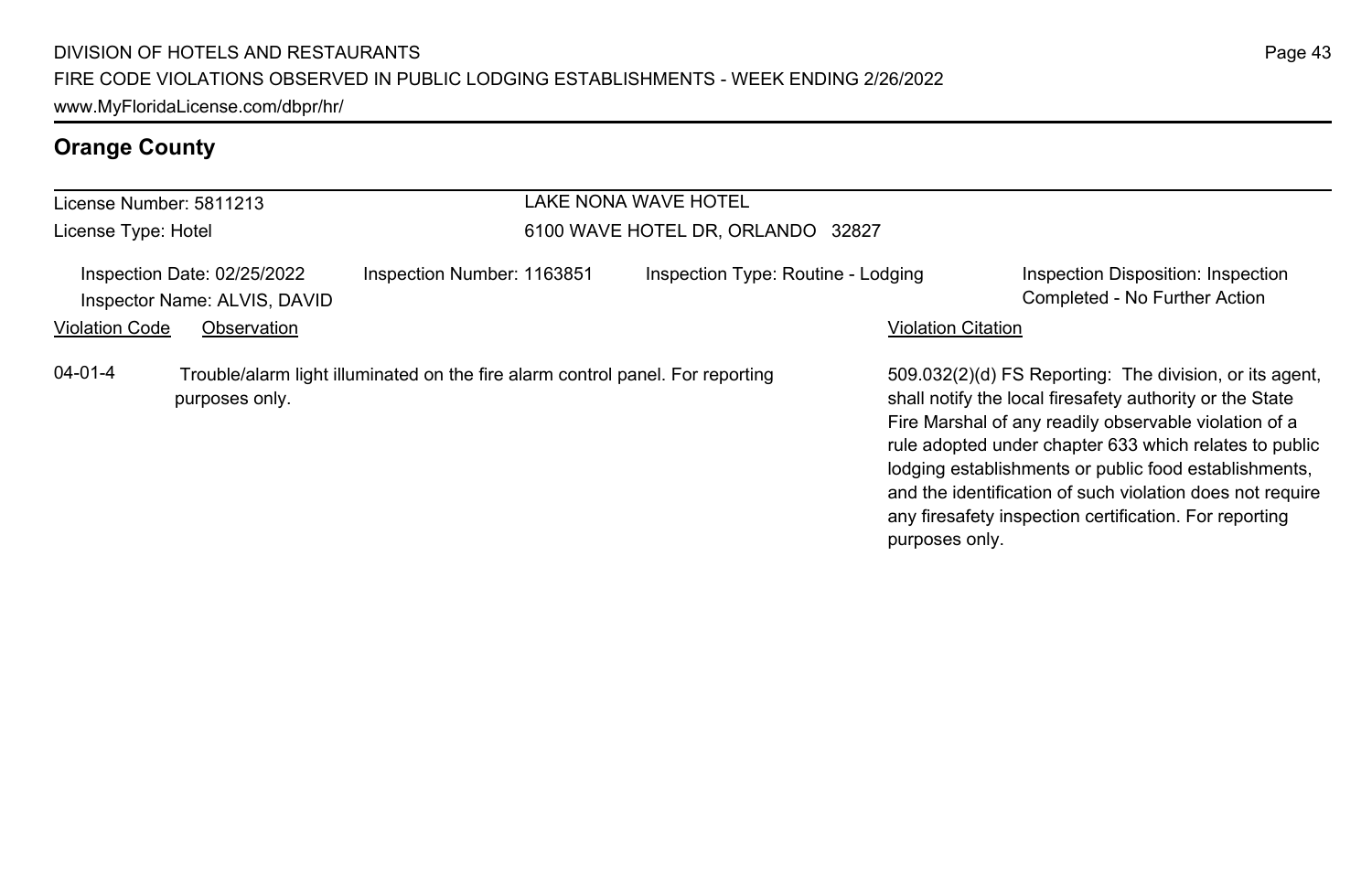| RAMADA PLAZA HOTEL & INN GATEWAY<br>License Number: 5900204 |                                                                                                                                                                                 |  |                                    |                           |                                                                                                                  |
|-------------------------------------------------------------|---------------------------------------------------------------------------------------------------------------------------------------------------------------------------------|--|------------------------------------|---------------------------|------------------------------------------------------------------------------------------------------------------|
| License Type: Motel                                         |                                                                                                                                                                                 |  | 7470 HWY 192 W, KISSIMMEE 34747    |                           |                                                                                                                  |
| Inspection Date: 02/23/2022<br>Inspector Name: IRVEN, RYAN  | Inspection Number: 1217777                                                                                                                                                      |  | Inspection Type: Routine - Lodging |                           | Inspection Disposition: Call Back -<br>Complied                                                                  |
| <b>Violation Code</b>                                       | Observation                                                                                                                                                                     |  |                                    | <b>Violation Citation</b> |                                                                                                                  |
| $04 - 01 - 4$                                               | - From initial inspection : Trouble/alarm light illuminated on the fire alarm control<br>$p$ nanel For reporting purposes only $p = 5$ From follow-up inspection $2022.01 - 24$ |  |                                    |                           | 509.032(2)(d) FS Reporting: The division, or its age<br>shall notify the local firesafety authority or the State |

panel. For reporting purposes only. - From follow-up inspection 2022-01-24: \*\*Time Extended\*\* - From follow-up inspection 2022-02-23: \*\*Time Extended\*\*

509.032(2)(d) FS Reporting: The division, or its agent, shall notify the local firesafety authority or the State Fire Marshal of any readily observable violation of a rule adopted under chapter 633 which relates to public lodging establishments or public food establishments, and the identification of such violation does not require any firesafety inspection certification. For reporting purposes only.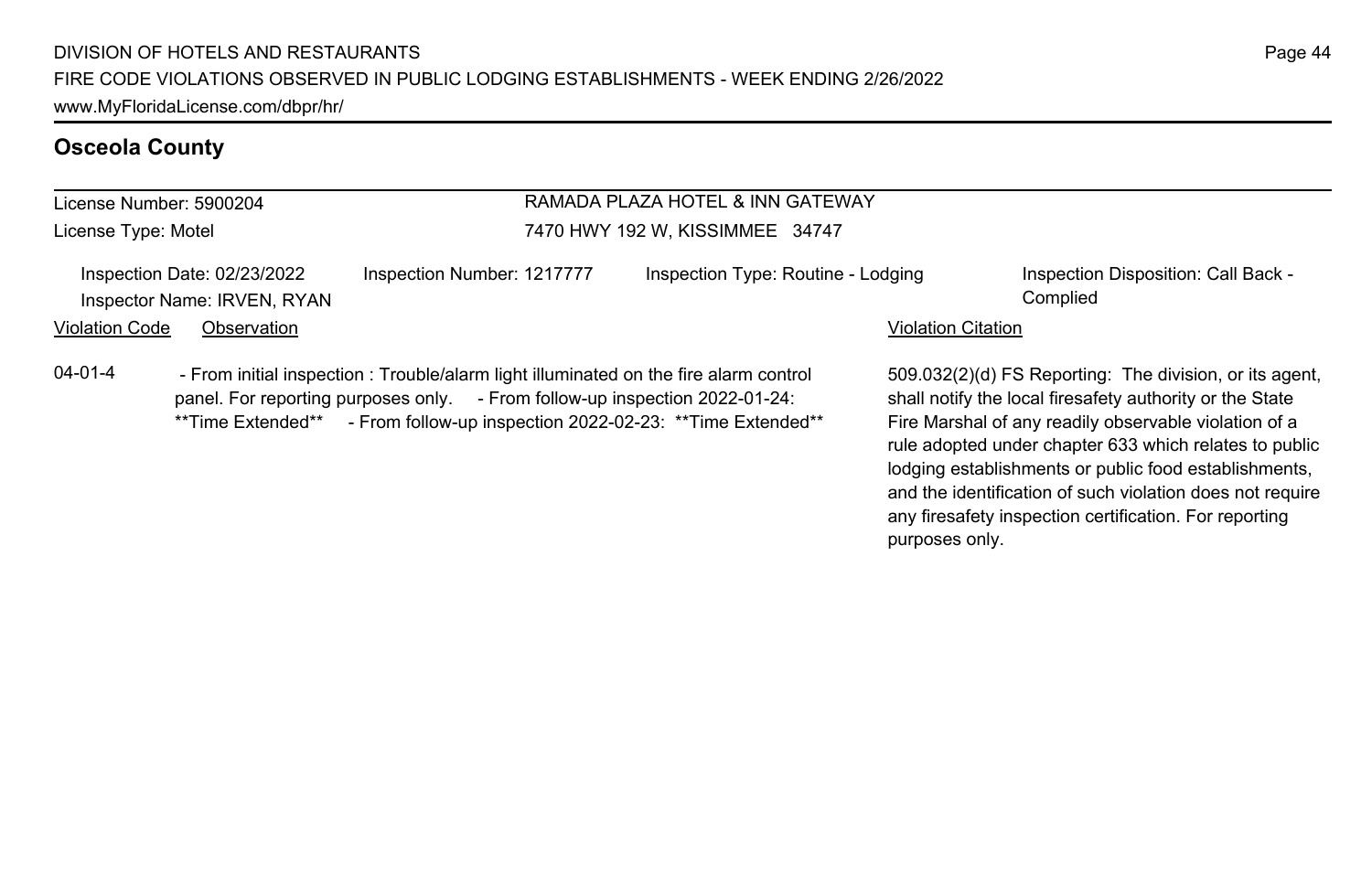License Number: 5900233 License Type: Hotel

MAINGATE LAKESIDE RESORT 7769 W. IRLO BRONSON MEMORIAL HWY., KISSIMMEE 34747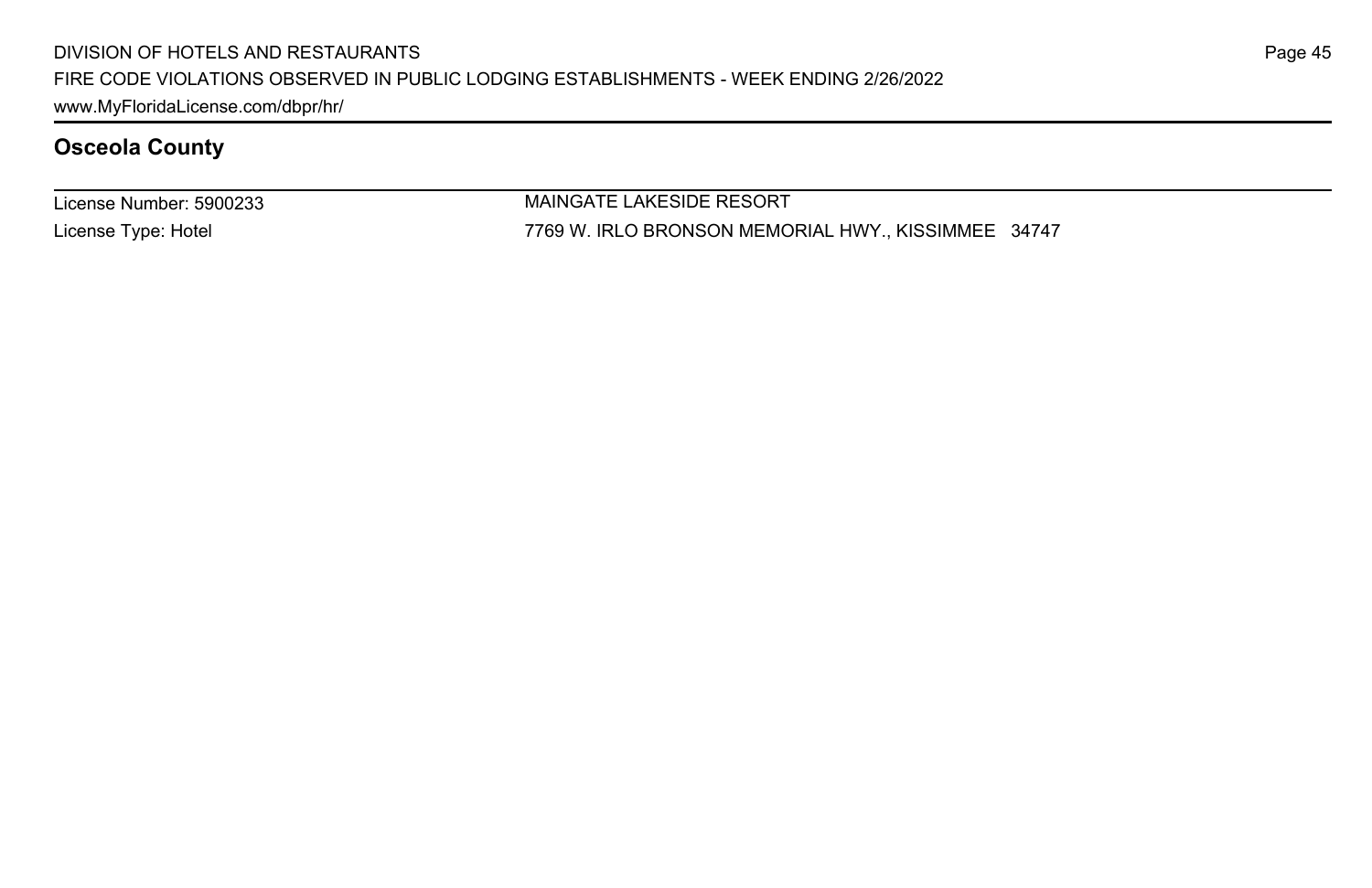|                       | Inspection Date: 02/24/2022<br>Inspector Name: IRVEN, RYAN | Inspection Number: 1164181                                                                                                                                       | Inspection Type: Complaint Full | Inspection Disposition: Inspection<br>Completed - No Further Action                                                                                                                                                                                                                                                                                                                                                                            |
|-----------------------|------------------------------------------------------------|------------------------------------------------------------------------------------------------------------------------------------------------------------------|---------------------------------|------------------------------------------------------------------------------------------------------------------------------------------------------------------------------------------------------------------------------------------------------------------------------------------------------------------------------------------------------------------------------------------------------------------------------------------------|
| <b>Violation Code</b> | Observation                                                |                                                                                                                                                                  |                                 | <b>Violation Citation</b>                                                                                                                                                                                                                                                                                                                                                                                                                      |
|                       |                                                            |                                                                                                                                                                  |                                 |                                                                                                                                                                                                                                                                                                                                                                                                                                                |
| 01-06-4               |                                                            | Portable fire extinguisher locked in a box with no means of access to the fire<br>extinguisher. For reporting purposes only. Missing striker by room 249 and 119 |                                 | $509.032(2)(d)$ FS Reporting: (d) The division, or its<br>agent, shall notify the local firesafety authority or the<br>State Fire Marshal of any readily observable violation of<br>a rule adopted under chapter 633 which relates to<br>public lodging establishments or public food<br>establishments, and the identification of such violation<br>does not require any firesafety inspection certification.<br>For reporting purposes only. |
| $04 - 01 - 4$         | purposes only.                                             | Trouble/alarm light illuminated on the fire alarm control panel. For reporting                                                                                   |                                 | 509.032(2)(d) FS Reporting: The division, or its agent,<br>shall notify the local firesafety authority or the State<br>Fire Marshal of any readily observable violation of a<br>rule adopted under chapter 633 which relates to public<br>lodging establishments or public food establishments,<br>and the identification of such violation does not require<br>any firesafety inspection certification. For reporting<br>purposes only.       |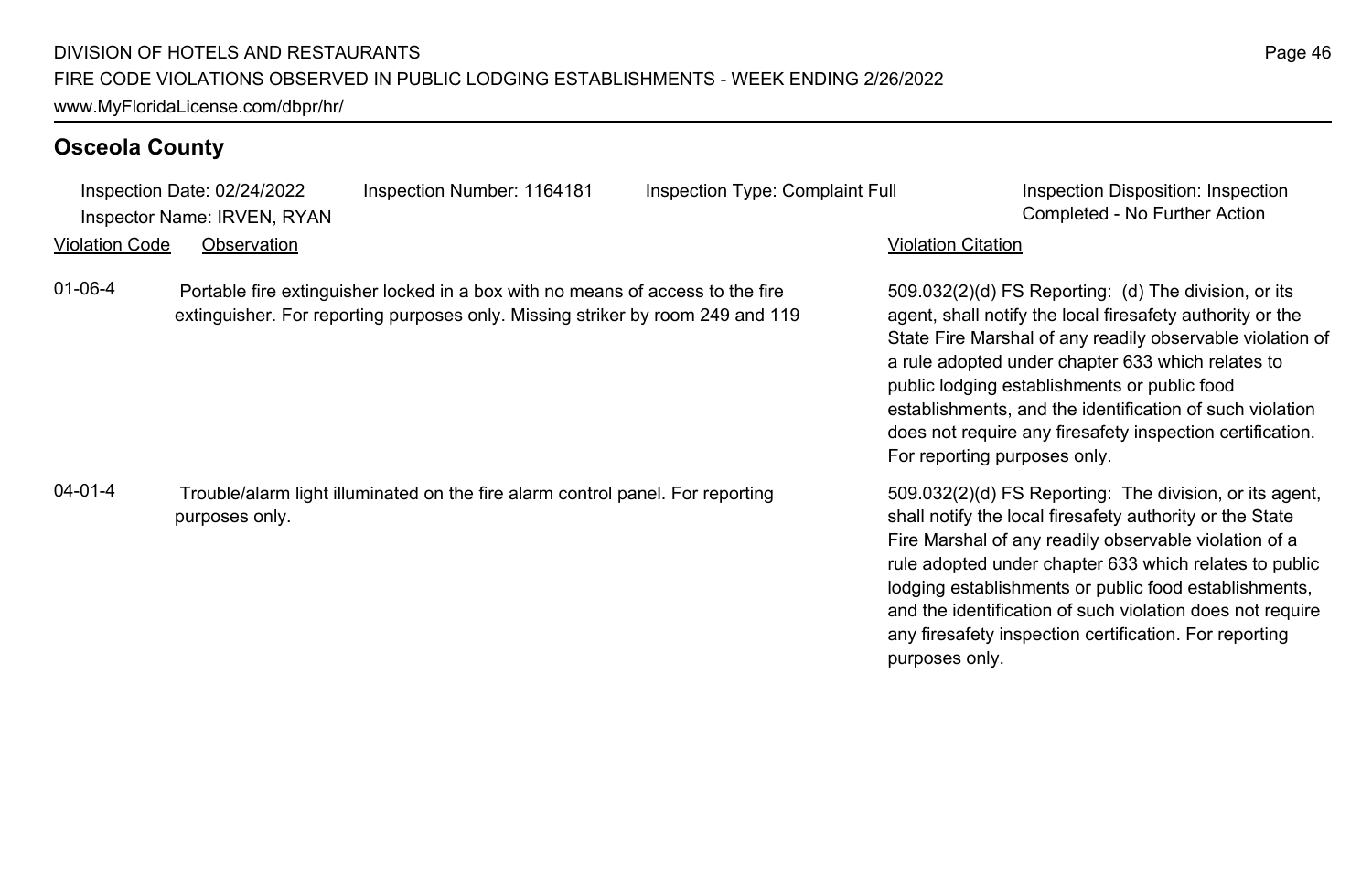08-01-4 Boiler certificate or insurance inspector's boiler report expired. For reporting purposes only.

61C-1.004(10) FAC and 509.032(2)(d) FS Reporting: 61C-1.004(10) The insurance inspector's boiler report is required annually for power boilers and high pressure/high temperature boilers and biannually for low pressure steam or vapor heating boilers. 509.032(2)(d) The division, or its agent, shall notify the local firesafety authority or the State Fire Marshal of any readily observable violation of a rule adopted under chapter 633 which relates to public lodging establishments or public food establishments, and the identification of such violation does not require any firesafety inspection certification. For reporting purposes only.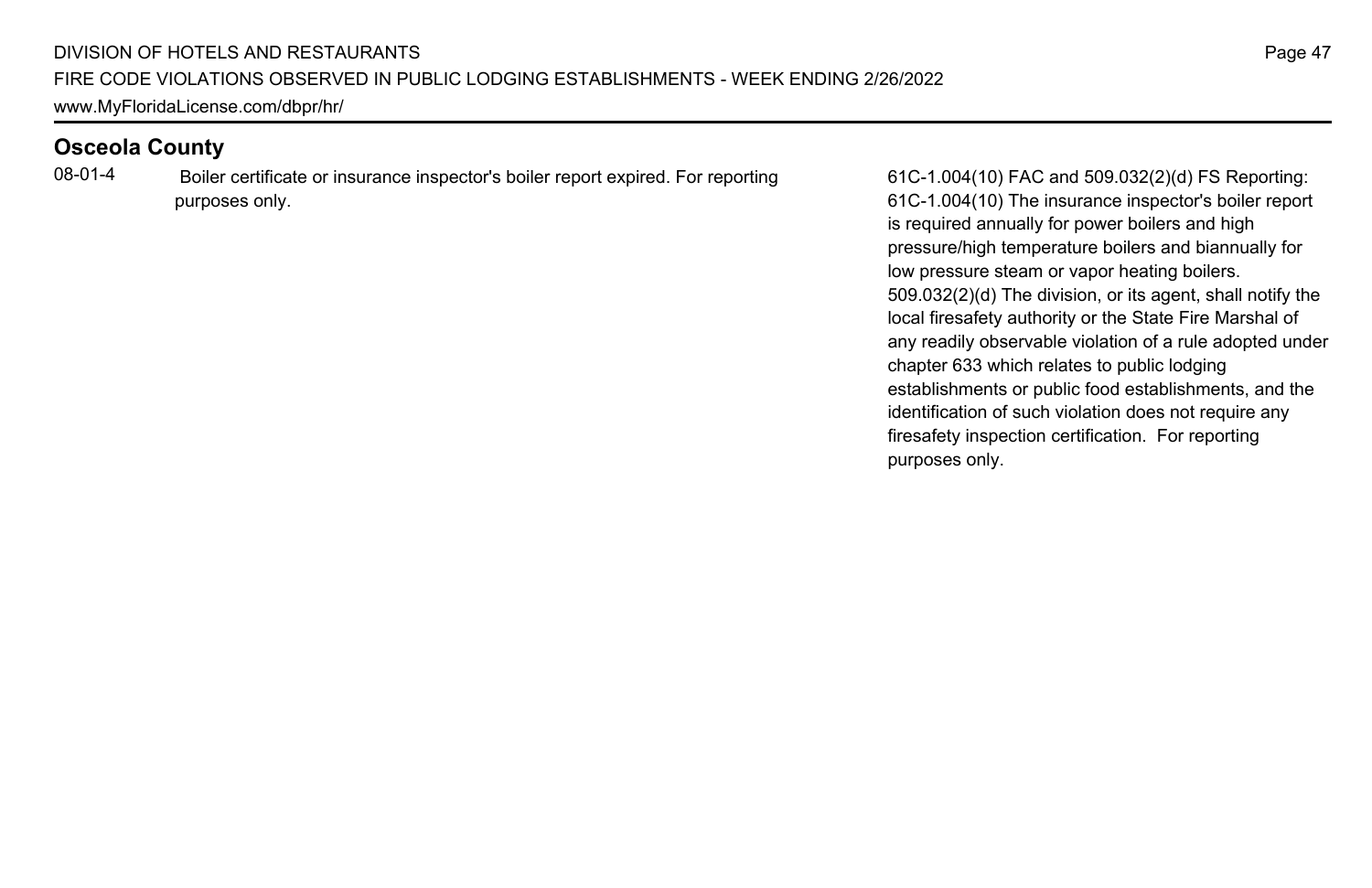### **Pinellas County**

#### License Number: 6209447 License Type: Motel LA QUINTA INN & SUITES - CLEARWATER 3301 ULMERTON RD, CLEARWATER 33762 Inspection Date: 02/24/2022 Inspection Number: 1222393 Inspection Type: Complaint Full Inspection Disposition: Warning Inspector Name: MAJEWSKI, JEREMY Issued Violation Code Observation **Violation Code** Observation **Violation** Violation Citation Citation **Violation** 509.032(2)(d) FS Reporting: The division, or its agent, shall notify the local firesafety authority or the State Fire Marshal of any readily observable violation of a rule adopted under chapter 633 which relates to public lodging establishments or public food establishments, and the identification of such violation does not require any firesafety inspection certification. For reporting 04-01-4 alarm light illuminated on the fire alarm control panel. For reporting purposes only. Behind front desk, red Alarm button blinking.

purposes only.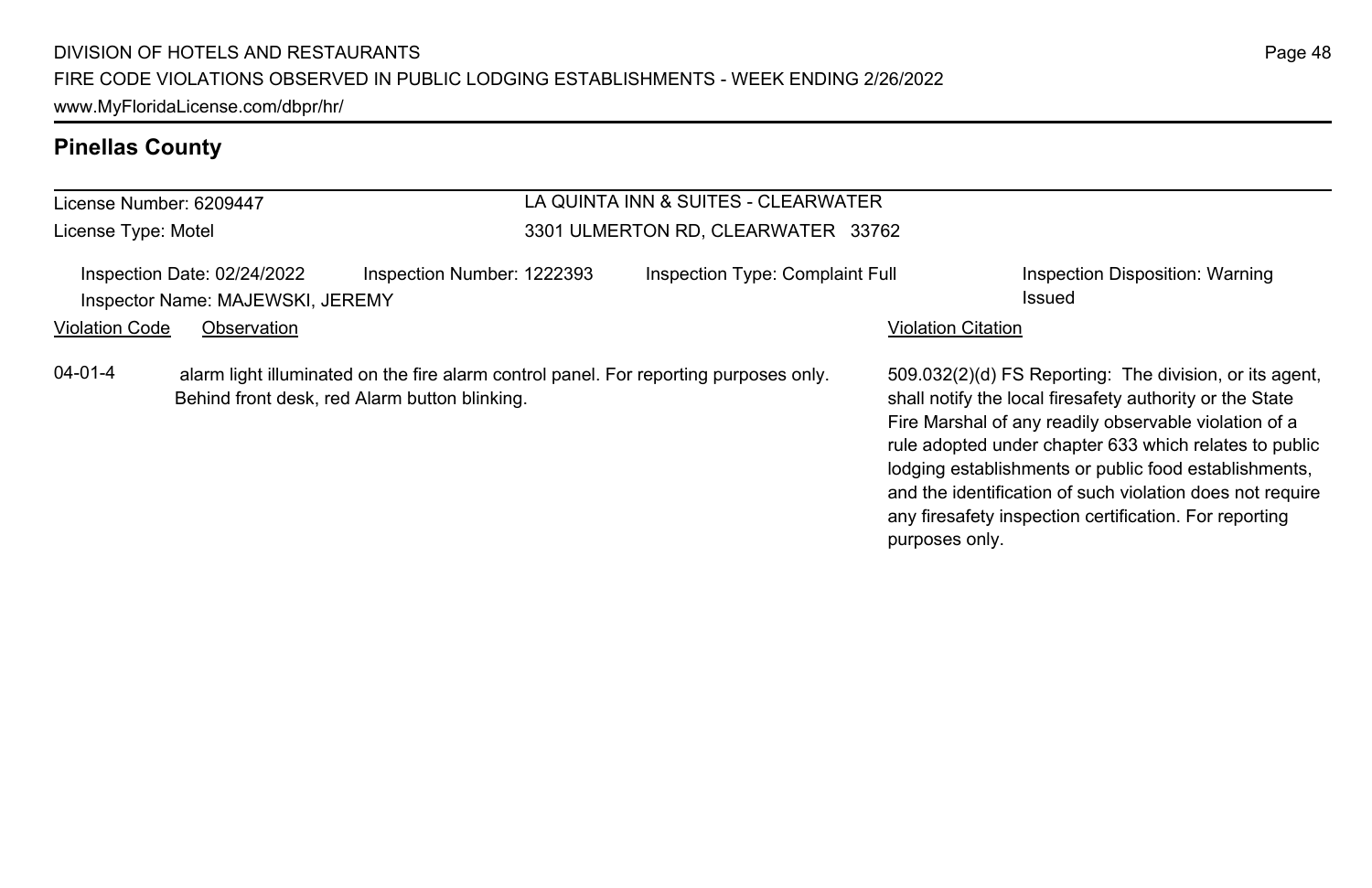### **Pinellas County**

## License Number: 6215669

License Type: Hotel

#### BAYSIDE INN PINELLAS PARK - CLEARWATER 9359 US HWY 19 N, PINELLAS PARK 33782

Inspection Date: 02/24/2022 Inspection Number: 1164175 Inspection Type: Complaint Full Inspection Disposition: Call Back -Inspector Name: ZHANG, JACKY **Admin.** complaint recommended

#### Violation Code Observation **Violation Code** Observation **Violation** Violation Citation Citation Citation Citation

01-01-4 - From initial inspection : Portable fire extinguisher pressure gauge indicates the extinguisher is overcharged. For reporting purposes only. By room 261. - From follow-up inspection 2022-02-24: \*\* Time Extended\*\*

01-01-4 Portable fire extinguisher pressure gauge indicates the extinguisher is overcharged. For reporting purposes only. By room 261.

509.032(2)(d) FS Reporting: (d) The division, or its agent, shall notify the local firesafety authority or the State Fire Marshal of any readily observable violation of a rule adopted under chapter 633 which relates to public lodging establishments or public food establishments, and the identification of such violation does not require any firesafety inspection certification. For reporting purposes only.

509.032(2)(d) FS Reporting: (d) The division, or its agent, shall notify the local firesafety authority or the State Fire Marshal of any readily observable violation of a rule adopted under chapter 633 which relates to public lodging establishments or public food establishments, and the identification of such violation does not require any firesafety inspection certification. For reporting purposes only.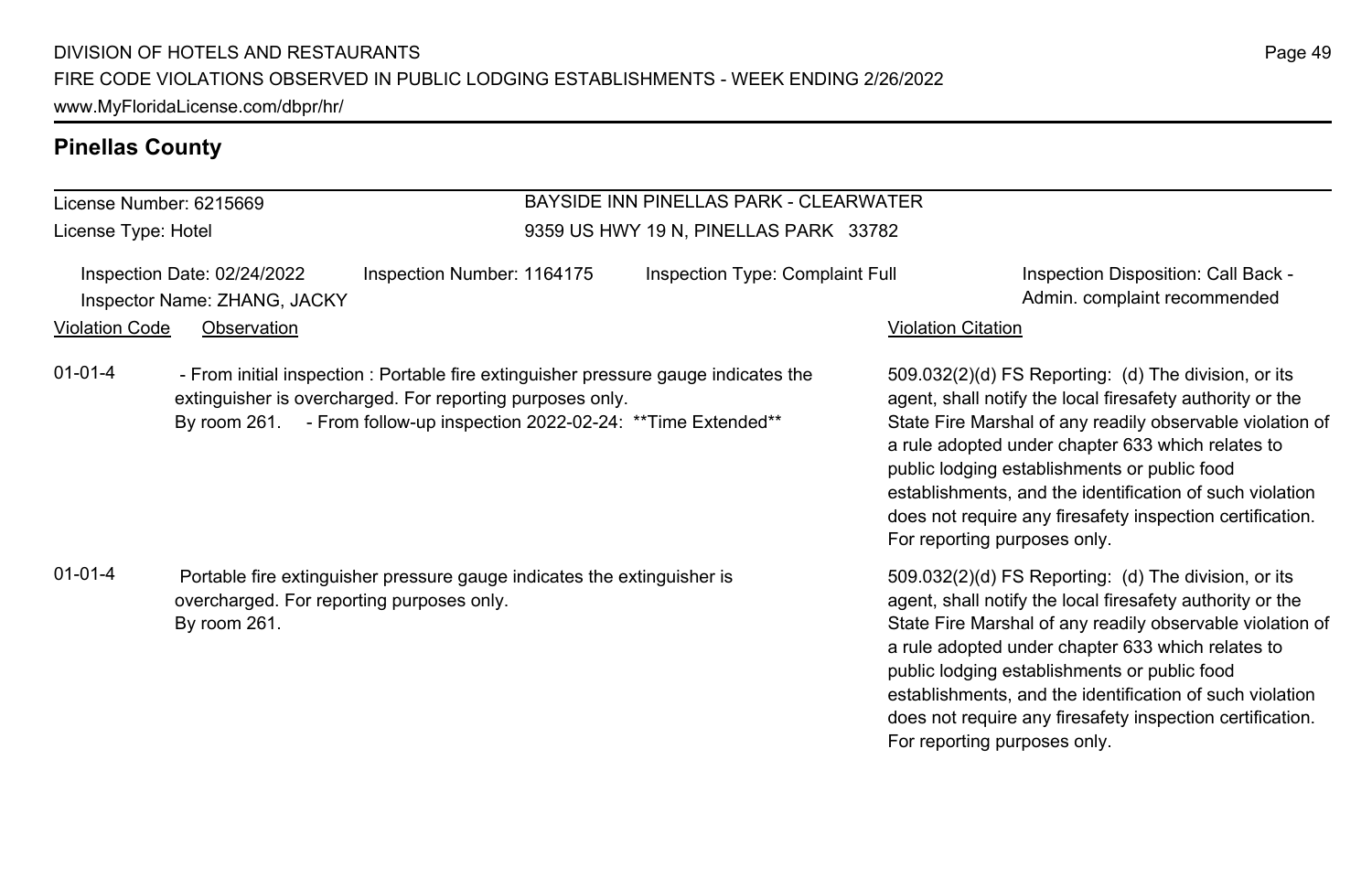# **Seminole County**

| License Number: 6903999                                                                                            |  |                                 | EXTENDED STAY AMERICA #9513                              |  |                                                                                                                                                                                                                                                                                                                                                                                                                                                                                                                                                                                                                                                                                   |  |
|--------------------------------------------------------------------------------------------------------------------|--|---------------------------------|----------------------------------------------------------|--|-----------------------------------------------------------------------------------------------------------------------------------------------------------------------------------------------------------------------------------------------------------------------------------------------------------------------------------------------------------------------------------------------------------------------------------------------------------------------------------------------------------------------------------------------------------------------------------------------------------------------------------------------------------------------------------|--|
| License Type: Hotel                                                                                                |  | 1437 RINEHART RD, SANFORD 32771 |                                                          |  |                                                                                                                                                                                                                                                                                                                                                                                                                                                                                                                                                                                                                                                                                   |  |
| Inspection Date: 02/24/2022<br>Inspector Name: ANGEL, TERRY<br><b>Violation Code</b><br>Observation                |  | Inspection Number: 1161723      | Inspection Type: Routine - Lodging<br>Violation Citation |  | Inspection Disposition: Warning<br>Issued                                                                                                                                                                                                                                                                                                                                                                                                                                                                                                                                                                                                                                         |  |
| 08-03-4<br>No boiler certificate or insurance inspector's boiler report available. For reporting<br>purposes only. |  |                                 | purposes only.                                           |  | 61C-1.004(10) FAC and 509.032(2)(d) FS Reporting:<br>61C-1.004(10) The insurance inspector's boiler report<br>is required annually for power boilers and high<br>pressure/high temperature boilers and biannually for<br>low pressure steam or vapor heating boilers.<br>509.032(2)(d) The division, or its agent, shall notify the<br>local firesafety authority or the State Fire Marshal of<br>any readily observable violation of a rule adopted under<br>chapter 633 which relates to public lodging<br>establishments or public food establishments, and the<br>identification of such violation does not require any<br>firesafety inspection certification. For reporting |  |